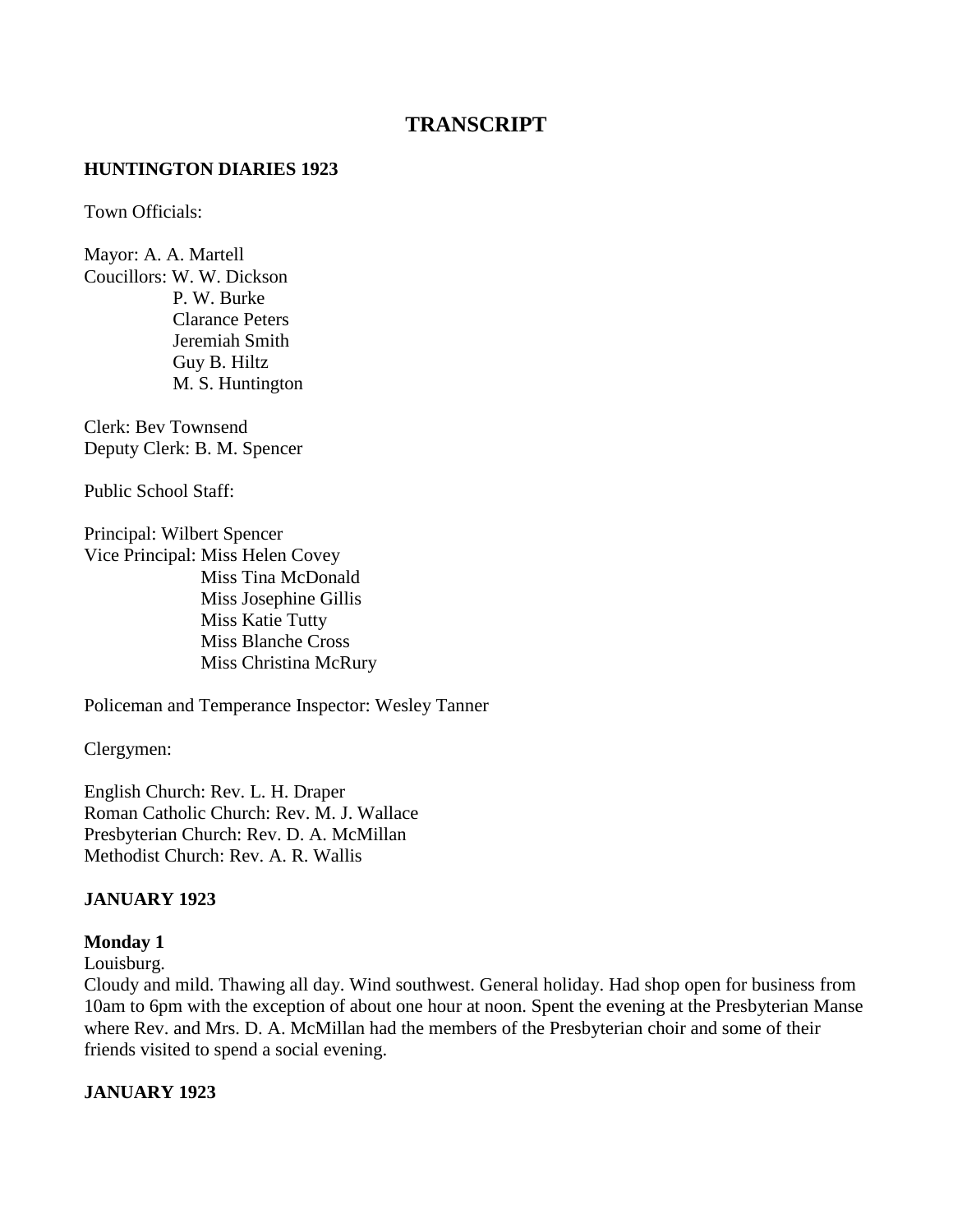### **Tuesday 2**

Louisburg. Heavy rain with gale from southwest in the early morning. Wind moderated shortly after daylight. Wind shifted to southwest. Partly clear and mild during the day. Light frost at night.Attended meeting of school board at 7:30pm. Attended band practice at 9pm.

## **JANUARY 1923**

### **Wednesday 3**

Louisburg. Cloudy and mild. Storm threatening. Light winds. Big dance in the Masonic Hall in the evening. Music by orchestra from Glace Bay. Attended choir practice in Methodist Church at 9pm.

## **JANUARY 1923**

### **Thursday 4**

Louisburg. Snow with gale from east-northeast which began in the early morning continued until about 1:30pm where it turned to rain. Rainy and drizzily during the afternoon and evening. Wind southeast and south in the afternoon. Snow fall about 6 inches. Death of Alex. J. McPherson at about 3am.

## **JANUARY 1923**

### **Friday 5**

Louisburg. Heavy gale in the early morning which moderated to a light breeze early in the day. Clear and moderately cold. Wind northwest.

### **JANUARY 1923**

### **Saturday 6**

Louisburg. Clear and moderately cold in the morning. Hazy in the forenoon. Cloudy and threatening during the afternoon. Light fall of snow in the evening. Light westerly wind shifting to southwest in the evening and changing to northeast during the night. Customs cruiser, "Sagamore" and Government steamer "Lady Laurier" arrived in the evening. Attended funeral of the late Alex. J. McPherson at 10am. Service conducted by Rev. D. A. McMillan. Interment at Catalone.

### **JANUARY 1923**

### **Sunday 7**

Louisburg. Cold and raw all day. Blustery in the morning. Partly clear. Fresh north-northeast wind. Min. temperature 10 above zero. Norwegian steamer "Lorjin" arrived short of bunker coal as the shipping pier has not been opened for the shipping of coal for this season. It is likely she will be ordered to Sydney. Attended service in the Methodist Church at 11am and 7pm. Preacher, Rev. A. R. Wallis.

### **JANUARY 1923**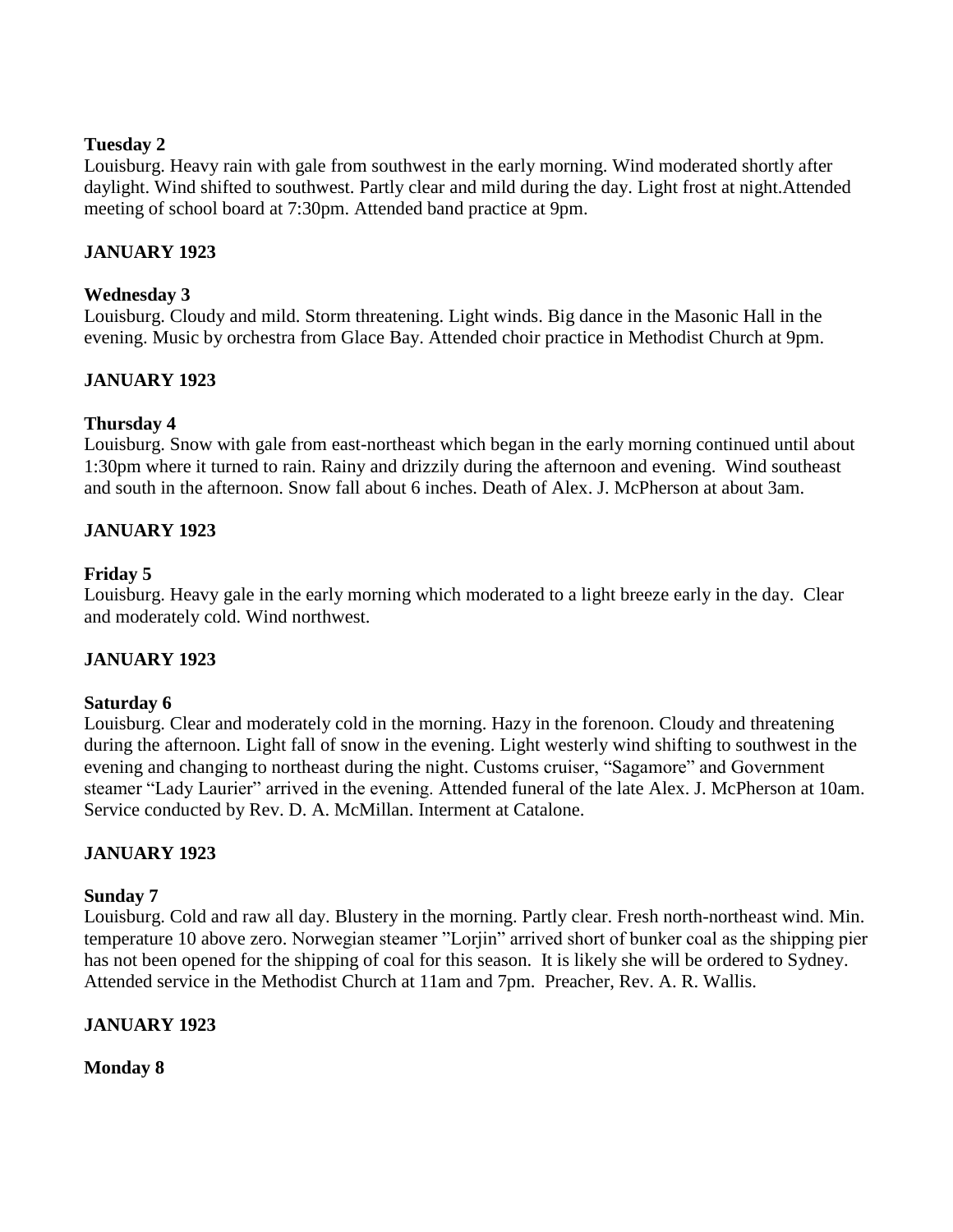Louisburg. Chilly and raw. Partly clear. Fresh easterly wind. Steamer "Lorjin" which arrived here yesterday for bunker coal proceeded to Sydney. Union "week of prayer" services between the Methodist and Presbyterian congregations began this evening in the Presbyterian Church. Service conducted by Rev. A. R. Wallis (Methodist) and D. A. McMillan (Presbyterian). Sermon by Rev. A. R. Wallis. Services for the week to be held alternately in the Presbyterian and Methodist Churches.

# **JANUARY 1923**

## **Tuesday 9**

Louisburg. Cloudy and chilly. Rained during the forenoon. Drizzily in the afternoon and evening. Wind easterly changing to southwest and west. Attended union "week of prayer" service in the Methodist Church at 7:30pm. Service conducted by Rev. A. R. Wallis (Methodist) and Rev. D. A. McMillan (Presbyterian). Sermon by Rev. D. A. McMillan.

# **JANUARY 1923**

## **Wednesday 10**

Louisburg. Cloudy and chilly in the morning. Snow flurries at about 10:30am followed by sleet and rain shortly after. Heavy rain during the afternoon freezing as it fell. Silver thaw. Stopped raining at about 3:30pm. Fresh easterly wind changing to southwest and increasing to gale.

# **JANUARY 1923**

## **Thursday 11**

Louisburg. Cloudy and moderately cold. Light westerly wind. French steamer "Pro-Patria" arrived at noon. Government steamer "Lady Laurier" arrived during the night and anchored in the upper harbour. Attended "week of prayer" service in the Methodist Church at 7:30pm. Service conducted by Rev. D. A. McMillan (Presbyterian) and Rev. A. R. Wallis (Methodist). Sermon by Rev. D. A. McMillan.

# **JANUARY 1923**

### **Friday 12**

Louisburg. Clear and cold in the morning. Cloudy in the afternoon and evening. Light northwest wind changing to northeast in the afternoon and east during the night. Storm threatening. Min. temperature am 2 below zero. Government steamer "Lady Laurier" sailed in the morning but returned to port at night.

### **JANUARY 1923**

### **Saturday 13**

Louisburg. Snow storm with gale from eastward. Stopped snowing at about 7am. Cloudy and mild during the greater part of the day. Snow squalls with strong northerly wind during the night. Very blustery. Snow fall about 6 inches.

### **JANUARY 1923**

**Sunday 14**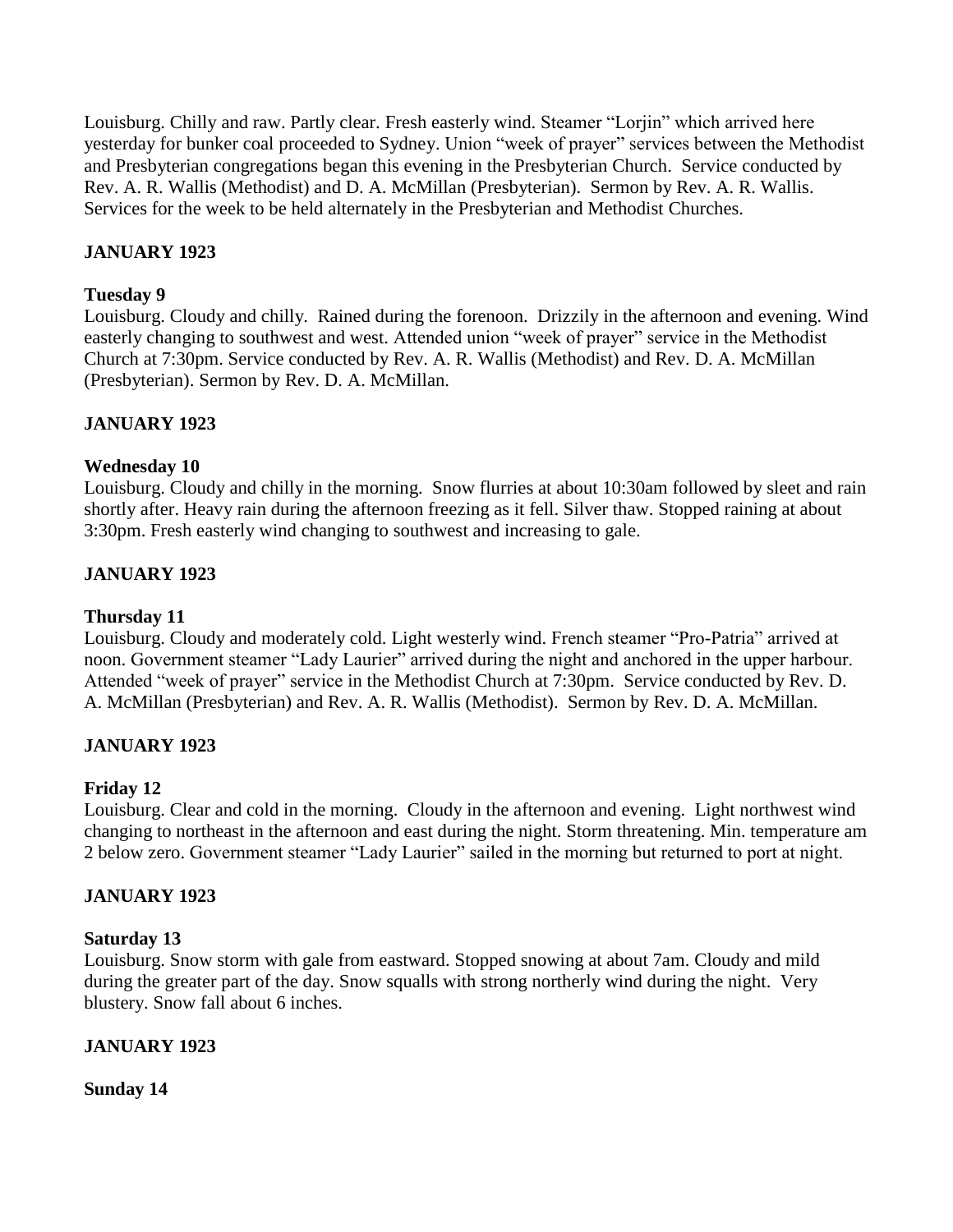Louisburg. Very squally, blustery and disagreeable. Moderate gale from the northwest. Min. temperature about 15 above zero. Attended service in the Methodist Church at 11am and 7pm. Morning service conducted by Rev. A. R. Wallis. Evening service by Rev. D. A. McMillan. Mr. McMillan and Mr. Wallis having exchanged pulpits for the evening service.

# **JANUARY 1923**

## **Monday 15**

Louisburg. Clear and moderately cold. Mild in the afternoon. Light west to southwest wind which changed to southeast in the evening. Began to snow at about 9:30pm. Wind increasing to a strong breeze. Min. temperature am about 15 above zero. Word received that Louisburg pier which has been closed to the shipping of coal since Aug.  $14<sup>th</sup>$  last is to be opened tomorrow. Coal trains arrived during the night with coal for S. S. "Lingan" which is due tomorrow.

# **JANUARY 1923**

## **Tuesday 16**

Louisburg. Snow storm which began at 9:30 last evening, continued into the early hours of this morning and turned to rain. Stopped raining before daylight. Cloudy and mild during the day with fresh southwest wind which changed more westerly in the evening. Snow fall about 3 inches. Min. temperature about 20 above zero. Louisburg pier opened for shipping of coal. Steamer "Lingan", Capt. McDonald, arrived at about 8pm and proceeded to load. Attended band practice at 9pm.

## **JANUARY 1923**

### **Wednesday 17**

Louisburg. Partly clear and moderately cold. Light westerly wind. Steamer "Sheba" arrived for cargo of coal. Customs cruiser "Sagamore" arrived from Sydney. Attended choir practice in the Methodist Church at 9pm.

### **JANUARY 1923**

### **Thursday 18**

Louisburg. Clear and cold in the morning. Cloudy in the afternoon. Storm threatening. Light northwest changing to southwest and increasing at night. Min. temperature am about 2 below zero. Steamer "Lingan" sailed with cargo of coal. Steamer "Hochelaga" arrived for cargo of coal.

Norwegian steamer "Etna" arrived from Sydney to finish loading cargo of coal. The "Etna" partly loaded at Sydney but had to leave before her cargo was completed on account of the danger of being caught by ice.

# **JANUARY 1923**

### **Friday 19**

Louisburg. Cloudy and misty part of the day. Strong southwest wind changing to northwest in the evening and clearing. Frost during the night. British steamer "Trevessa" which loaded part cargo of steel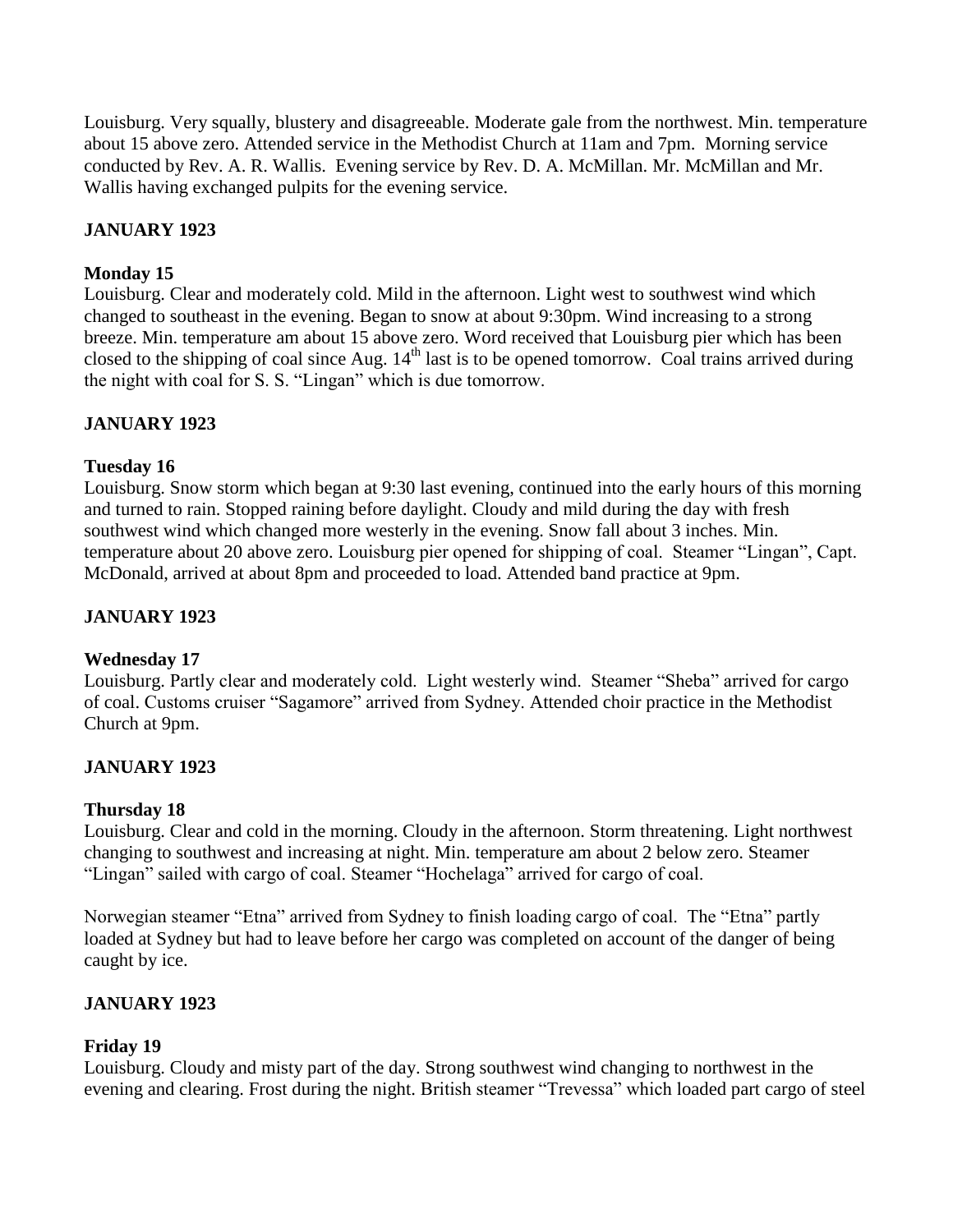products at Sydney came around here to avoid being caught in the ice and to complete her cargo. Government steamer "Lady Laurier" arrived. Norwegian steamer "Etna" sailed with cargo of coal. Danish steamer "Knud" arrived during the night from Sydney to complete discharging a cargo of iron ore for the steel company. Coal company's tug "D. H. Thomas" arrived during the night from Sydney to remain for the winter season.

# **JANUARY 1923**

## **Saturday 20**

Louisburg. Clear and cold. An ideal winter day. Light northwest wind. Min. temperature am 2 below zero, pm about zero. Max temperature about 20 above. British steamer "New Columbia" arrived in the morning from Sydney to finish loading part cargo of steel products.

# **JANUARY 1923**

## **Sunday 21**

Louisburg. Cloudy, chilly and raw. Began to snow at about 1:45pm. Turned to rain shortly after and continued raining during the afternoon and night. Wind south changing to southwest and increasing to a gale. Snow fall about ½ inch. Attended service in the Methodist Church at 11am and 7pm.

# **JANUARY 1923**

### **Monday 22**

Louisburg. Cloudy, mild and foggy. Rained heavily in the early morning and during the early part of the night. Attended meeting of town council at 10:30am.

# **JANUARY 1923**

### **Tuesday 23**

Louisburg. Clear and moderately cold during the day. Colder at night. Wind northwest. Min. temperature pm, zero. Steamer "Trevessa" sailed with part cargo of steel products. Steamer "Watuka" arrived at noon with part cargo of iron ore for the steel company. Capt. Ritchie of the "Watuka"was taken seriously ill a few days ago and on his arrival at this port, he was immediately landed and rushed to the hospital at Sydney by special train. Attended band practice at 9pm.

# **JANUARY 1923**

### **Wednesday 24**

Louisburg. Clear and cold. Light variable wind. An ideal winter day. Min. temperature am 8 below zero. Steamer "New Columbia" sailed. Steamer "Kamaraska" and "Sheba" arrived for cargo of coal.

# **JANUARY 1923**

### **Thursday 25**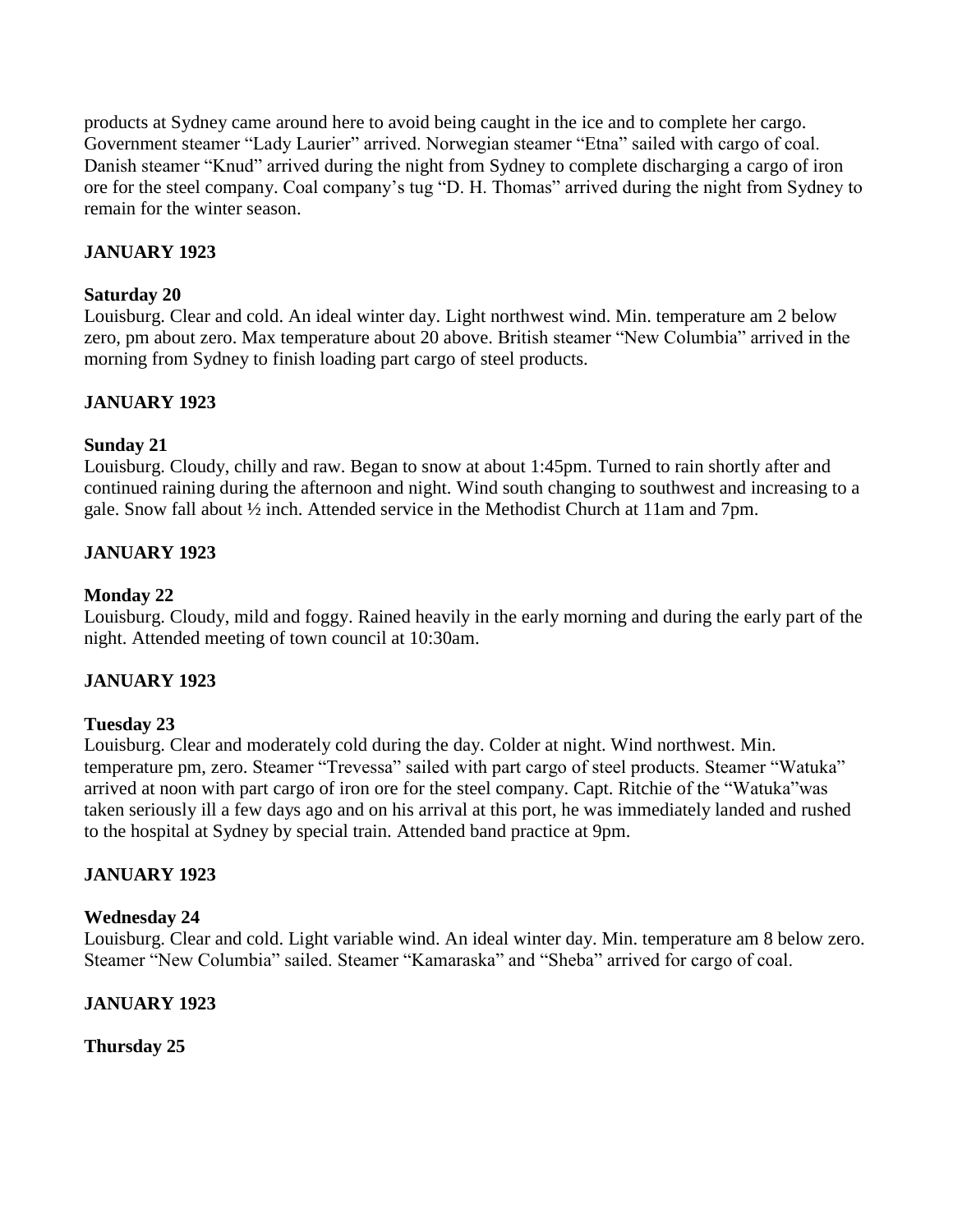Louisburg. Cloudy and chilly. Began to snow at about 2pm, turned to rain at about 4:30pm. Rain and drizzle during the night. Wind south changing to southeast and increasing to a gale. Snow fall about 3 inches. Government steamer "Dollard" arrived in the evening.

# **JANUARY 1923**

# **Friday 26**

Louisburg. Sleet and drizzle in the early morning freezing as it fell. All out doors covered with ice. Snowed moderately nearly all day. Wind east changing to northeast in the evening. Snow fall about 3 inches.

# **JANUARY 1923**

# **Saturday 27**

Louisburg. Cloudy, chilly, blustery and raw. Strong northerly wind. Steamers "Karmaraska" and "Sheba" sailed with cargo of coal. Steamers "Rosecastle" and "Hochelaga" arrived for cargoes of coal. Norwegian steamer "Havur" arrived for bunker coal.

# **JANUARY 1923**

# **Sunday 28**

Louisburg. Clear and moderately cold. Fresh northwest wind. Min. temperature pm about 10 above zero. Steamer "Lingan" arrived for cargo of coal. Attended service in the Methodist Church at 11am and 7pm. Preacher, Rev. A. R. Wallis.

# **JANUARY 1923**

# **Monday 29**

Louisburg. Clear and cold. Moderate northwest wind. Min. temperature am 4 below zero, pm 3 below.

# **JANUARY 1923**

### **Tuesday 30**

Louisburg. Clear and cold. Wind northwest. Snow squalls during the night. Min. temperature 7 below zero. Nominations for town elections as follows: For Mayor: A. A. Martell, Councillors, G. B. Hiltz, Jeremiah Smith, Arthur Cann, As there was only one nomination for Mayor and only three nominations for councillors to fill three vacancies, there will be no contest. Death of Robert Ranson, age 94 years. Dance in Masonic Hall in the evening. Band in attendance. Was present.

# **JANUARY 1923**

# **Wednesday 31**

Louisburg. Partly clear and moderately cold. Light westerly winds. Steamer "Sheba" arrived for cargo of coal. Norwegian steamer "Eda" arrived for cargo of pig iron. Government steamer "Stanley" arrived at noon.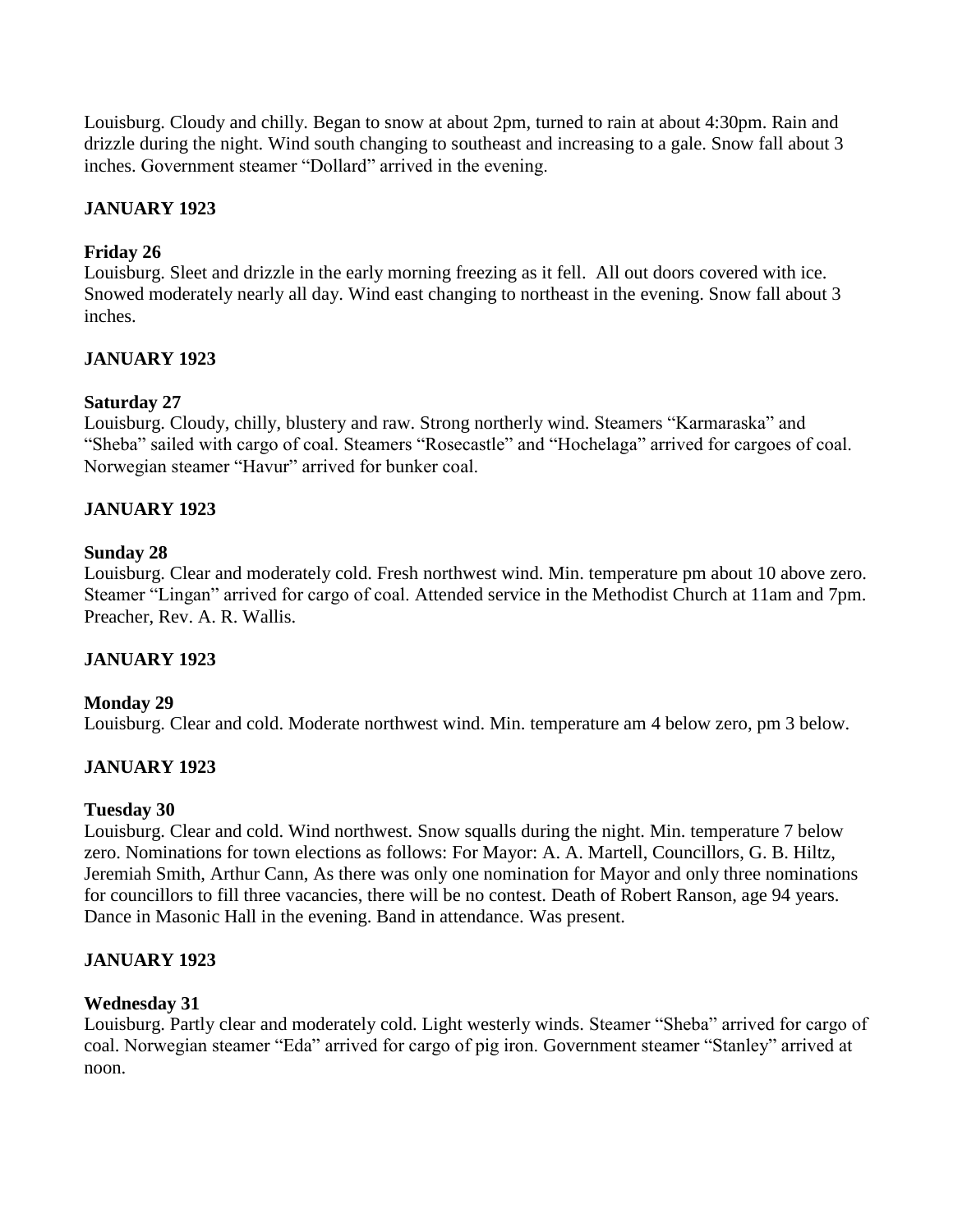## **FEBRUARY 1923**

### **Thursday 1**

Louisburg. Partly clear and moderately cold. Light westerly wind. Min. temperature 10 above zero. Reid Nfld. Steamer "Kyle" arrived with passengers and freight from Nfld. First trip of the season to this port. Attended funeral of the late Robert Ranson at 1:30pm. Interment in Methodist cemetery. Service conducted by Rev. A. R. Wallis. Reid Nfld steamer "Kyle" sailed for Nfld during the night.

### **FEBRUARY 1923**

### **Friday 2**

Louisburg. Cloudy and mild. Snowed for a short time in the afternoon. Snow fall about 2 inches. Steamers "Rosecastle" and "Lingan" sailed with cargoes of coal. Norwegian steamer "Mordena" arrived for cargo of coal.

### **FEBRUARY 1923**

#### **Saturday 3**

Louisburg. Clear and cold in the morning. Cloudy at noon and becoming milder. Began to snow at about 3:30pm and continued for about 4 hours. Light northwest wind in the morning. Wind changing to southeast and south in the afternoon. Snow fall about 5 inches. Steamer "Sheba" sailed with cargo of coal. Steamer "Wascana" arrived for cargo of coal.

#### **FEBRUARY 1923**

#### **Sunday 4**

Louisburg. Clear and cold and very blustery. Light snow which fell yesterday evening driven by gale from northwest made it very unpleasant to be out. Wind moderated in the evening. Temperature remained at zero during the day but dropped to 10 below shortly before 6pm and to 13 below at midnight. Danish steamer "Knud" sailed in the afternoon. Attended service in the Methodist Church at 11am and 7pm. Preacher, Rev. A. R. Wallis. After service in the evening in company with some of the members of the Methodist choir, went to William Dickson's where a musical evening was spent.

#### **FEBRUARY 5**

#### **Monday 5**

Louisburg. Clear and cold.Min temperature am, 13 below zero, pm, 2 below. Max temperature about 10 above. Harbour all frozen over. Light northwest wind. Norwegian steamer "Mordena" sailed with cargo of coal. Steamers "Etna" and "Kamaraska" arrived for cargoes of coal.

#### **FEBRUARY 1923**

#### **Tuesday 6**

Louisburg. Clear and cold with northwest gale which moderated to light breeze in the evening. Min temperature am, 14 below zero, pm, 3 below. Max temperature about 5 above. Town elections. No contest. The following were declared elected by acclamation: A. A. Martell for Mayor. Jeremiah Smith,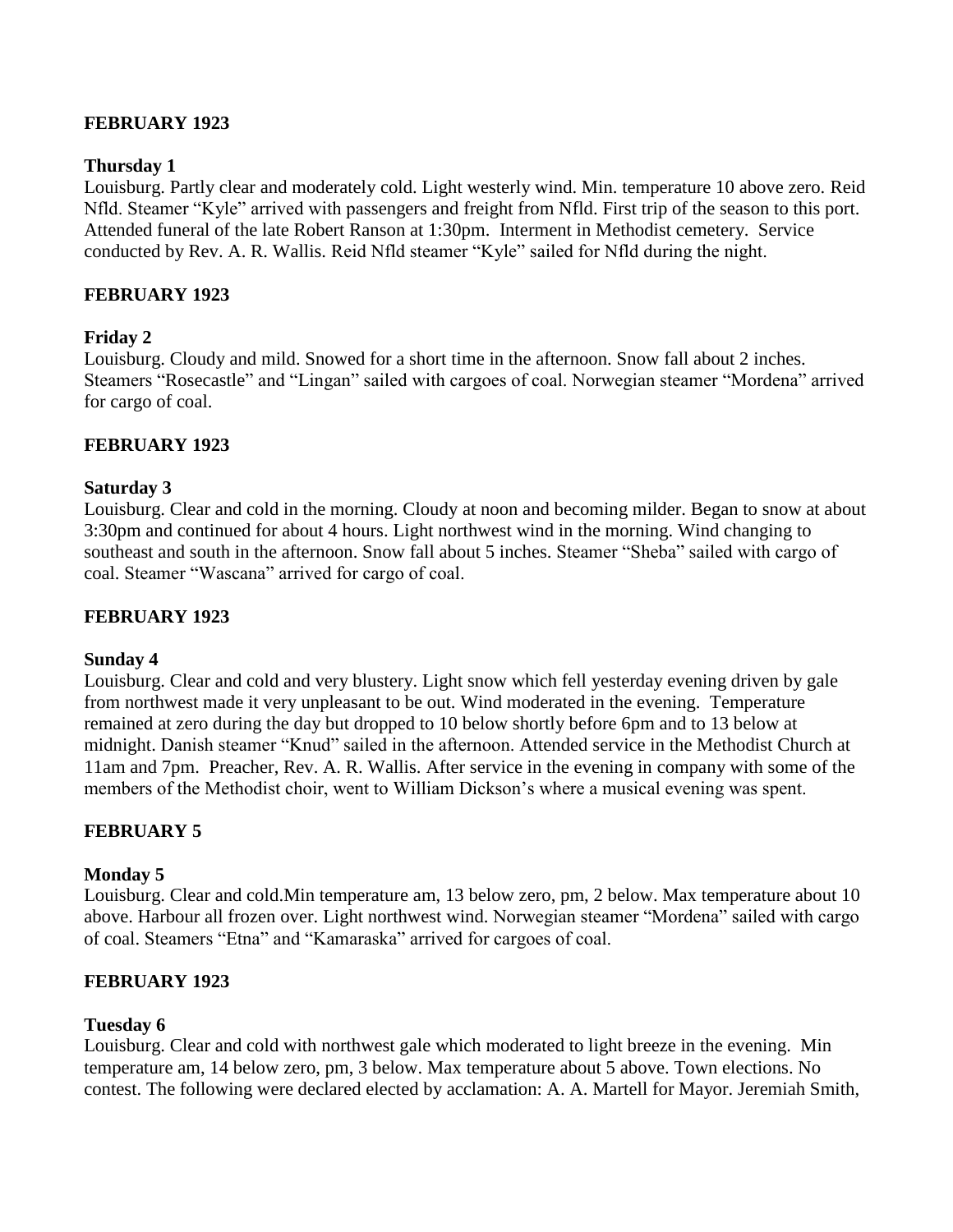Arthur Cann and Guy B. Hiltz for councillors. Bean supper and fancy sale in St. Bartholomew's Parish Hall in the evening. Was present for a short time.

## **FEBRUARY 1923**

## **Wednesday 7**

Louisburg. Clear and cold with light variable wind mostly northerly. Min temperature am, 8 below zero, pm, 3 below. Max temperature about 15 above. Harbour all frozen over and ocean covered with sheet ice as far as the eye can reach. Government steamer, "Stanley" sailed in the early morning and went to the assistance of steamers "Wabana" and "Watuka" stuck in the sheet ice off Canso and released them. Steamers "Wabana", "Watuka" and "Sheba" arrived during the early part of the night for cargoes of coal. S. S. "Sable I" arrived for bunker coal. S. S. "Stanley" arrived at about 7:30pm. Attended choir practice in the Methodist Church at 9pm.

# **FEBRUARY 1923**

### **Thursday 8**

Louisburg. Clear and cold in the morning. Moderated early in the day. Light northwest and west wind. Min temperature am, 10 below zero. Max temperature pm, about 18 above. Steamer "Wascana" sailed with cargo of coal. Steamer "Hochelaga" arrived in the afternoon for cargo of coal. S. S. "Sable I" sailed. Dance in the Masonic Hall in the evening under the auspices of Catholic Women's League. Attended special meeting of Town Council at 7:30pm. Newly elected councillors sworn in (except councillor Hiltz who was absent) and committees appointed.

### **FEBRUARY 1923**

### **Friday 9**

Louisburg. Cloudy and mild with fresh southwest wind which changed to northwest in the afternoon. Max temperature about 34 above zero. Light frost at night.

### **FEBRUARY 1923**

#### **Saturday 10**

Louisburg. Partly clear and cold.Min temperature zero. Steamers "Kamaraska", "Etna" and "Sheba" sailed with cargoes of coal. Steamer "Rosecastle" arrived for cargo of coal. Steamer "Hawk" arrived for cargo of coal. Government steamer "Stanley" sailed for Canso.

### **FEBRUARY 1923**

#### **Sunday 11**

Louisburg. Partly clear. Moderately cold. Light northwest wind. Min temperature zero. Attended service in the Methodist Church at 11am and 7pm. Preacher Rev. A. R. Wallis.

### **FEBRUARY 1923**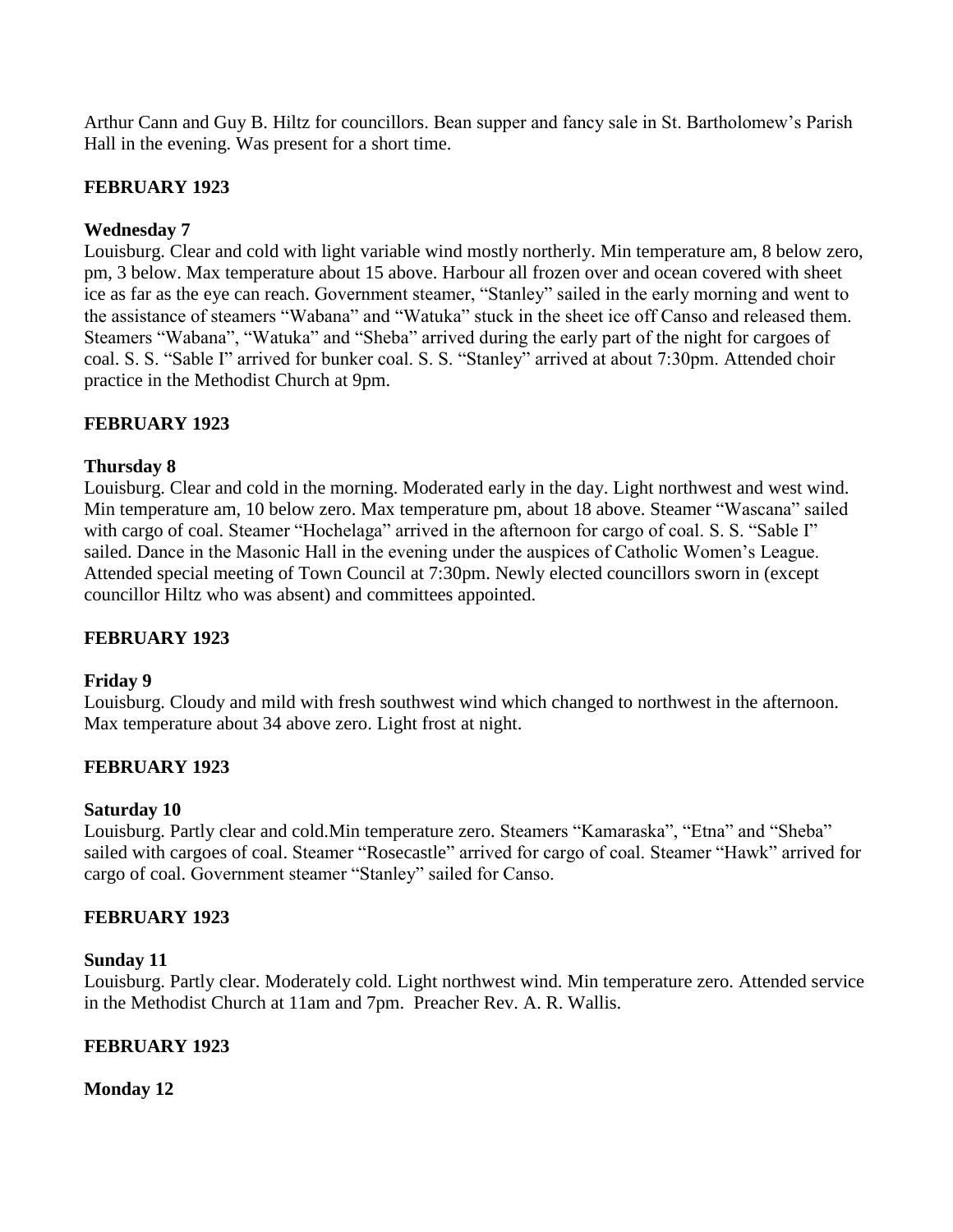Louisburg. Partly clear and moderately cold. Min temperature zero. Light northwest wind. Government steamer "Stanley" arrived from Canso N. S. Death of Robert Peters Sr. age 96 years. Mr. Peters who was in his usual health retired at about 10pm and passed away about a half hour later.

# **FEBRUARY 1923**

## **Tuesday 13**

Louisburg. Partly clear and moderately cold. Light variable wind northeast at night. Min temperature below zero. Was notified of the death of Robert Peters Sr. at about 12:10am and immediately went to his home where I assisted W. L. Skinner in preparing the body for burial.

## **FEBRUARY 1923**

## **Wednesday 14**

Louisburg. Partly clear, very chilly and raw. Min temperature about zero. Moderate northeast wind. Attended funeral of the late Robert Peters Sr. which took place from his residence at 3pm. Service at the house conducted by Rev. A. R. Wallis. Remains taken to Sydney on 3:50pm train where burial will take place tomorrow. Attended choir practice in the Methodist Church at 9 pm.

## **FEBRUARY 1923**

### **Thursday 15**

Louisburg. Fresh northeast wind. Very chilly and raw. Cloudy. Min temperature about 5 above zero.

### **FEBRUARY 1923**

### **Friday 16**

Louisburg. Partly clear. Moderately cold. Light northwest wind.Min temperature about 2 below zero. Steamers "Rosecastle" and "Hocelaga" sailed with cargoes of coal. Steamer "Kamaraska" arrived shortly after noon for cargo of coal. Steamer "Waage" (Norwegian) arrived at about 10pm for cargo of pig iron. Steamer "Sheba" arrived during the night for cargo of coal.

### **FEBRUARY 1923**

### **Saturday 17**

Louisburg. Clear and cold. Wind westerly. Min temperature below zero. Steamer "Watuka" arrived in the early morning for cargo of coal. Government steamer "Stanley" arrived in the afternoon.

### **FEBRUARY 1923**

#### **Sunday 18**

Louisburg. Clear and moderately cold. Light northwest wind. Steamers "Karmaraska" and "Sheba" sailed with cargoes of coal. Steamer "Lingan" arrived during the night. Attended service in the Methodist Church at 11am and 7pm. Preacher Rev. A. R. Wallis (Anniversary service). After evening service in company with members of the choir, attended musical evening at the home of Mr. Harris.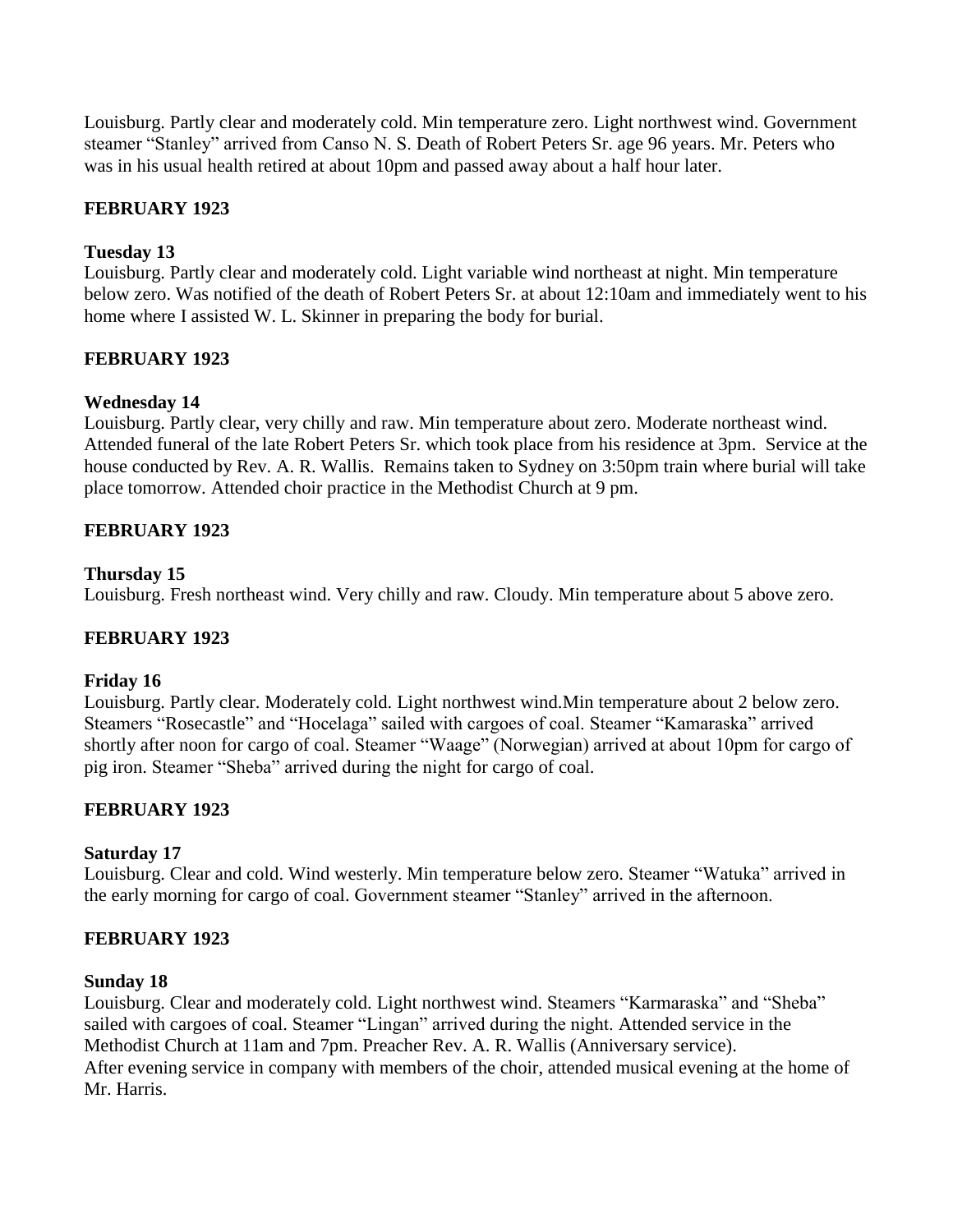## **FEBRUARY 1923**

#### **Monday 19**

Louisburg. Clear and moderately cold. Light northwest wind. Min temperature about zero.

#### **FEBRUARY 1923**

#### **Tuesday 20**

Louisburg. Clear and moderately cold. Light northwest wind. Min temperature about 2 above zero. Nfld. Steamer "Sagona" arrived at about 8:30pm with passengers and freight from Nfld. The "Sagona" left Port Aux Basques Nfld on last Wednesday and experienced great difficulty in making her way through the ice to this port. The "Kyle" which usually sails on this route during the winter months was seriously damaged over two weeks ago and is still at Port Aux Basques undergoing temporary repairs preparatory to sailing for St. John's where permanent repairs will be effected.

### **FEBRUARY 1923**

#### **Wednesday 21**

Louisburg. Partly clear.Moderately cold. Wind northerly. Steamer "Lingan" sailed with cargo of coal. Fire alarm sounded at 1:15am for fire which totally destroyed unoccupied dwelling on corner of Main and Lorway Street owned by Capt. P. J. Wilcox. After strenuous efforts on the part of a hastily formed bucket brigade, the fire was prevented from reaching any of the nearby buildings. Attended choir practice in the Methodist Church at 9pm.

### **FEBRUARY 1923**

#### **Thursday 22**

Louisburg. Partly clear. Moderately cold in the morning. Mild during the day and evening. Light northwest wind. Steamer "Sheba" sailed with cargo of coal. Nfld Steamer "Sagona" sailed at about 1pm with freight for Port Aux Basques. Steamers "Wascana", "Wabana" and "Watuka" arrived for cargoes of coal. Attended meeting of town council at 7:30pm. The following town appointments were made: Dr. H. O'Neil, Health officer, reappointed. Wesley Tanner, Policeman, Sanitary Inspector, Truant Officer, Jailor, Pound Keeper and Temperance Act Inspector, reappointed.

#### **FEBRUARY 1923**

#### **Friday 23**

Louisburg. Partly clear and moderately cold. Light northwest wind. Min temperature about 2 above zero. Harbour all frozen over except a track that has been kept open by steamers carrying coal and steel products from this port. Ice conditions in the harbour claimed to be worse than at any time during the last forty years. Teams driving on the ice on the upper harbour and traffic by teams and pedestrians between here and "old town"something that has not occurred for a great number of years. Marriage of William Hannan and Sadie McDonald at the Manse. Ceremony performed by Rev. D. A. McMillan.

#### **FEBRUARY 1923**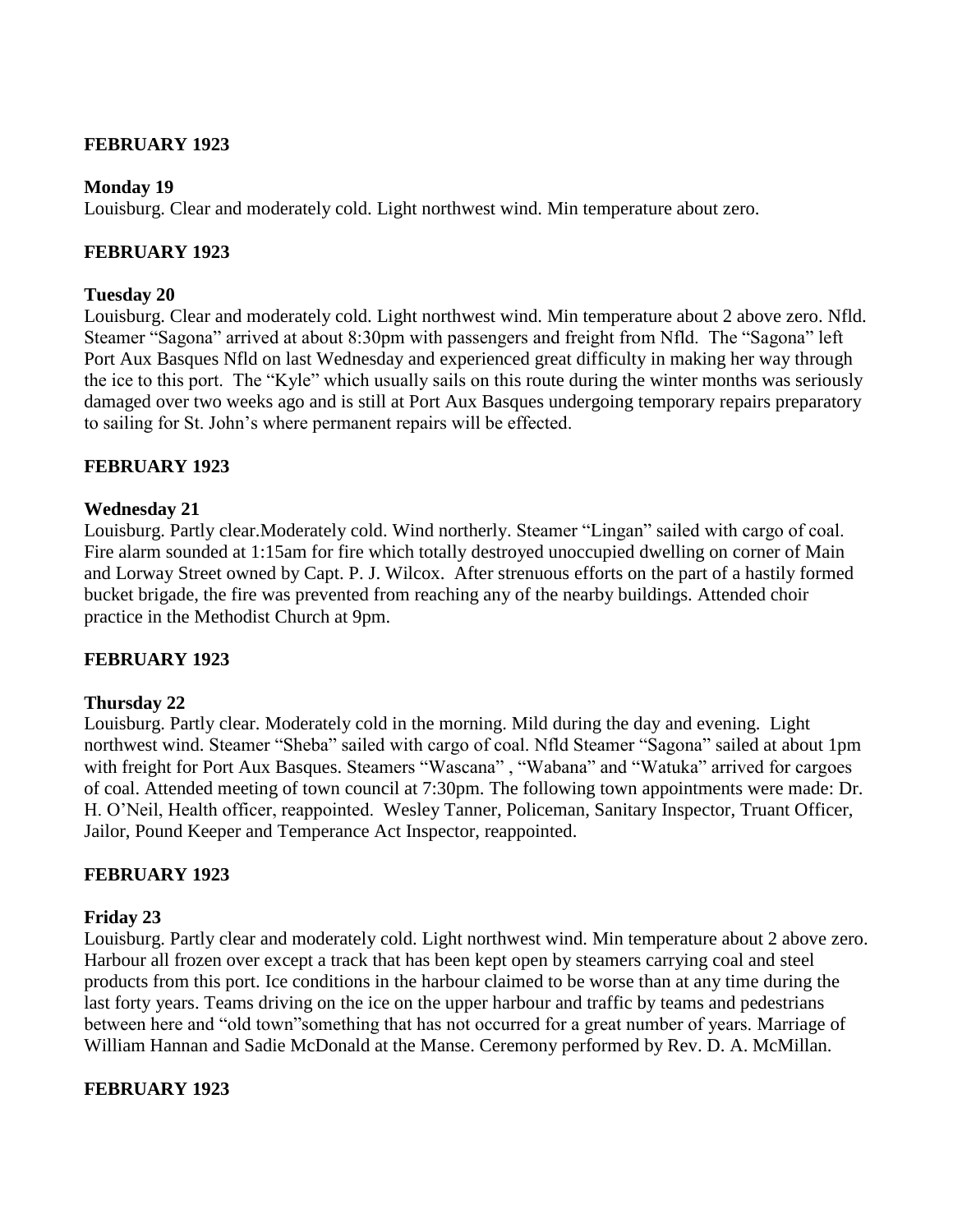### **Saturday 24**

Louisburg. Clear and moderately cold. Light northwest wind. Min temperature about zero. British steamer "Erroll" arrived to load part cargo of wire and nails. Norwegian steamer "Navarra" arrived for cargo of pig iron. Steamer "Rosecastle" arrived for cargo of coal. Steamer "Wabana" sailed with cargo of coal.

# **FEBRUARY 1923**

# **Sunday 25**

Louisburg. Clear and moderately cold in the morning. Cloudy and chilly during the day. Light snow flurries in the evening. Fresh southwest wind changing to about south at night. Snow fall about ½ inch. Steamer "Sheba" arrived for cargo of coal. Attended service in the Methodist Church at 11am and 7pm. Preacher, Rev. A. R. Wallis.

# **FEBRUARY 1923**

# **Monday 26**

Louisburg. Clear and moderately cold. Light northwest wind. Steamer "Watuka" arrived for cargo of coal.

# **FEBRUARY 1923**

# **Tuesday 27**

Louisburg. Clear and moderately cold. Light northeast wind. Ideal winter weather. Steamer "Rosecastle" sailed with cargo of coal. Norwegian steamer "H. K. Waage" sailed with cargo of pig iron. Norwegian steamer "Etna" and British steamer "Lingan" arrived for cargoes of coal. Marriage of Rod McLeod and Miss Sarah McIntyre. Ceremony performed at the Manse by Rev. D. A. McMillan.

# **FEBRUARY 1923**

# **Wednesday 28**

Louisburg. Clear and moderately cold. Light northeast wind. Steamer "Sheba" sailed with cargo of coal. Attended choir practice in the Methodist Church at 9pm.

# **MARCH 1923**

### **Thursday 1**

Louisburg. Clear and moderately cold in the morning. Mild during the day. Thawing at noon. Min. temperature am about zero. Light northeast wind. Steamers "Lingan" and "Watuka" sailed with cargoes of coal. Government steamer "Stanley" arrived at about 3am from Halifax bunkered and sailed to the assistance of steamer "Pro-Patria" disabled in the ice off St. Pierre. Steamer "Hochelaga" arrived for cargo of coal. Water main on Warren Street frozen.

# **MARCH 1923**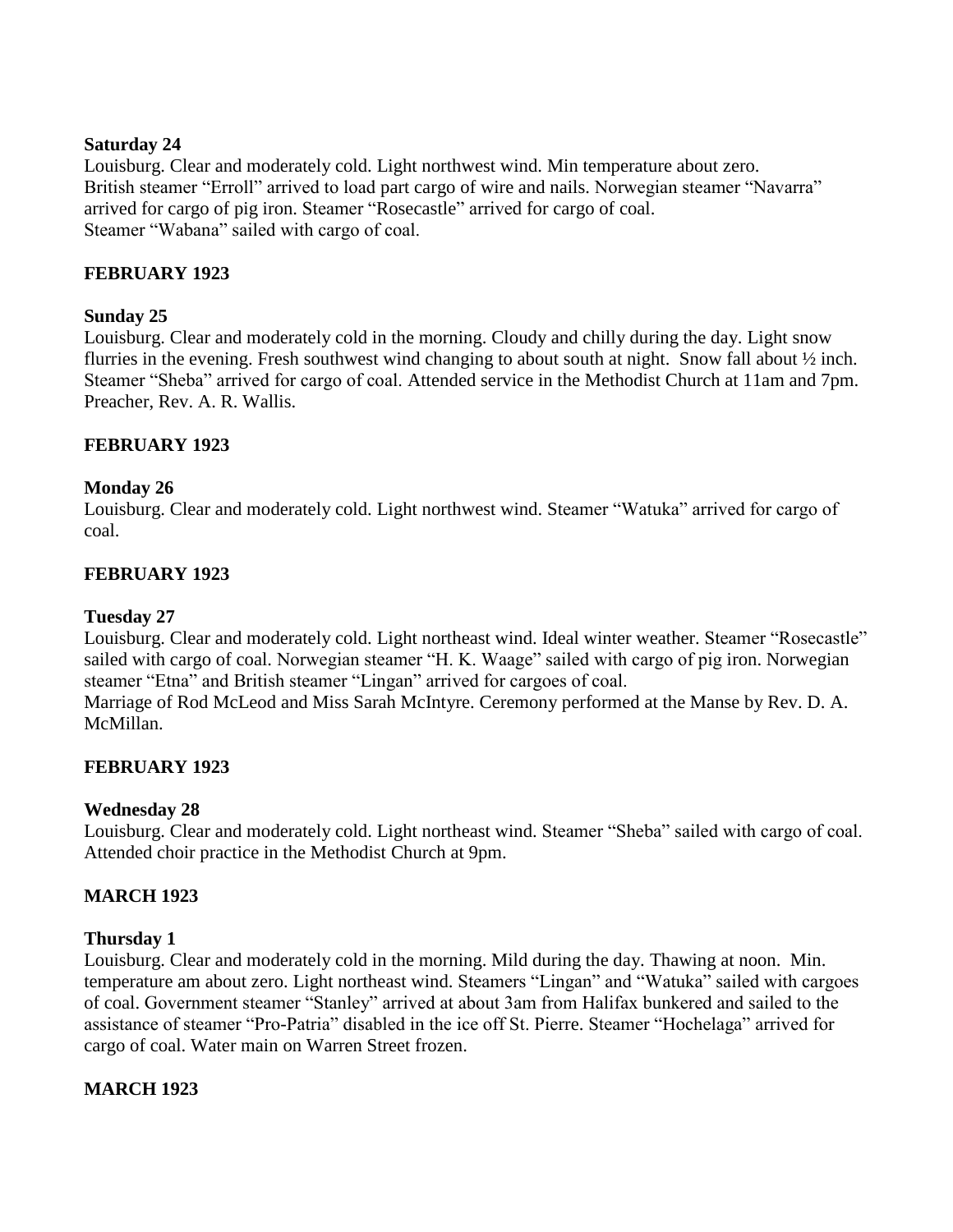## **Friday 2**

Louisburg. Clear and moderately cold. Mild at noon. Fresh north-northeast wind. All loose and broken ice in the harbour driven out to sea by the northerly wind leaving a broad clear track from the shipping pier to the ocean.

# **MARCH 1923**

### **Saturday 3**

Louisburg. Partly clear and mild.

# **MARCH 1923**

## **Sunday 4**

Louisburg. Snowed about 2 inches in the early morning. Clear and very mild during the day. Cloudy at night. Light southwest wind changing to northwest. Snow fall about 2 inches. Steamer "Kamaraska" arrived for cargo of coal. Steamer "Erroll" sailed with part cargo of steel products. Attended service in the Methodist Church at 11am and 7pm. Preacher, Rev. A. R. Wallis.

# **MARCH 1923**

### **Monday 5**

Louisburg. Cloudy and mild. Light southwest wind changing to northwest and increasing to a strong breeze. Snow fall in the early morning about 2 inches. Death of Mrs. Alfred Tanner, widow of the late Alfred Tanner Sr., Riverdale Street. Death of Miss Mary MacPhee. The death of Miss Mary McPhee, eldest daughter of Mr. James MacPhee took place today.

### **MARCH 1923**

### **Tuesday 6**

Louisburg. Clear and moderately cold. Fresh northwest wind. Min temperature about 6 above zero. Steamer "Rosecastle" arrived this morning for cargo of coal. Steamer "Karmaraska" sailed with cargo of coal. Steamer "Navarra" sailed. Steamer "Lingan" arrived for cargo of coal.

### **MARCH 1923**

### **Wednesday 7**

Louisburg. Cloudy and threatening in the forenoon. Began to snow at about 12:30pm. Turned to hail and sleet in the evening. Snow fall about 5 inches. Light southeast wind which gradually increased to a terrific gale. Wind shifted to southeast at about 9pm and increased in fury.Height of gale was reached at about midnight. Heaviest gale for a number of years.

### **MARCH 1923**

**Thursday 8**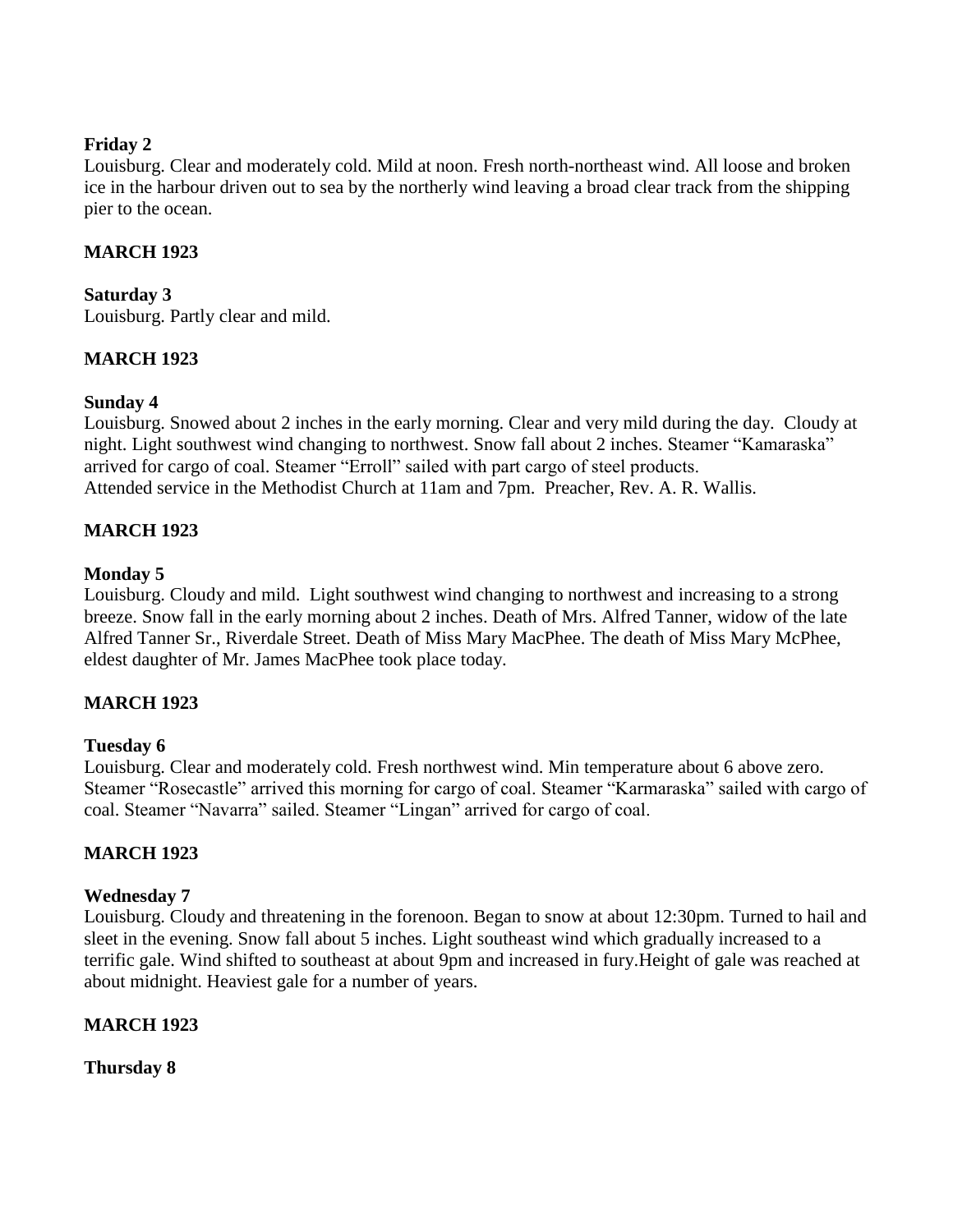Louisburg. Clear and moderately cold. Terrific gale in the early morning which moderated to some extent in the forenoon. Calm at night.Wind southwest in the early shifting to west and northwest. West end of harbour entirely free from ice. Funeral of the late Mrs. Alfred Tanner at 10am. Service conducted by Rev. D. A. McMillan. Interment in Catalone cemetery. Attended funeral of the late Miss Mary S. McPhee at 10:30am. Service conducted by Rev. M. J. Wallace. Interment in Roman Catholic cemetery.

# **MARCH 1923**

## **Friday 9**

Louisburg. Partly clear. Moderately cold. Light northwest wind. Steamers "Sheba" and "Watuka" arrived for cargo of coal. Steamer "Rosecastle" sailed with cargo of coal.

Government steamer "Stanley" arrived at about 8:30pm from St. Pierre where she had gone to rescue the steamer "Pro-Patria" which was disabled in the ice. The "Stanley" took her in tow and took her to St. Pierre for repairs.

## **MARCH 1923**

## **Saturday 10**

Louisburg. Clear and moderately cold. An ideal day. Cloudy in the evening. Light northwest wind changing to southwest in the evening and increasing to a strong breeze. Began to snow at 11pm. Steamer "Sheba" sailed with cargo of coal. Steamer "Hochelaga" arrived in the evening for cargo of coal.

## **MARCH 1923**

### **Sunday 11**

Louisburg. Snow accompanied by gale in the early morning. Stopped snowing at about 7am. Snow fall about 5 inches. Streets and roads badly drifted. Wind southwest in the early morning changing to northwest at about 7pm and moderating. Steamers "Watuka" and "Lingan" sailed in the afternoon with cargoes of coal. Attended service in the Methodist Church at 11am and 7pm. Preacher, Rev. A. R. Wallis. After evening service members of Methodist choir met at B. M. Spencer's where a musical evening was spent.

# **MARCH 1923**

### **Monday 12**

Louisburg. Clear and moderately cold. Light northwest wind. Cloudy in the afternoon and evening. Storm threatening. Began to snow at about 10:30pm. Wind having changed to northeast. Steamer "Wabana" docked at the pier in the afternoon to load cargo of coal.

### **MARCH 1923**

### **Tuesday 13**

Louisburg. Cloudy and mild. Light snow and drizzle in the early morning. Snow fall about ½ inch. Light northeast wind. Steamer "Daghild" arrived with cargo of iron ore. Death of Capt. Michael Pope, age 100 years. Attended meeting of school board at 7:30pm.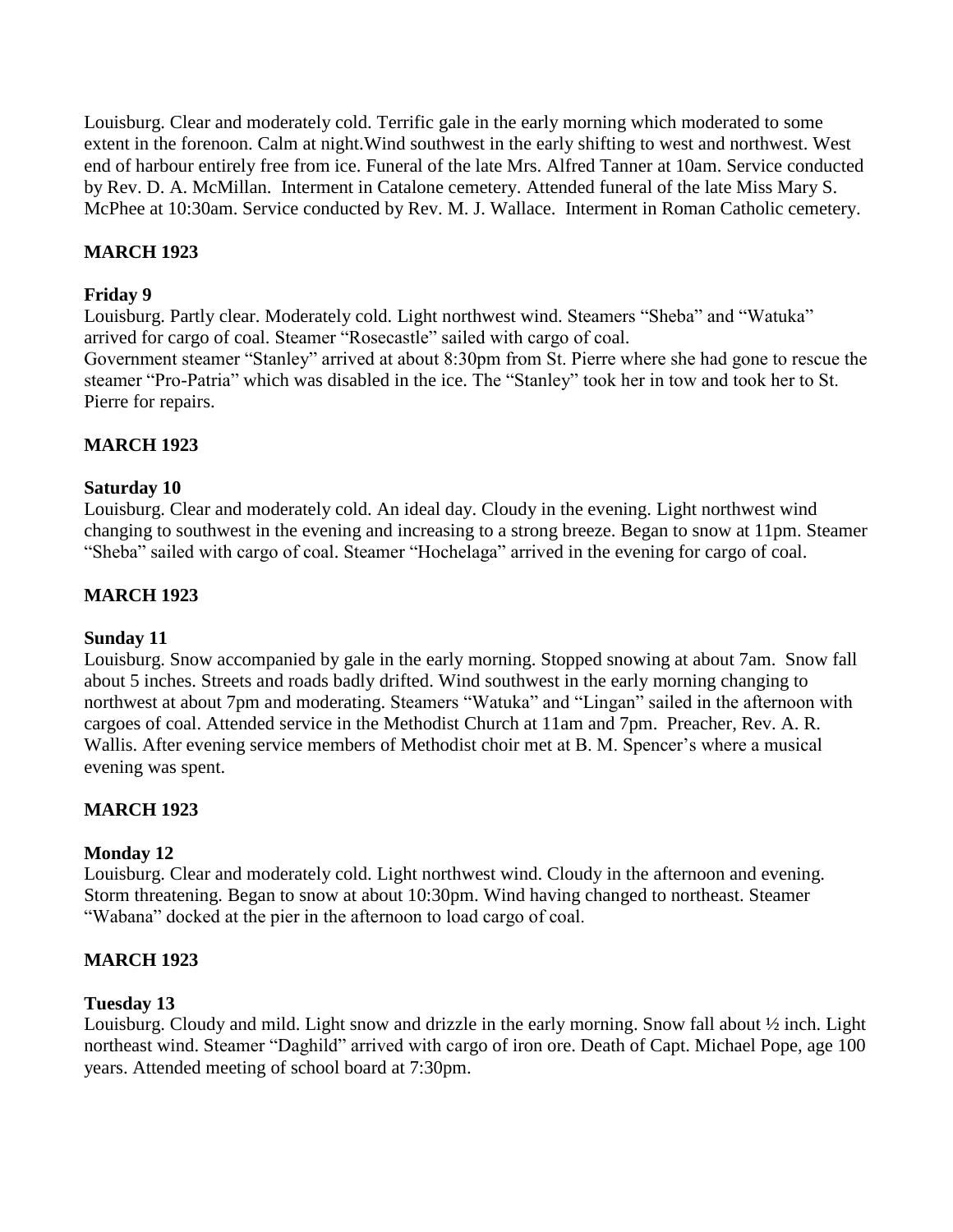## **MARCH 1923**

### **Wednesday 14**

Louisburg. Snowed moderately during the early morning and first part of the day. Very chilly. Disagreeable and raw. Snow fall about 5 inches. Fresh northerly wind. Clearing in the afternoon. Min temperature about 2 below zero. Steamer "Hochelaga" sailed with cargo of coal. Steamers "Wascana" and "Watuka" arrived for cargoes of coal.

### **MARCH 1923**

#### **Thursday 15**

Louisburg. Clear and cold. Light northwest and west wind. Min temperature am 12 below zero, pm zero. Steamer "Wabana" sailed with cargo of coal. Attended meeting of town council at 7:30pm. Estimates for the present year brought down and passed.

#### **MARCH 1923**

#### **Friday 16**

Louisburg. Cloudy and cold. Began to snow at 3pm. Very stormy and blustery during the night. Light northeast wind in the morning which changed to south and southwest increasing to a heavy gale during the night. Snow fall about 5 inches. Min temperature am 6 below zero. Attended funeral of the late Capt. Michael Pope at 8:30am. Service conducted by Rev. M. J. Wallace. Interment in Roman Catholic Cemetery. Dutch steamer "Lekhaven" arrived in the early morning for cargo of coal. British steamer "Kamaraska" arrived at about noon for coal cargo. Steamer "Watuka" sailed with cargo of coal.

### **MARCH 1923**

#### **Saturday 17**

Louisburg. Partly clear and mild. Rained in the early morning. Stopped raining at about 7am. Wind southwest in the early morning changing to northwest. Steamer "Rosecastle" arrived for cargo of coal. Steamer "Lord Dufferin" arrived with part cargo of manganese ore for the steel company.

### **MARCH 1923**

#### **Sunday 18**

Louisburg. Clear and mild. Light northwest wind. Attended services in the Methodist Church at 11am and 7pm. Preacher, Rev. A. R. Wallis.

#### **MARCH 1923**

#### **Monday 19**

Louisburg. Cloudy and mild. Began to rain moderately in the evening. Wind southwest increasing to a moderate gale during the night.

### **MARCH 1923**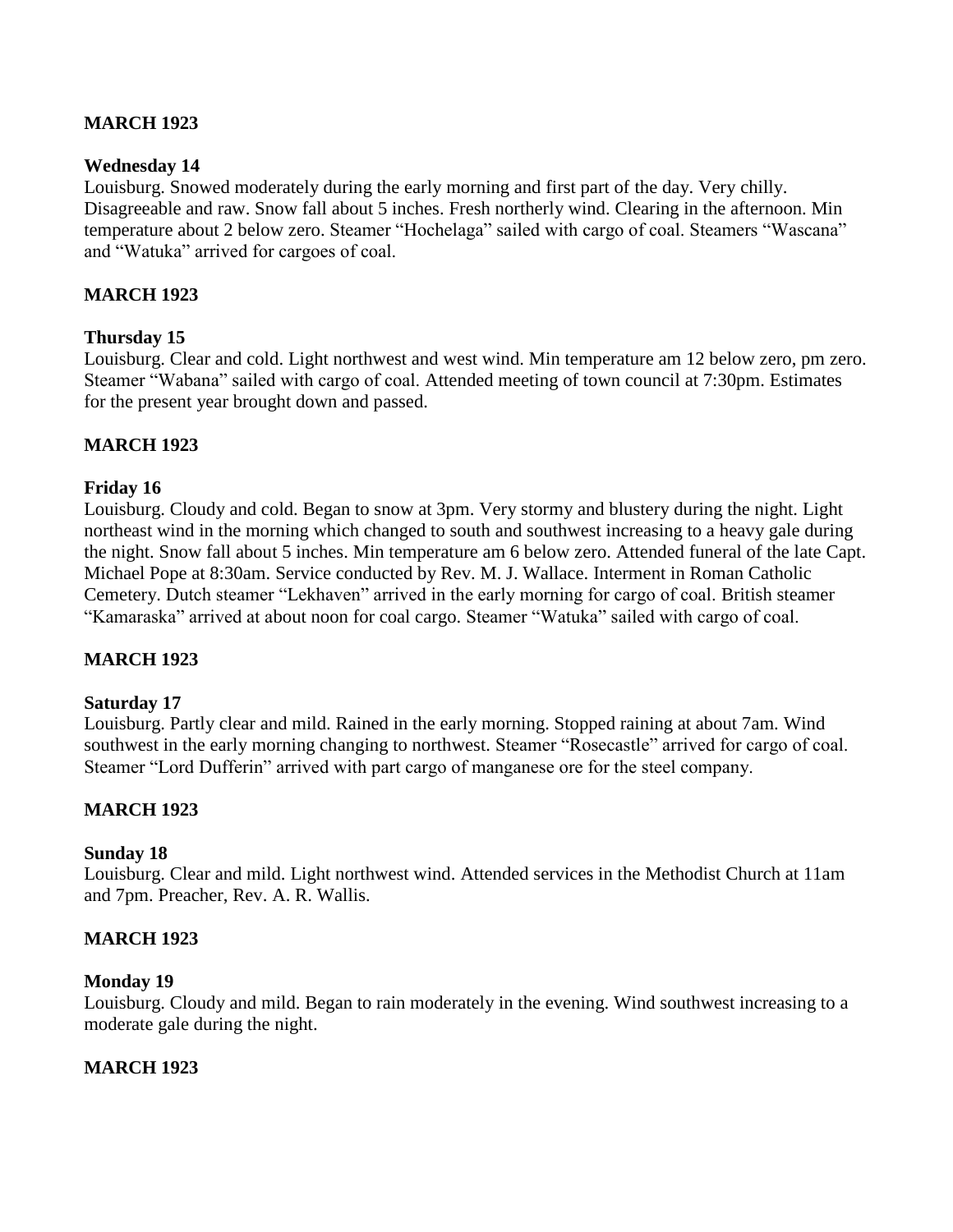### **Tuesday 20**

Louisburg. Terrific gale wind southwest in the early morning but changed to about west- northwest shortly after daylight and increased in violence. Gale continued throughout the day moderating slightly at night. Min temperature pm, 10 above zero. Streets very slippery. Snow squalls during the day. Steamer "Lingan" arrived in the evening for cargo of coal. Steamer "Curlew" arrived in the forenoon. Attended band practice at 9pm.

## **MARCH 1923**

### **Wednesday 21**

Louisburg. Chilly and raw. Strong northwest wind which moderated in the afternoon. Min. temperature about 10 above zero. Steamer "Watuka" arrived in the morning for cargo of coal. No service in the Methodist Church tonight owing to basement being flooded with water.

## **MARCH 1923**

### **Thursday 22**

Louisburg. Cloudy and mild. Light winds. Foggy at night. Steamer "Wabana" arrived for cargo of coal. Attended choir practice at Methodist parsonage in the evening.

## **MARCH 1923**

### **Friday 23**

Louisburg. Cloudy and mild. Foggy. A few light showers. Light southwest wind. Dutch steamer "Aldiramin" arrived for cargo of coal. Steamer "Rosecastle" sailed with cargo of coal. Marriage of Joseph Magee and Julia Hunt. Ceremony performed by Rev. D. A. McMillan.

### **MARCH 1923**

### **Saturday 24**

Louisburg. Cloudy, chilly and raw. Began to snow at about 4pm and continued snowing during the evening and night. Light northeast wind. Snow fall about 4 inches. Steamer "Trevinnich" arrived to load part cargo of steel products.

### **MARCH 1923**

### **Sunday 25**

Louisburg. Clear and moderately cold. Light winds. Attended service in the Methodist Church at 11am and 7pm. Preacher Rev. A. R. Wallis.

### **MARCH 1923**

### **Monday 26**

Louisburg. Clear and moderately cold. Light northwest wind. Min temperature pm 2 above zero.

### **MARCH 1923**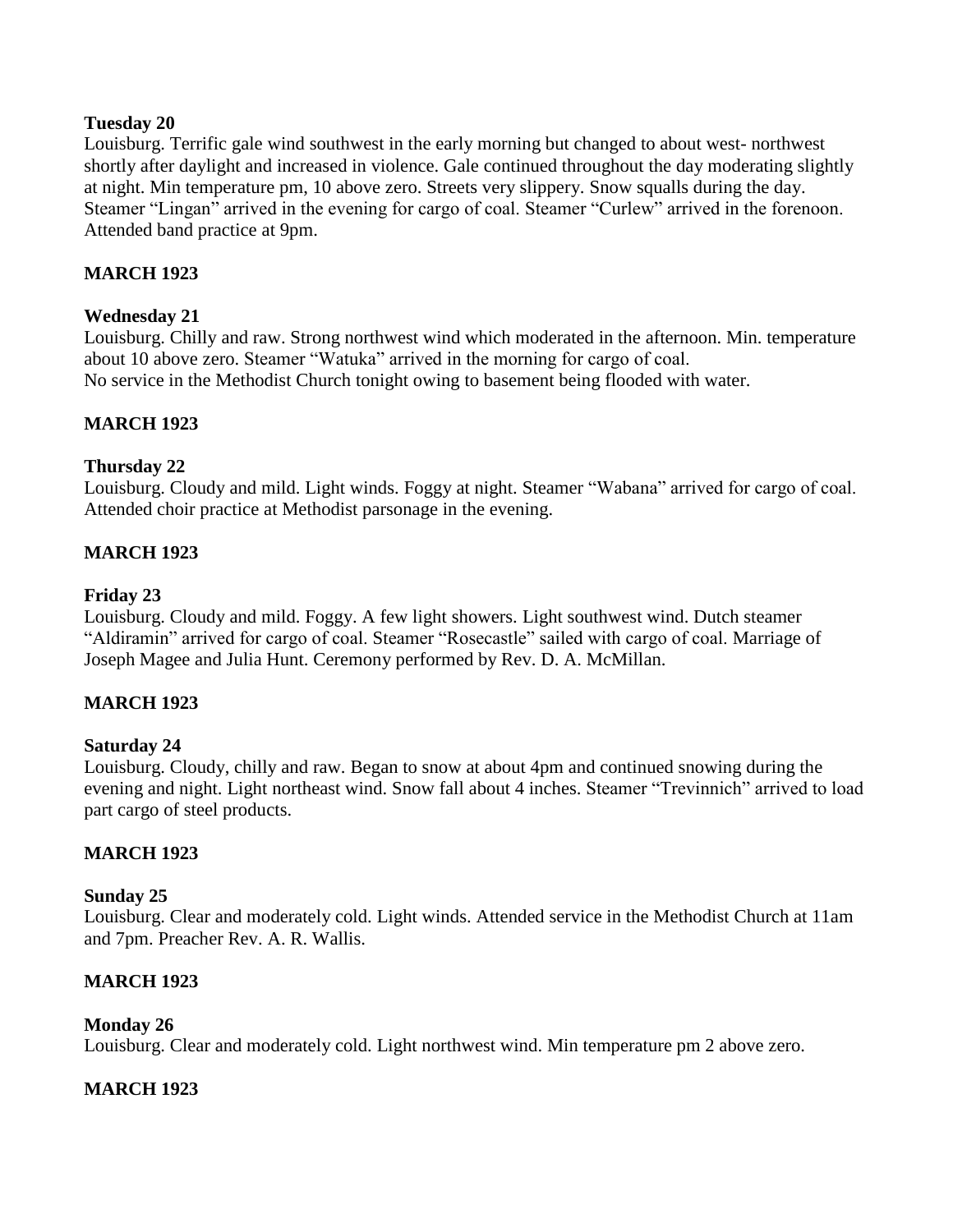## **Tuesday 27**

Louisburg. Clear and cold. Light west - southwest wind. Cloudy in the evening. Min temperature am 3 below zero. Steamer "Sable I" arrived.

# **MARCH 1923**

## **Wednesday 28**

Louisburg. Snowed during the forenoon. Wind southerly. Squalls in the afternoon. Wind changing to northwest and getting colder. Real winter weather. Snow fall about 3 inches. Min temperature pm zero. Steamer "Wascana" arrived for cargo of coal. Steamer "Sable I" sailed.

Marriage of William Russell Trenholm and Miss Gladys Crawford. Ceremony performed at Sydney by Rev. C. E. Crowice. Attended choir practice in the Methodist Church at 9pm.

# **MARCH 1923**

# **Thursday 29**

Louisburg. Clear and very cold. Blustery and raw. Snow squalls in the forenoon. Moderate gale from northwest which moderated in the evening. One of the coldest days we had this season. Min temperature am 6 below zero. Max temperature 3pm about 15 above. Attended choir practice in the Methodist Church for Easter music at 9pm.

# **MARCH 1923**

# **Friday 30**

Louisburg. Partly clear and chilly. Wind southwest. General holiday. Had store open for business during the greater part of the day. Closed at about 6pm. Attended "Passion week" service in the Methodist Church at 7:30pm and choir practice after service.

# **MARCH 1923**

### **Saturday 31**

Louisburg. Snowed in the early morning. Turned to rain at about 9:30am and rained for a short time. Mild in the afternoon. Wind easterly changing to northwest in the evening. Cold at night. Snow fall about 4 inches. Min temperature about 10 above zero. Reid Nfld. Steamer "Kyle" arrived with passengers and freight from Nfld. First trip of the "Kyle" since she was disabled off the Nfld. Coast in the early part of February.

### **APRIL 1923**

### **Sunday 1**

Louisburg. Clear and moderately cold. Wind northwest. Min temperature pm 8 above zero. Steamer "Lingan" arrived for cargo of coal. Attended service in the Methodist Church at 11am and 7pm. Preacher Rev. A. R. Wallis.

# **APRIL 1923**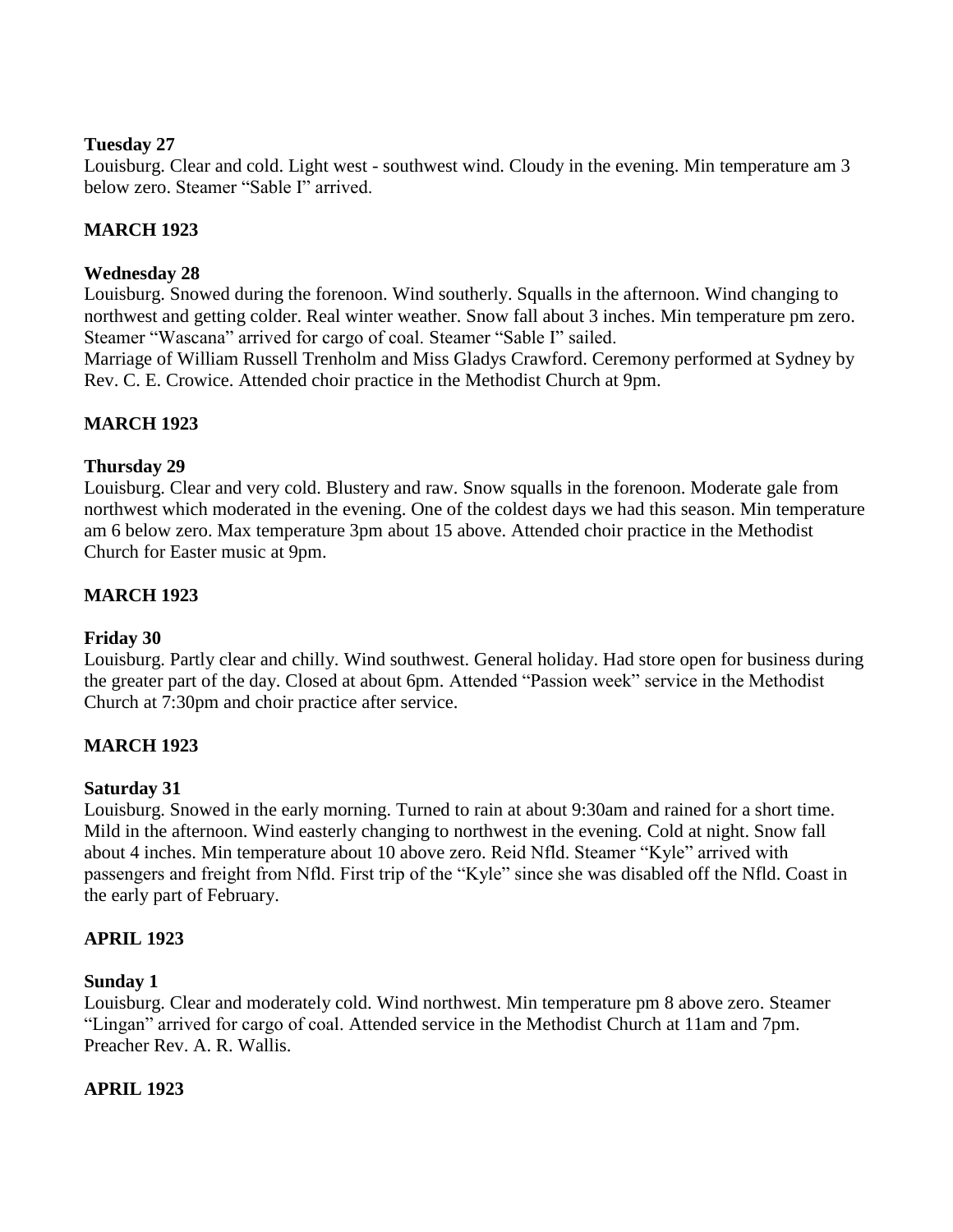## **Monday 2**

Louisburg. Clear and moderately cold. Cloudy in the evening. Wind southwest. Steamer "Daghild" sailed for Halifax. The "Daghild" which arrived here on March 13<sup>th</sup> completed discharging her cargo of iron ore on Saturday night. Reid Nfld steamer "Kyle" sailed in the afternoon with passengers and freight for Nfld.

# **APRIL 1923**

## **Tuesday 3**

Louisburg. Fine. Partly clear and mild. Attended meeting of School Board at 7:30pm. Applications from teachers for positions on the teaching staff for next term were before the Board. Miss Christine McRury and Miss Josephine Gillis re-engaged for next year.

# **APRIL 1923**

## **Wednesday 4**

Louisburg. Cloudy and mild. Rained part of the day. Wind southwest. Thawing all day. Streets very wet and running with water. First thaw of any account this season. French trawler "Champagne" docked at freight wharf to take bunker coal. Steamer "Wabana" arrived in the afternoon for cargo of coal.

## **APRIL 1923**

## **Thursday 5**

Louisburg. Cloudy, chilly and raw. Began to rain at about 10am. Sleet during the afternoon and evening. Silver thaw. Very disagreeable. Wind northeast. British steamer "Helizanes" arrived for part cargo of steel products.

### **APRIL 1923**

### **Friday 6**

Louisburg. Rainy, chilly and drizzily during the forenoon. All out doors covered with silver thaw. Mild and foggy in the afternoon. Wind southerly changing to northerly at night.

### **APRIL 1923**

### **Saturday 7**

Louisburg. Clear and mild. Dutch steamer "Alderamin" sailed with cargo of coal for Holland. Steamer "Wabana" sailed with cargo of coal. Walkout of shippers and trimmers on Dominion Coal Company pier. The immediate cause being the refusal on the part of the coal company to reinstate John Holland and James Kelly who were discharged about two weeks ago for fighting while engaged in working at the coal company's plant. All coal shipping tied up at 4pm. Steamer "Wabana" sailed short of cargo.

# **APRIL 1923**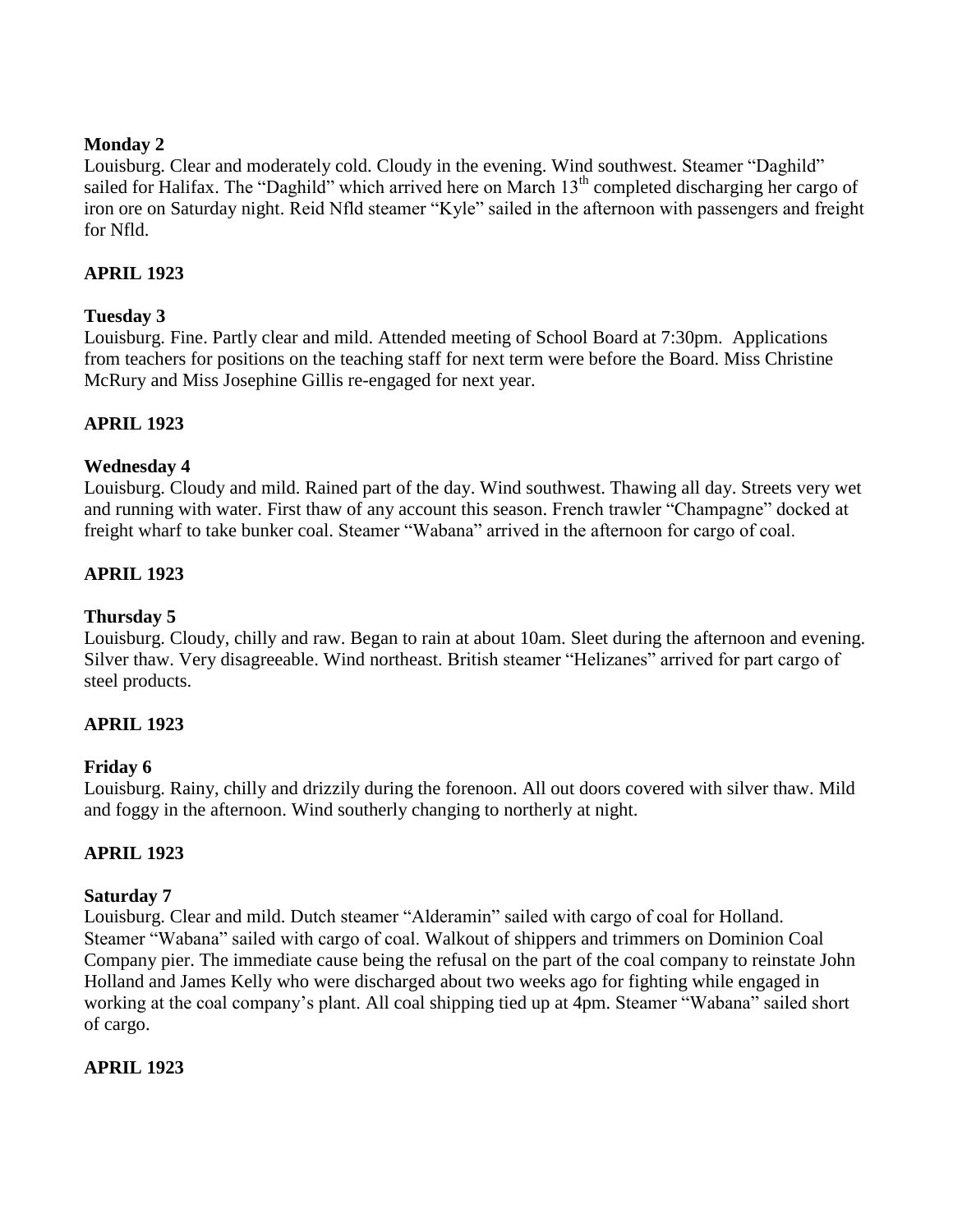## **Sunday 8**

Louisburg. Clear and mild. Light southwest wind. Dutch steamer "Callisto" arrived for cargo of coal. Special train containing coal company officials arrived in the evening to try and settle the dispute between the coal company and the shippers and trimmers. After deliberations which lasted until about 10pm, it was decided to take the discharged employees on the work pending an investigation to be held on Tuesday next. Work to be resumed after midnight tonight. Attended service in the Methodist Church at 11am and 7pm. Preacher Rev. A. R. Wallis. Choir met at the parsonage after evening service.

# **APRIL 1923**

## **Monday 9**

Louisburg. Cloudy and mild and foggy. Wind southwest changing to northerly at night. British steamer "Helizanes" finished loading part cargo of steel products and sailed. Steamer "Sable I" arrived, bunkered and sailed.

## **APRIL 1923**

### **Tuesday 10**

Louisburg. Cloudy and raw in the forenoon. Clear in the afternoon. Dutch steamer "Procryaan" arrived for cargo of coal. Investigators into the dismissal of John Holland and James Kelly from the service of the Dominion Coal Company was held on the arrival of the morning train by Dan Livingstone, President of the U. M. W. and D. G. McAlpine representing the coal company resulting in Holland and Kelly being reinstated.

### **APRIL 1923**

### **Wednesday 11**

Louisburg. Clear and cold. Light northwest in the morning which changed to southwest early in the day. Dutch steamer "Alphard" arrived for cargo of coal. Attended choir practice in the Methodist Church at 9pm.

### **APRIL 1923**

### **Thursday 12**

Louisburg. Chilly and raw in the morning with strong southwest wind. Began to snow at about 10am. Clear and mild in the afternoon with light westerly wind. Snow fall about 1 inch. Steamer "Canadian Sapper" arrived.

### **APRIL 1923**

#### **Friday 13**

Louisburg. Cloudy and very chilly. Snow squalls throughout the day. Disagreeable. Steamer "Watuka" arrived for cargo of coal. Government steamer "Stanley" arrived in the early morning for bunker coal on her way to Sydney to break up the harbour ice. Steamer "Wascana" arrived during the night for cargo of coal.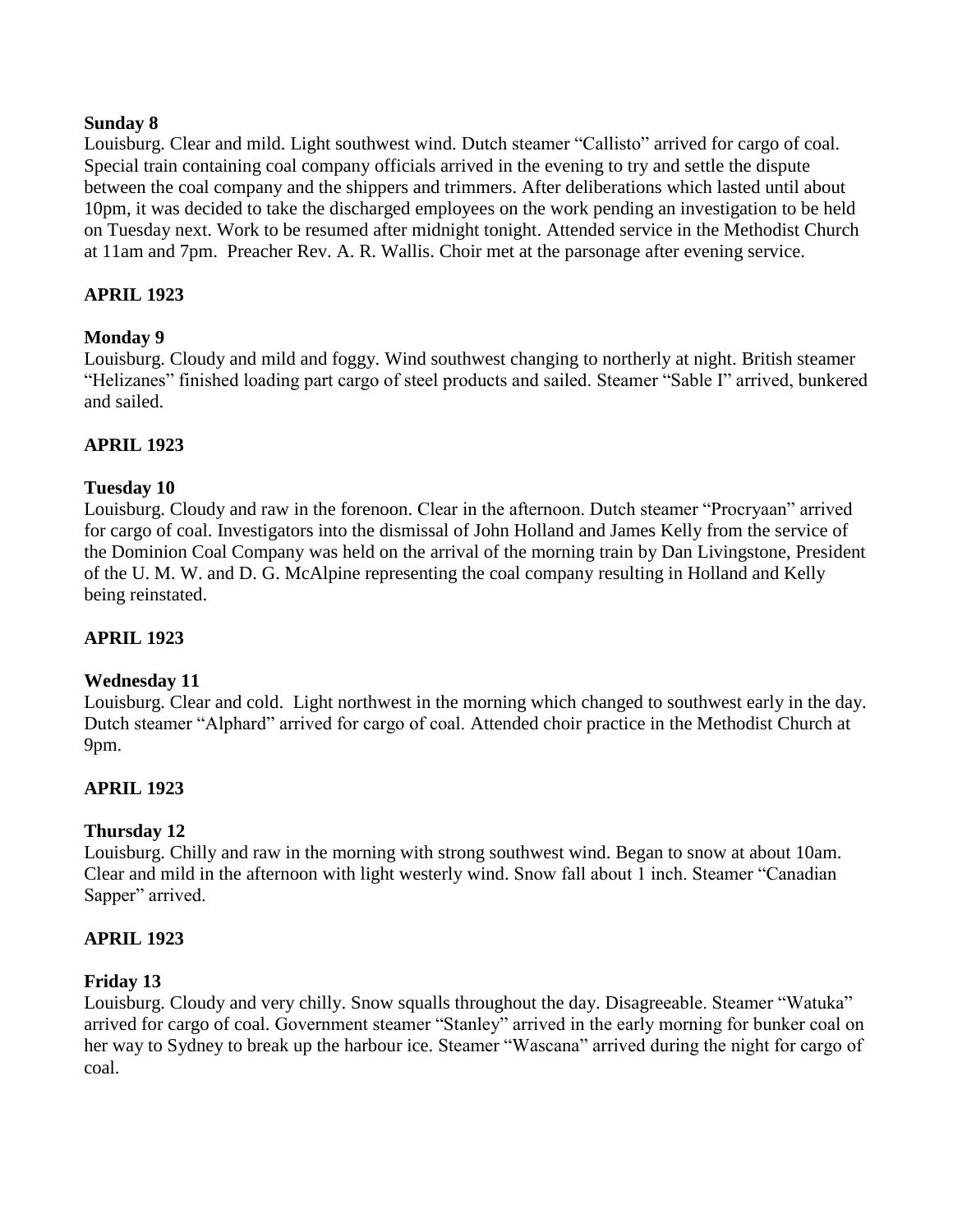## **APRIL 1923**

#### **Saturday 14**

Louisburg. Cloudy, chilly and raw. Partly clear in the afternoon. Wind northerly. Government steamer "Stanley" sailed for Sydney in the forenoon to break the ice and open up the port for shipping. Steamer "Hochelaga" arrived in the morning for cargo of coal.

#### **APRIL 1923**

#### **Sunday 15**

Louisburg. Clear and cool. Wind northwest. Dutch steamer "Yildum" arrived for cargo of coal. French cruiser "Regulus" arrived for bunker coal. Death of Mrs. Hare, aged 86 years. Was not out to Church service today. Remained indoors nearly all day and evening to having a cold.

#### **APRIL 1923**

#### **Monday 16**

Louisburg. Cloudy with southerly. Began to snow at about 10am. Turned to rain and drizzle in the afternoon. Wind changing to east and northeast. Steamer "Watuka" sailed with cargo of coal. Dutch steamer "Parkhaven" arrived for cargo of coal.

### **APRIL 1923**

#### **Tuesday 17**

Louisburg. Cloudy in the forenoon. Clear and mild in the afternoon. Attended funeral of the late Mrs. Hare at 1:30pm. Funeral service conducted by Rev. L. H. Draper in the English Church. Interment in English Church cemetery. Tea and fancy sale in Masonic Hall in the evening under the auspices of the Ladies of the Methodist Church. Was present for a short time.

### **APRIL 1923**

#### **Wednesday 18**

Louisburg. Cloudy and mild. Snowed moderately in the afternoon. Turned to rain at about 3pm. Rained for a short time and turned to snow in the evening. Light wind varying from southeast to northeast. Snow fall about 1 inch. Steamer "Wabana" arrived for cargo of coal. Steamer "Sable I" arrived for bunker coal.

#### **APRIL 1923**

#### **Thursday 19**

Louisburg. Cloudy and cold. Wind northerly. Ground covered with new snow in the morning which thawed off during the day. Government steamer "Stanley" which has been engaged in breaking up the ice in Sydney harbour since Monday morning completed her task reaching a point above the Ferry wharf. Attended meeting of Town council at 7:30pm.

#### **APRIL 1923**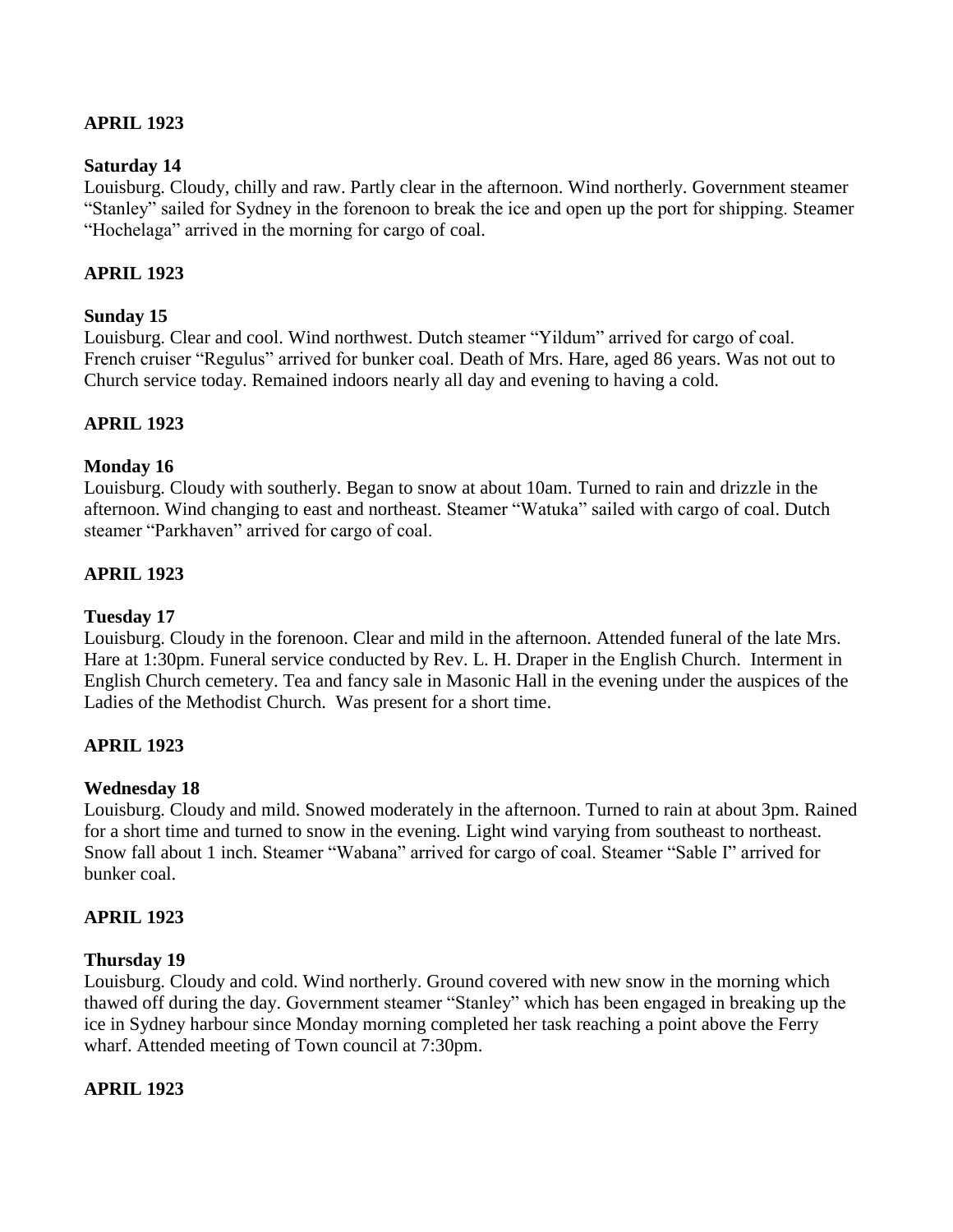## **Friday 20**

Louisburg. Partly cloudy an cool. Moderately warm in the afternoon. Light northwest wind. British steamer "San Manuel" arrived on way to Montreal.

## **APRIL 1923**

### **Saturday 21**

Louisburg. Clear and mild. First spring-like day this season. Ice in lower end of the harbour above all broken up. First easterly wind will clear it all out.

# **APRIL 1923**

## **Sunday 22**

Louisburg. Cloudy and cool. Wind southwest changing to northwest early in the day and to northeast at night. Steamer "Sheaf Mead" arrived on her way to Montreal. Had dinner at W. Phalen's. Attended service in the Methodist Church at 11am and 7pm. Preacher, Rev. A. R. Wallis.

## **APRIL 1923**

### **Monday 23**

Louisburg. Cloudy and chilly with snow squalls in the afternoon. Wind northeast. French cruiser "Regulus" sailed. Steamer "Lingan" sailed with cargo of coal.

### **APRIL 1923**

### **Tuesday 24**

Louisburg. Rained all day. Chilly and raw. Wind northeast. French trawlers "Patria" and "Vanguard" arrived for bunker coal. Dance and Box Social in Masonic Hall in the evening under the auspices of C.M.B.A.

### **APRIL 1923**

### **Wednesday 25**

Louisburg. Cloudy and foggy. Rained moderately during the greater part of the day. Fresh northeast wind. Coast blocked with drift ice. Harbour clear. Special train left here for Glace Bay at about 7pm with about 40 Louisburg people to attend the "Brotherhood of Railway Trainmen" Ball at Glace Bay. Attended choir practice in the Methodist Church at 9pm.

### **APRIL 1923**

### **Thursday 26**

Louisburg. Cloudy, drizzly and foggy. Heavy rain during the afternoon and night. Wind northeast. Drift ice in sight - a short distance off shore. Streets entirely bare with the exception of a few stubborn patches of ice. Country roads still almost impassable owing to the depth of snow.

L.B.G.L. concert and Box Social in Masonic Hall in the evening.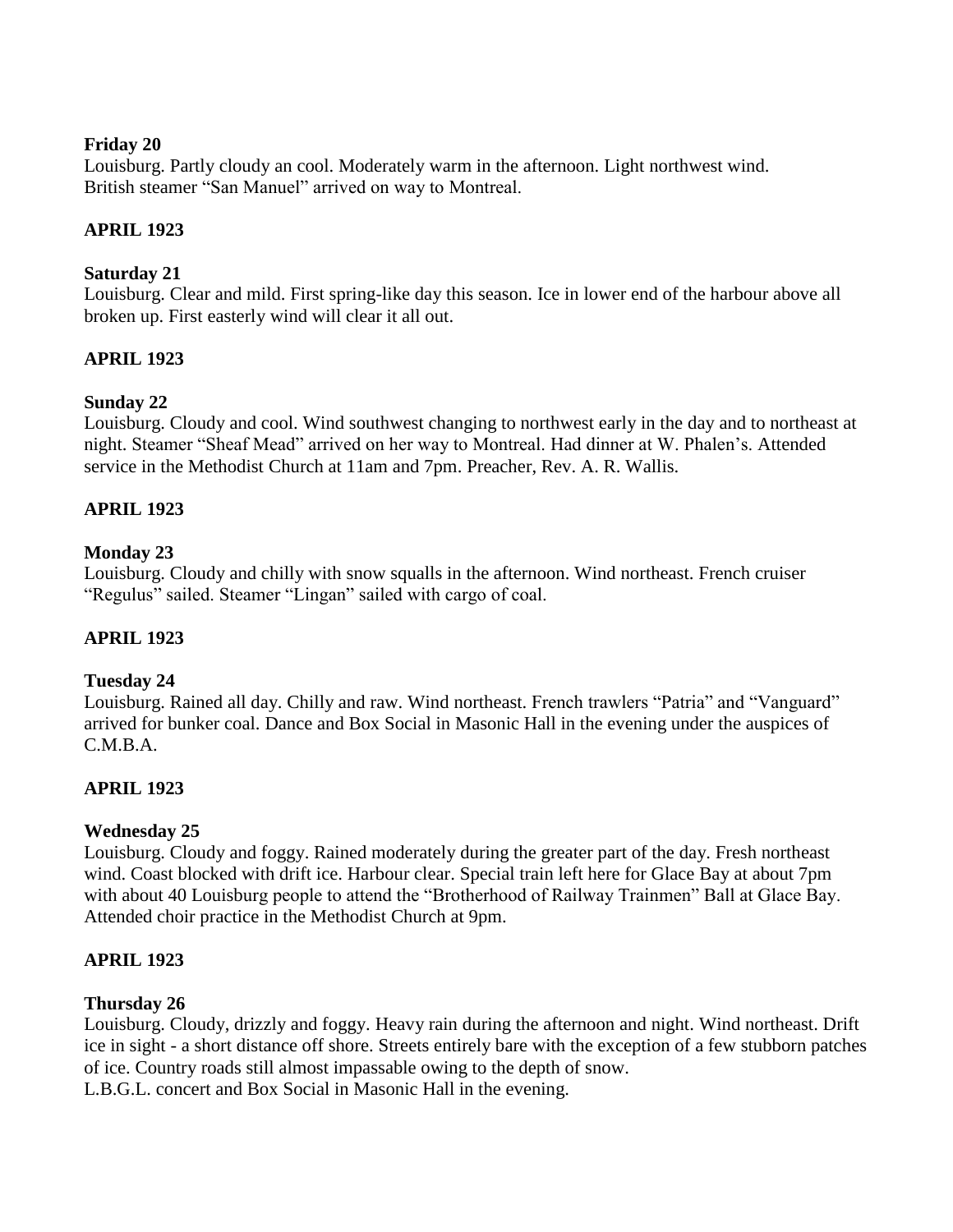# **APRIL 1923**

## **Friday 27**

Louisburg. Snow storm which began at about 11pm yesterday continued during the early morning. Cloudy and chilly during the day. Ground covered by about 3 inches of new snow in the morning which thawed off in the forenoon. Wind northeast. Coast hemmed in with drift ice. Harbour clear. Several steamers reported in the ice off the coast. Steamer "Cymric Queen" reported ashore near St. Esprit, CB.

## **APRIL 1923**

### **Saturday 28**

Louisburg. Clear and moderately warm. Light northerly winds. Large body of drift ice a short distance off the coast. Steamer "Sable I" arrived, bunkered and sailed. Steamers "Mapledawn", "Wascana" and "Knockfierna" arrived. French trawler "Elizabeth Marie" arrived.

## **APRIL 1923**

### **Sunday 29**

Louisburg. Cloudy and cool. Light southeast wind almost calm. Coast blocked with drift ice. Had dinner and spent part of the afternoon at J. A. McDonald's. Attended service in the Methodist Church at 11am and 7pm. Preacher, Rev. A. R. Wallis.

### **APRIL 1923**

### **Monday 30**

Louisburg. Cloudy and cool. Foggy the greater part of the day. Harbour partly filled with loose drift ice. Coast blocked. Light southerly wind increasing at night. Heavy showers during the night.

### **MAY 1923**

### **Tuesday 1**

Louisburg. Foggy with heavy rain nearly all day. Light southerly wind. Harbour and coast blocked with drift ice. Streets very muddy. Sidewalks not entirely clear of ice yet. Quite a few patches still remaining. Country roads still impassable for wheeled traffic on account of snow.

### **MAY 1923**

#### **Wednesday 2**

Louisburg. Clear and moderately warm. Light northeast wind almost calm. Wind northeast at night. Coast blocked with drift ice. Steamer "Canadian Sapper" arrived at North Sydney for cargo of coal. First cargo boat to arrive at that port this season. Attended choir practice in the Methodist Church at 9pm.

### **MAY 1923**

**Thursday 3**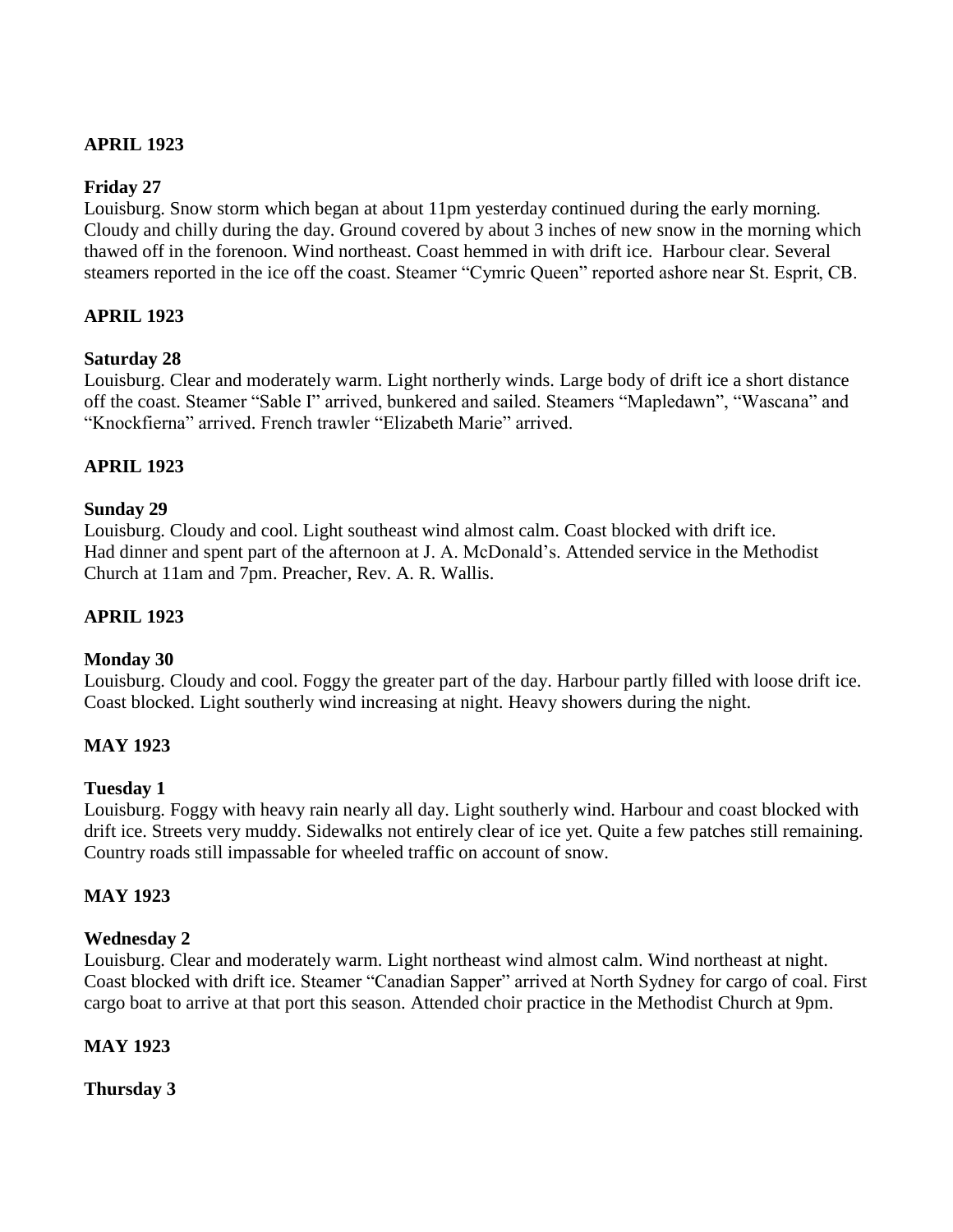Louisburg. Cloudy and foggy. Drizzily and showery. Heavy rain at night. Wind northeast. Attended meeting of Town Council at 7:30pm.

# **MAY 1923**

# **Friday 4**

Louisburg. Chilly and raw. Misty and drizzily with heavy showers. Strong northeast wind. Coast off this port clear of ice. Harbour clear with the exception of a small body of drift ice in the western end. Government steamer "Stanley" arrived from North Sydney and a French steam trawler arrived from sea. Steamer "Maple Dawn" sailed but had to return on account of meeting ice about 15 miles west of this port. Country roads still almost impassable owing to snow. First wheeled carriage from Sydney Road come through today.

# **MAY 1923**

# **Saturday 5**

Louisburg. Cloudy and chilly. Foggy, misty and drizzily. Showery. Light northeast wind. Steamer "Wabana" arrived for cargo of coal. Steamer "Wascana" sailed with cargo of coal.

# **MAY 1923**

## **Sunday 6**

Louisburg. Cloudy in the forenoon. Clear and moderately warm in the afternoon. Light winds varying from northeast, north and southwest. Drift ice in sight off the harbour. Harbour partly filled with ice in the evening. Steamer "Sheaf Mead" sailed. French trawler "Elizabeth Marie" sailed. French trawler "Capricorn", steamers "Daghill", "Kamaraska", "Mons" (Norwegian) and "Corrinne" arrived. Went for a walk to Havenside with W. Phalen and Alonzo Martell. Attended service in the Methodist Church at 11am and 7pm. Preacher, Rev. A. R. Wallis. Spent the evening after Church at Mr. Tilley's with members of the choir.

# **MAY 1923**

# **Monday 7**

Louisburg. Cloudy and showery in the forenoon. Partly clear and moderately warm in the afternoon. Light variable wind mostly southwest. United States steamer "Hickman" arrived for bunker coal. French steamer "Catinat" arrived to load part cargo of steel products. Steamer "Manchester Civilian" arrived. Special services began in the Methodist Church in the evening. Services to continue during the week.

### **MAY 1923**

### **Tuesday 8**

Louisburg. Clear and moderately warm. Light variable wind. Steamer "Manchester Spinner" arrived. Steamer "Turret Court" arrived for part cargo of steel products. Dutch steamer "Stad Dardrecht" arrived. Revenue Cutter "Sagamore" sailed. Attended service in the Methodist Church at 7:30pm.

# **MAY 1923**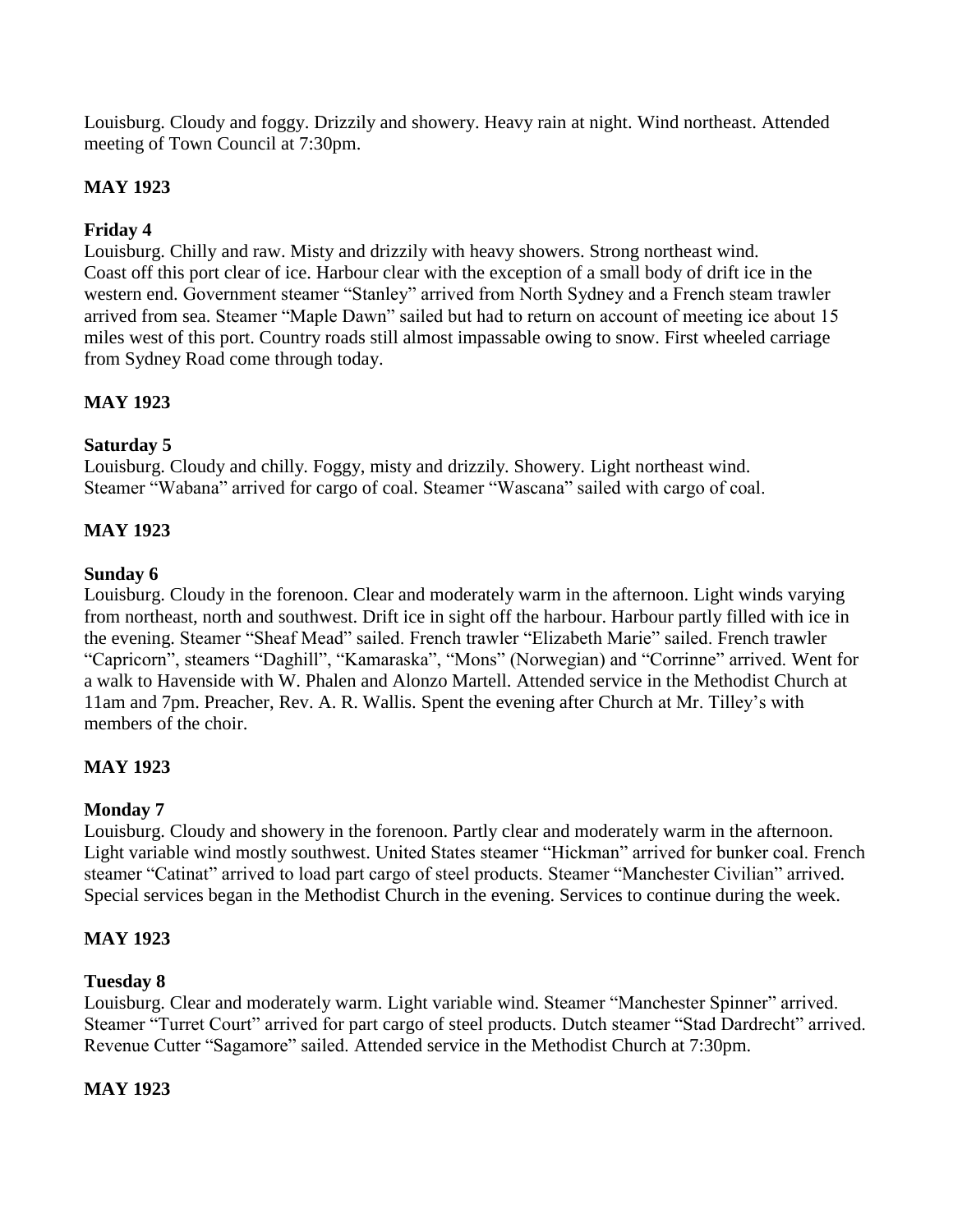### **Wednesday 9**

Louisburg. Clear and moderately warm. Light variable wind. Dutch steamer "Thuban" arrived during the night for cargo of coal. Reid Nfld steamer "Kyle" arrived at North Sydney from Nfld after a trip which lasted several weeks owing to ice conditions. First trip to North Sydney this season. Attended choir practice in the Methodist Church at 9pm.

# **MAY 1923**

# **Thursday 10**

Louisburg. Partly clear in the early part of the day. Cloudy in the afternoon and evening. Showery at night. Light southerly wind. Moderately warm. Steamer "Rosecastle" arrived for cargo of coal. Steamers "Navarra" and "Turret Court" sailed for Sydney to load steel products. "Turret Court" returned to port in the evening having met drift ice. French hospital ship "St. Jeanne D'Arc" arrived in the afternoon. Attended service in the Methodist Church at 7:30pm.

# **MAY 1923**

# **Friday 11**

Louisburg. Clear and moderately warm. Light southwest wind. Steamer "Manchester Civilian" sailed with cargo of coal for Montreal. Steamer "Turret Court" sailed for Sydney. Word received that steamer "Navarra" which sailed for Sydney yesterday had worked her way through the ice and reached that port. Italian steamer "Vesuvio" arrived.

# **MAY 1923**

### **Saturday 12**

Louisburg. Clear and moderately warm. An ideal day. Wind northwest in the forenoon changing to southwest at about midday. Cloudy in the evening. Revenue Cutter "Sagamore" arrived from Gabarus and sailed for Sydney but returned in the afternoon having met drift ice. Italian steamer "Vesuvio" sailed for Montreal.

# **MAY 1923**

# **Sunday 13**

Louisburg. Cloudy and foggy in the forenoon. Cleared at noon. Moderately warm. Light southwest wind. British steamer "Rosecastle" sailed with cargo of coal. French steamer "Catinat" sailed in the evening with part cargo of steel products for China and Japan. Had dinner and spent part of the afternoon at J. A. McDonald's. At about 4pm in company with W. Dickson and J. A. McDonald went for a walk out Sydney road. Visited Dan Ross on the way. Attended service in the Methodist Church at 11am and 7pm. Preacher Rev. A. R. Wallis. In company with other members of the choir spent the evening after Church at A. W. Stacey's.

# **MAY 1923**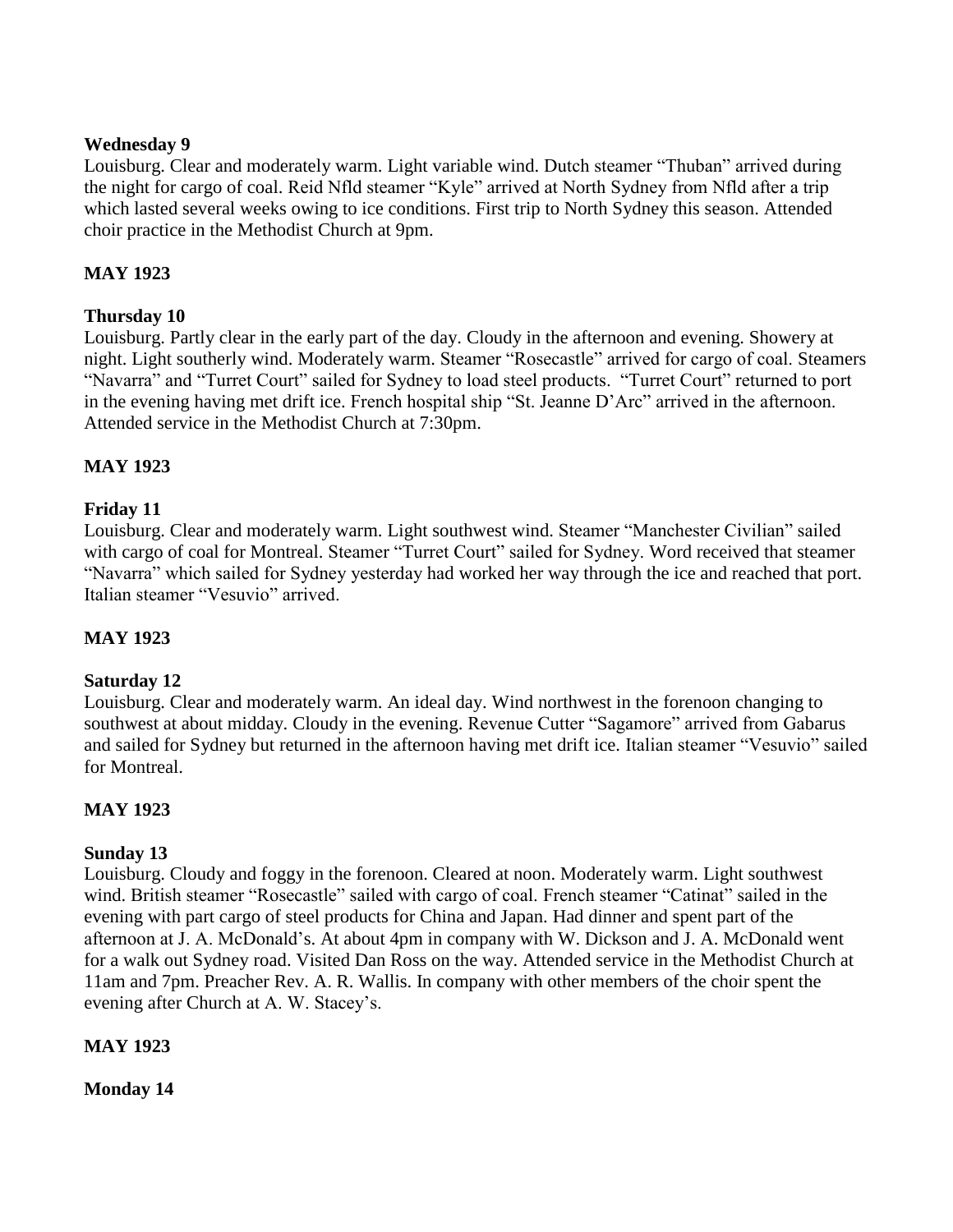Louisburg. Clear and cool. Light variable wind mostly south and southwest. Death of Agnes Jewell aged about 4 years. Daughter of Mr. and Mrs. Walter Jewell.

# **MAY 1923**

# **Tuesday 15**

Louisburg. Clear and moderately warm. An ideal spring day. Light northwest and north wind changing to northeast in the evening. Dutch steamer "Thuba" sailed with cargo of coal. Norwegian steamer "Songa" arrived for bunker coal. Norwegian steamer "Mons" sailed for Sydney. Attended meeting of school board at 7:30pm.

# **MAY 1923**

# **Wednesday 16**

Louisburg. Cloudy with occasional light showers. Heavy rain during the night. Wind southerly. Steamer "Hochelaga" arrived at about 5pm for cargo of coal. Steamer "Corunna" sailed with cargo of steel products. Attended funeral of the late Agnes Jewell at 1:30pm. Funeral service held in English Church by Rev. L. H. Draper. Interment in English Church cemetery. Steamer "Canadian Harvester" arrived during the night for bunker. Attended choir practice in the Methodist Church at 9pm. Lobster fishing season opened.

# **MAY 1923**

## **Thursday 17**

Louisburg. Cloudy, foggy and showery. Very heavy rain in the afternoon. Wind southwest. Steamer "Hochelaga" sailed in the afternoon with cargo of coal. Attended meeting of town council at 7:30pm.

# **MAY 1923**

# **Friday 18**

Louisburg. Foggy and cool in the forenoon. Clear in the afternoon. Wind southwest. Steamer "Canadian Harvester" sailed. Steamers "Lingan", "Wabana" and "Knockfurna" arrived for cargoes of coal.

# **MAY 1923**

### **Saturday 19**

Louisburg. Clear and moderately warm. Wind southwest changing to northeast in the afternoon. Steamers "Wabana" and "Lingan" sailed with cargoes of coal. Steamer "Sable I" arrived, bunkered and sailed. Coal shipping opened at Sydney with the bunkering of two steamers.

### **MAY 1923**

### **Sunday 20**

Louisburg. Clear and cool. Light northeast wind. Steamer "Coban" arrived for cargo of coal. Had dinner and spent part of the afternoon at J. A. McDonald's. Attended service in the Methodist Church at 11am and 7pm.Preacher, Rev. A. R. Wallis.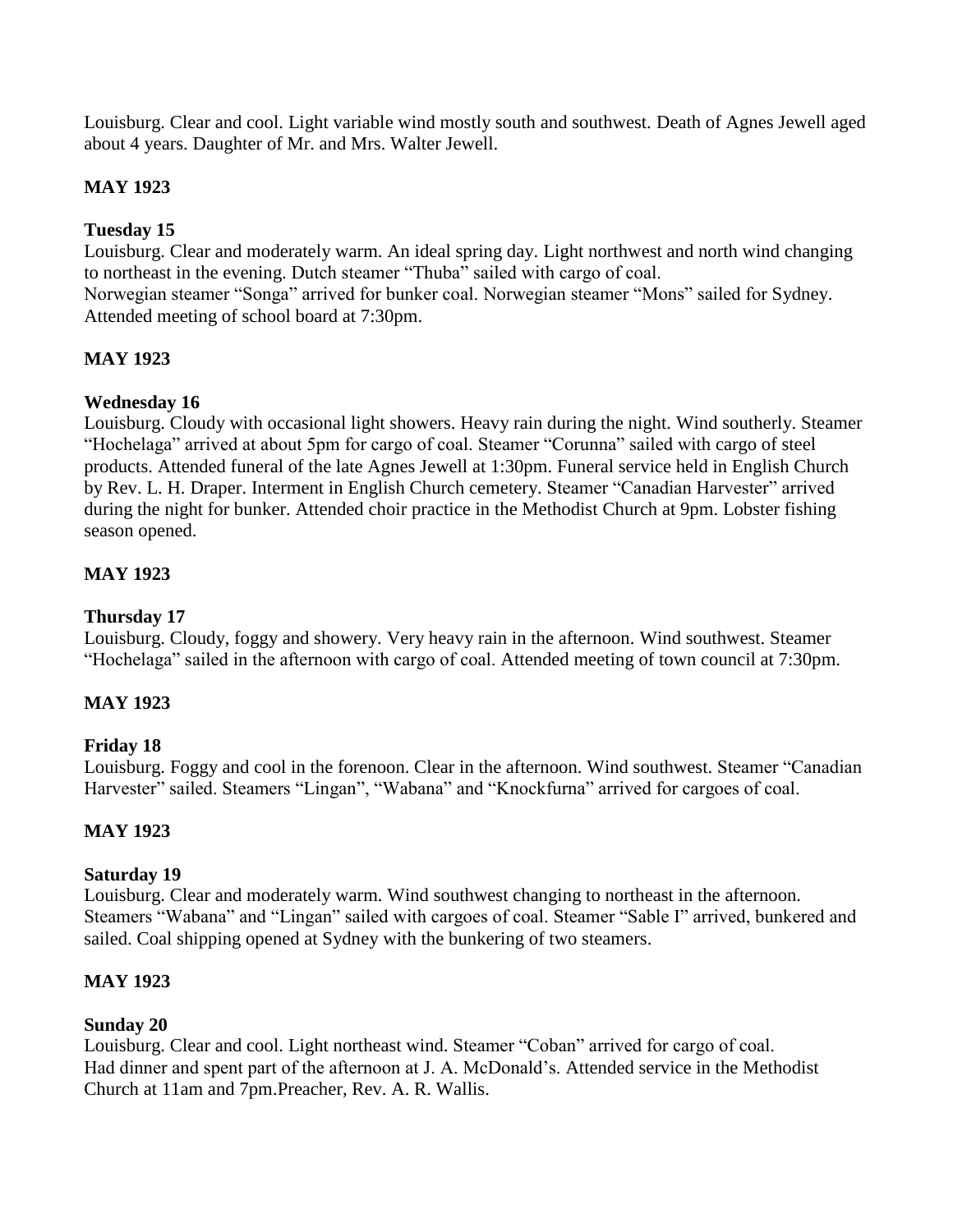## **MAY 1923**

#### **Monday 21**

Louisburg. Cloudy and cool. Light northeast wind. Misty and foggy in the evening. Steamer "Watuka" arrived. Small British steamer "George Cochrane" arrived for bunker coal. Death of Harold Beaver.

### **MAY 1923**

#### **Tuesday 22**

Louisburg. Cloudy, foggy and cool. French steamer "ProPetria" arrived and loaded part cargo of coal. Italian steamer "Adernallo" arrived. Attended band practice at 9pm.

### **MAY 1923**

#### **Wednesday 23**

Louisburg. Empire Day in Canada. Cloudy and mild. Foggy and misty in the forenoon. Very heavy rain in the early morning. Partly clear in the afternoon. Light variable wind. Steamers "Watuka" sailed for Sydney. Italian steamer "Adernalla" sailed. French trawler arrived and bunkered. Attended "Empire Day" programme at school house at 11am. Attended funeral of the late Harold Beaver at 2pm. Attended choir practice in the Methodist Church at 9pm.

### **MAY 1923**

#### **Thursday 24**

Louisburg. Clear and cool. Wind northwest. Steamer "Manchester Civilian" arrived in the evening. Dominion Coal Company tug "Douglas A. Thomas" which has been here since January 19<sup>th</sup>, 1923 sailed for Sydney in the morning to resume her duties at that port. General holiday. Had store open for business until 4pm. Planting rose bushes in the evening. Had supper at J. A. McDonald's. After supper with W. Phalen and James Nicholson, assisted J. A. in planting trees around his house.

#### **MAY 1923**

#### **Friday 25**

Louisbourg. Clear and cool. Partly cloudy in the afternoon. Wind northerly increasing to a strong breeze in the evening. Steamer "Manchester Civilian" sailed for Sydney. French trawler "La Provence" arrived and bunkered. Planting Dahlias in the evening. First for this season. At 7pm in company with W. Phalen assisted J. A. McDonald in planting trees around his residence.

#### **MAY 1923**

#### **Saturday 26**

Louisburg. Clear and cool. Wind variable. Cloudy in the evening.

### **MAY 1923**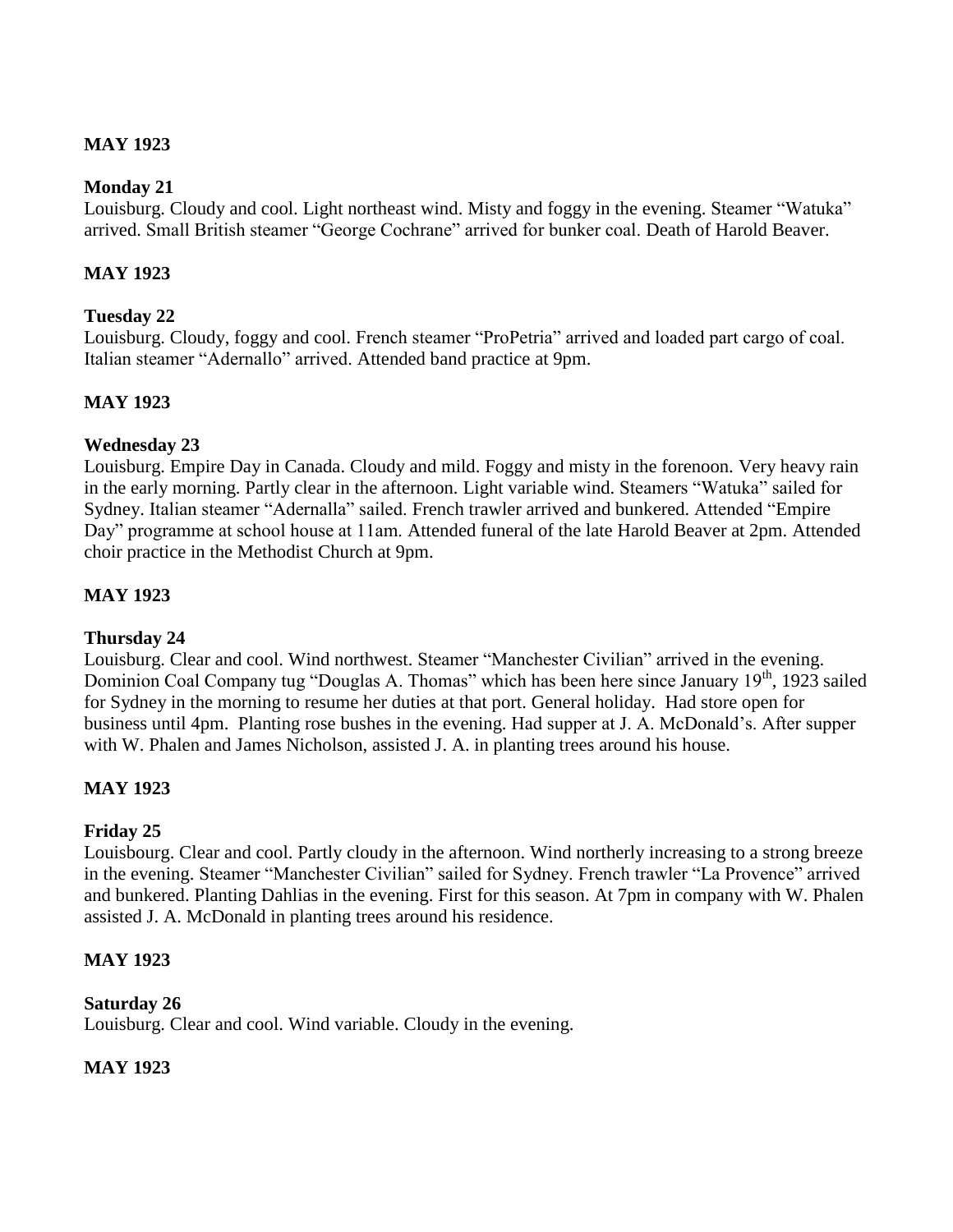## **Sunday 27**

Louisburg. Cloudy and showery. Heavy rain in the early morning. Chilly. Wind variable. Italian steamer "Vesuvio" arrived for bunker coal. Attended services in the Methodist Church at 11am and 7pm. Preacher Rev. A. R. Wallis.

# **MAY 1923**

# **Monday 28**

Louisburg. Partly clear and cool. Wind northwest. Italian steamer "Vesuvio" bunkered and sailed.

# **MAY 1923**

### **Tuesday 29**

Louisburg/Sydney. Clear and cool. Left Louisburg on coal train at 6am with Conductor W. Phalen. Went as far as Caledonia Junction on coal train and took train car for Sydney arriving at Sydney at 9am. Spent the day in Sydney. Had dinner and supper at Norfolk Hotel. Left Sydney at 10pm in A. L. Bates' motor car with Mr. And Mrs. Bates, Neil McVicar and Dan Ferguson. Arrived at Louisburg at 11:15pm. Very heavy frost in the morning. Ice on the ponds along the line of railway. Steam trawler bunkered. Coal shipments discontinued for the summer season.

## **MAY 1923**

### **Wednesday 30**

Louisburg. Cloudy and very chilly. Fresh northeast wind. Light showers during the night. Government steamer "Lady Laurier" arrived during the night. Attended choir practice in the Methodist Church at 9pm.

### **MAY 1923**

### **Thursday 31**

Louisburg. Clear and moderately warm in the forenoon. Cloudy and cool with light showers in the afternoon. Wind southwest changing to northerly at noon and back to southwest in the evening.

### **JUNE 1923**

**Friday 1** Louisburg. (no entry)

### **JUNE 1923**

### **Saturday 2**

Louisburg. Clear and cool. Light northerly wind. Government steamers "Lady Laurier" and "Lingan" in port. Lighthouse at the mouth of the harbour totally destroyed by fire in the evening. Fire started at about 7pm but alarm was not sounded until shortly after 8. By that time the fire had gained so much headway that it was useless to try to save the building. Responded to the alarm with several others and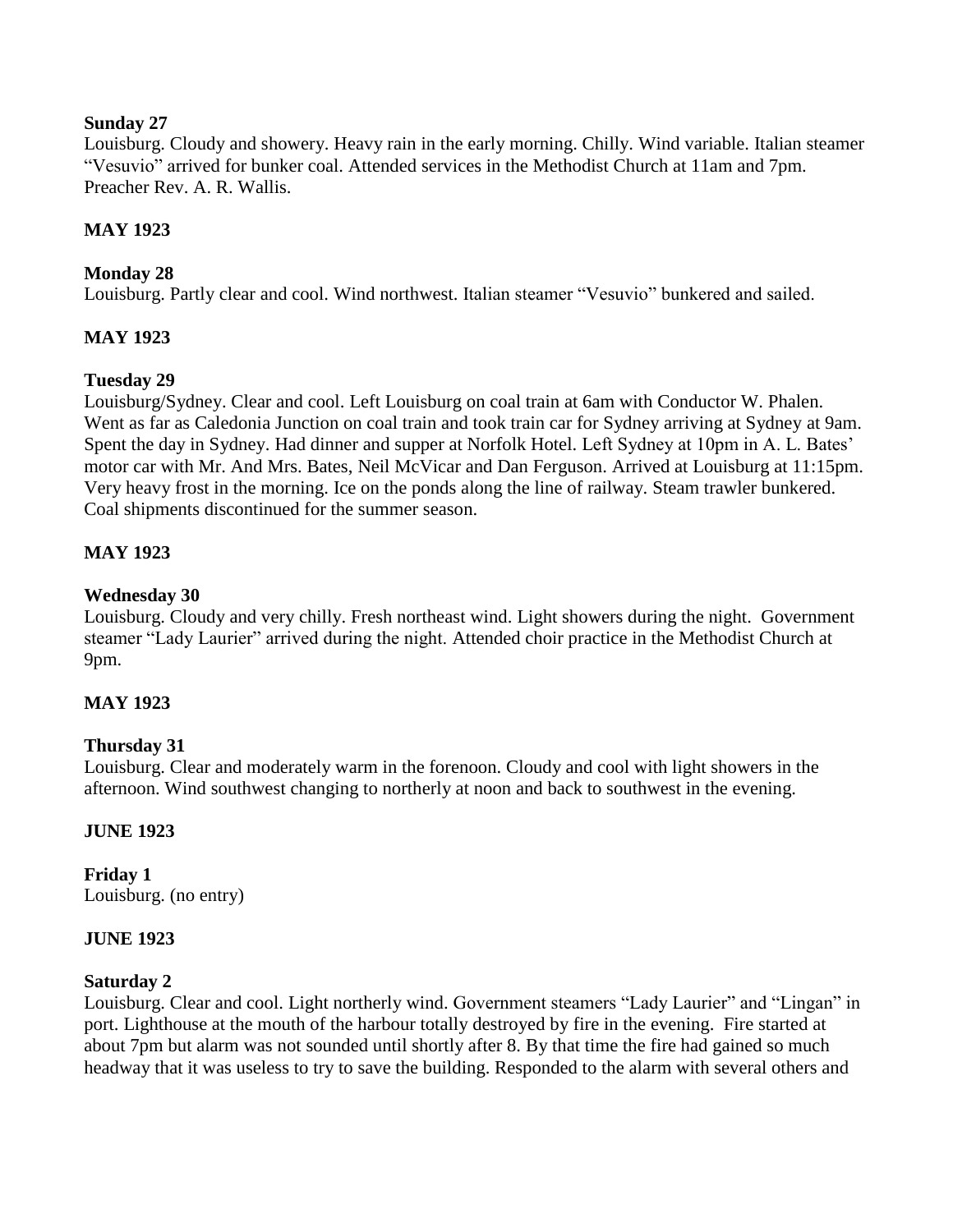crossed the harbour in a boat to the scene of the fire. Stood by to prevent fire spreading to fog alarm until the arrival of fire fighting crew from "S.S. Lady Laurier". Returned to town at 10:15pm.

# **JUNE 1923**

# **Sunday 3**

Louisburg. Clear and cool. Light variable wind. Had dinner and spent part of the afternoon at J. A. McDonald's. Attended service in the Methodist Church at 11am and 7pm. Preacher Rev. A. R. Wallis.

# **JUNE 1923**

# **Monday 4**

Louisburg. Clear and moderately warm. Light southwest wind.

# **JUNE 1923**

## **Tuesday 5**

Louisburg/Sydney. Rain with thunder and lightening in the morning. Cloudy throughout the day. Motored to Sydney in the evening in James Crowdis' motor car with James Crowdis, Mr. and Mrs. A. A. Martell and Miss Emiline Townsend. Left Louisburg at about 6:30pm arrived back shortly after midnight. While in Sydney, attended Oratorio entitled "St. Paul".

# **JUNE 1923**

# **Wednesday 6**

Louisburg. Cloudy and moderately warm. Partly clear in the afternoon. Attended choir practice in the Methodist Church at 9pm.

# **JUNE 1923**

# **Thursday 7**

Louisburg. Cloudy and moderately warm. Showery with the sun breaking through occasionally. Light variable wind, northeast in the afternoon. Attended meeting of town council at 7:30pm.

### **JUNE 1923**

### **Friday 8**

Louisburg. Cloudy and moderately warm. Light south and southeast wind.

### **JUNE 1923**

### **Saturday 9**

Louisburg. Cloudy, drizzily and showery all day. Chilly and raw. Very disagreeable. Wind northeast increasing at night.

### **JUNE 1923**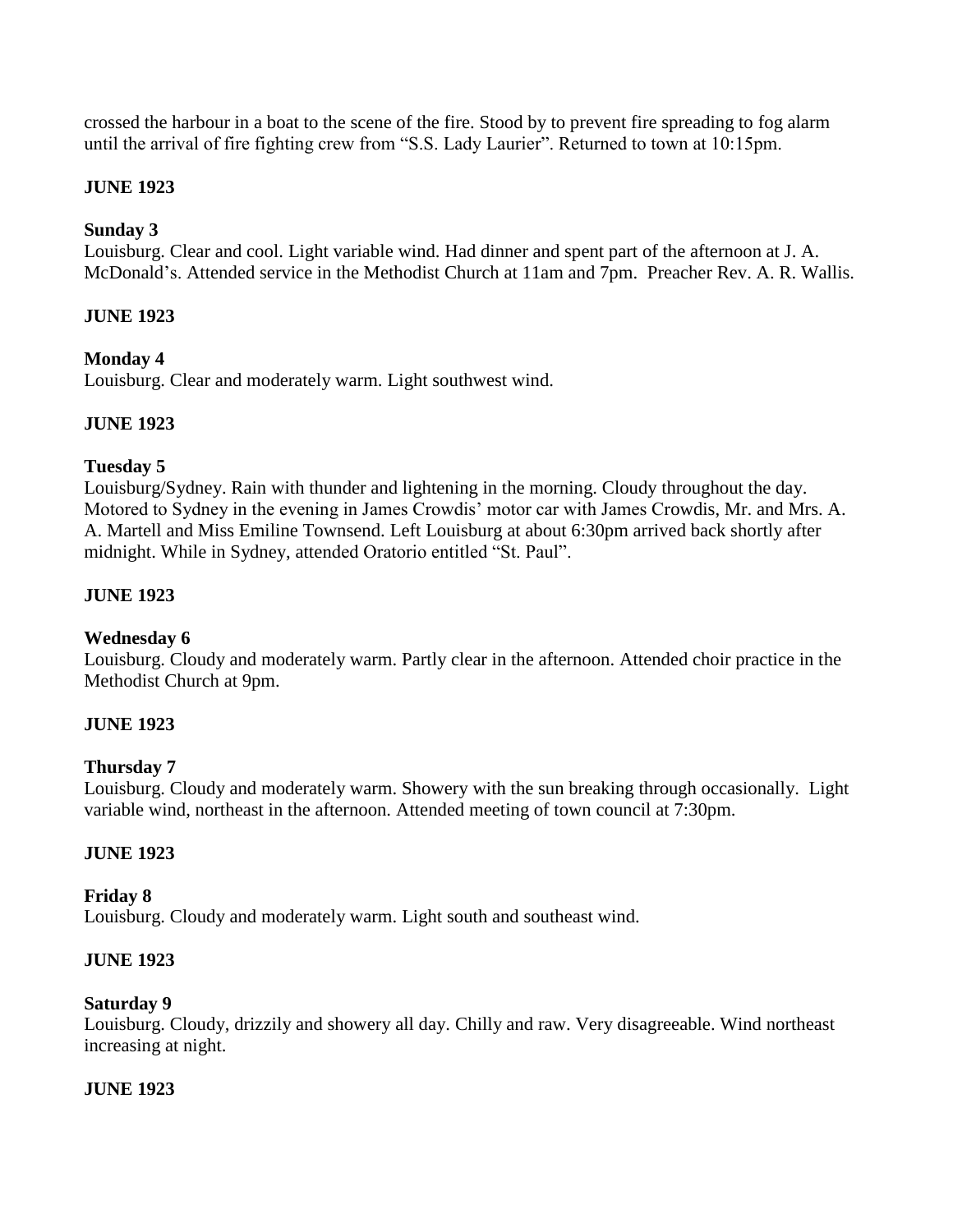### **Sunday 10**

Louisburg. Cloudy and chilly in the forenoon. Clear in the afternoon and evening. Wind northerly. Had dinner and spent part of the afternoon at J. A. McDonald's. Attended service in the Methodist Church at 11am and 7pm. Preacher Rev. Mr. Stones of Victoria Road Methodist Church, Sydney. Mr. Wallis having exchanged for the day with him.

### **JUNE 1923**

**Monday 11** Louisburg. Clear and chilly. Heavy southwest wind.

## **JUNE 1923**

## **Tuesday 12**

Louisburg. Clear and moderately warm. Light northeast and east wind.

## **JUNE 1923**

## **Wednesday 13**

Louisburg. Clear and moderately warm. Wind southwest. Attended choir practice in the Methodist Church at 9pm.

### **JUNE 1923**

### **Thursday 14**

Louisburg. Clear and cool. Wind southwest.

### **JUNE 1923**

**Friday 15** Louisburg. Clear and cool. Wind northeast.

### **JUNE 1923**

### **Saturday 16**

Louisburg. Clear and moderately warm. Wind southwest. Government steamer "Arleux" arrived in the evening.

### **JUNE 1923**

### **Sunday 17**

Louisburg. Cloudy, moderately warm, showery. Light southwest wind changing to northeast at night. Attended service in the Presbyterian Church at 11am and 7pm. Preacher Rev. Mr. Farlane. No service in the Methodist Church today the Pastor being absent at conference.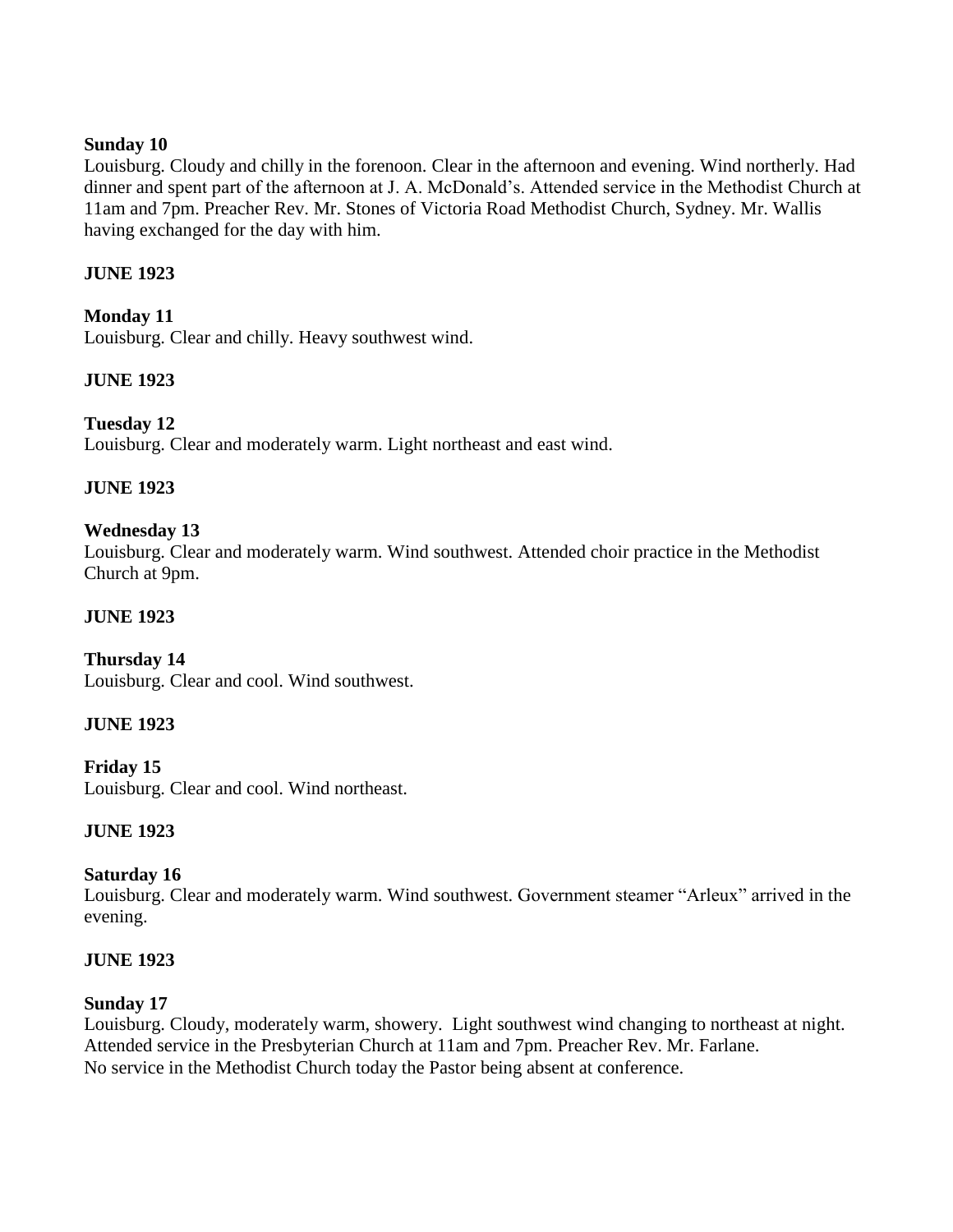## **JUNE 1923**

### **Monday 18**

Louisburg. Cloudy. Rained moderately in the afternoon. Wind southwest.

### **JUNE 1923**

#### **Tuesday 19**

Louisburg/Salmon River. Cloudy in the morning. Clearing in the forenoon. Clear and warm in the afternoon. Calm in the forenoon. Light southwest wind in the afternoon. Max temperature at Salmon River about 7º. Left Louisburg on 7:30am train for Salmon River, arriving at Mira at about 8:30. Left Mira on S. S. "Avonlea" at 9am arrived at Salmon River at about 12 noon. Had dinner at Clifford's after which I walked home arriving at about 2:20pm. Went to Arthur's at about 5pm, returning at about 7. Revenue Cutter "Sagamore" arrived at Louisburg.

## **JUNE 1923**

### **Wednesday 20**

Salmon River/ Louisburg. Heavy thunder and lightening accompanied by rain in the early morning. Clear and cool during the day. Wind southerly. Left Salmon River at about 11am on board S.S. "Avonlea" for Mira. Left Mira for Louisburg on evening train arriving at about 5pm. Attended choir practice in Methodist Church at 9pm.

#### **JUNE 1923**

### **Thursday 21**

Louisburg. Cloudy and foggy. Moderately warm. Wind southerly changing to northeast in the evening. Thunder and lightening with a light shower of rain during the night. Went to Town Hall at 7:30pm to attend council meeting. Meeting called off owing to not enough being present to form a quorum.

#### **JUNE 1923**

### **Friday 22**

Louisburg. Cloudy, misty and chilly in the forenoon. Clear in the afternoon. Heavy gale from northnorth east all day. Wind moderated slightly at night.

#### **JUNE 1923**

#### **Saturday 23**

Louisburg. Clear and moderately warm. Gale which began early yesterday morning continued during the day. Wind died out flat calm at about 7pm and later changed to southwest.

#### **JUNE 1923**

**Sunday 24**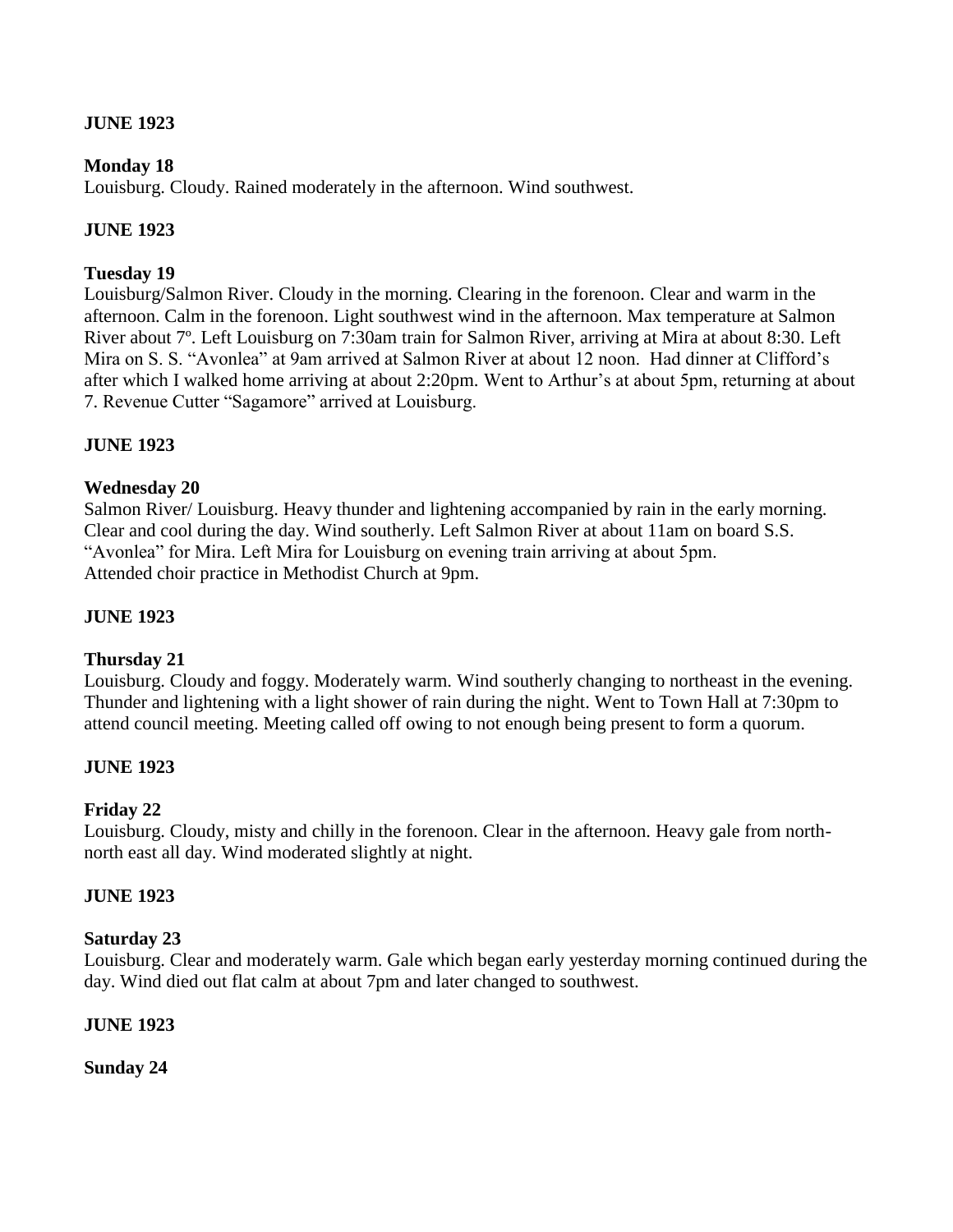Louisburg. Clear and cool with fresh northeast wind. Had dinner at J. A. McDonald's. Went for a walk through the woods off Warren Street with W. Phalen in the afternoon. Attended service in the Methodist Church at 11am and 7pm. Preacher Rev. A. R. Wallis.

## **JUNE 1923**

## **Monday 25**

Louisburg. Clear and moderately warm with fresh northwest wind changing to southwest. Death of Miss Dolphine Bagnell at the residence of her Grandfather, George Tutty, Havenside.

### **JUNE 1923**

### **Tuesday 26**

Louisburg. Cloudy, foggy and moderately warm. Light southerly wind. Attended special meeting of Town Council at 7:30pm and band practice at 9pm.

### **JUNE 1923**

#### **Wednesday 27**

Louisburg. Cloudy and foggy. Cool. Thunder and lightening in the morning. Heavy rain lasting about ½ hour at about 9am. Attended choir practice in the Methodist Church at 9pm.

#### **JUNE 1923**

#### **Thursday 28**

Louisburg. Clear and moderately warm. Strong northwest breeze which moderated in the afternoon and shifted to southwest. Men of British Empire Steel Co. employed at Sydney Steel Works went out on strike in the early morning. Rioting during the evening and night. Police pelted with stones. Magistrate, W. A. G. Hill struck with a stone and knocked unconscious while attempting to read the "Riot Act". Went to Methodist parsonage in the afternoon and assisted in packing piano for Rev. A. R. Wallis who is moving shortly to Westville, NS.

#### **JUNE 1923**

### **Friday 29**

Louisburg. Cloudy, foggy and moderately warm. Rained for three or four hours in the morning. Occasional showers throughout the day. 250 soldiers left Halifax for Sydney in the afternoon to preserve law and order in the strike district. Attended funeral of the late Miss Dolphine Bagnell at 3pm. Service in the English Church conducted by Rev. L.H. Draper. Interment in English Church cemetery.

#### **JUNE 1923**

### **Saturday 30**

Louisburg. Cloudy, foggy and moderately warm. Rained moderately for about 1 hour in the evening. Light southerly wind. 250 soldiers drawn from the Infantry and Artillery units at Halifax arrived in the early morning at Sydney to prevent rioting during the strike at the steel plant.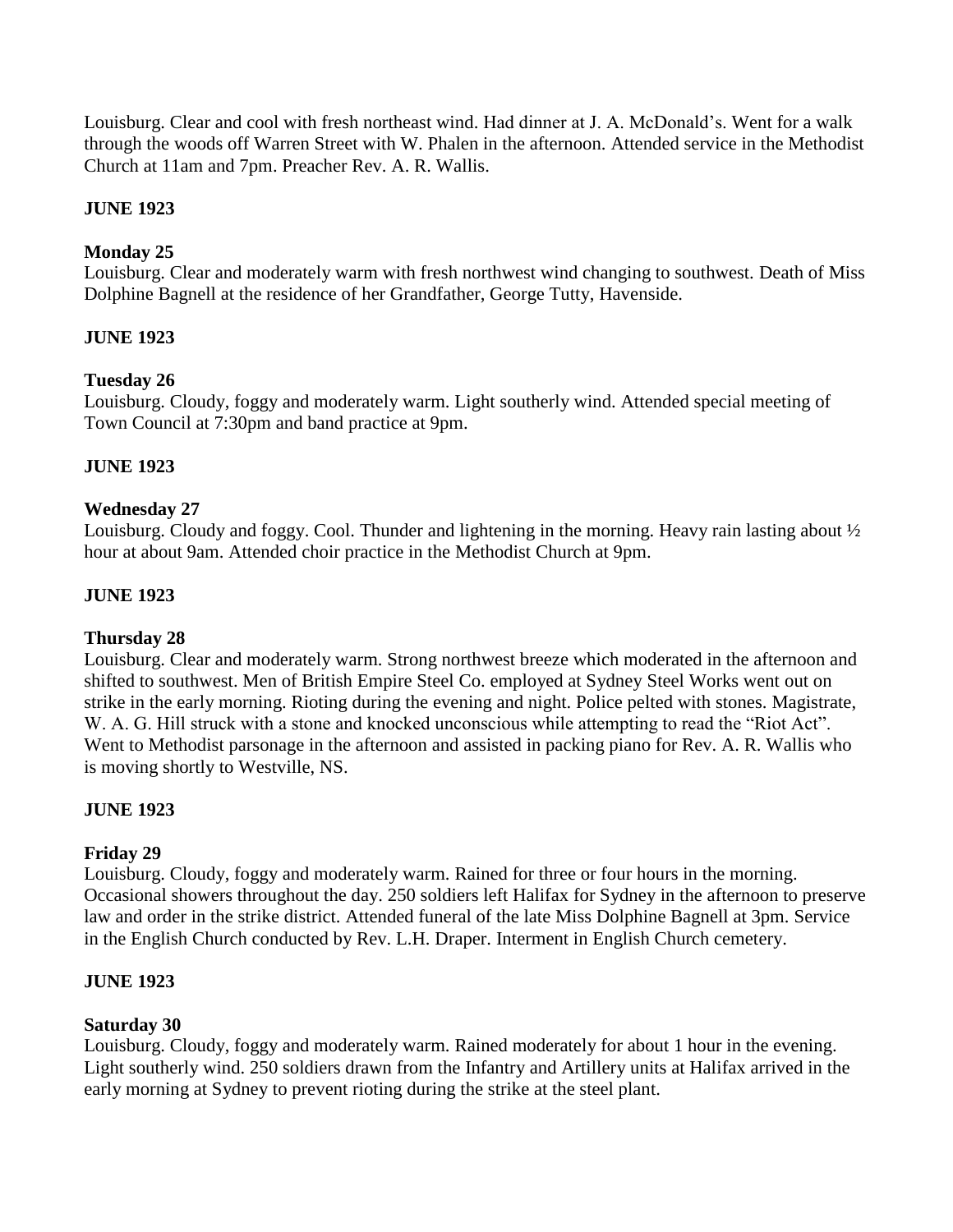# **JULY 1923**

## **Sunday 1**

Louisburg. Cloudy and warm. Rained moderately for about 1 hour beginning at about 5pm. Light southerly wind almost calm. Motored to Sangaree, Mira in the afternoon in James Crowdis' motor car with James Crowdis, Clarence Peters, Robert Peters and William Phalen. Left here at about 2pm returning at 5. Rioting at Sydney Steel Plant. Mounted police charged rioters. Quite a number injured as a result. Attended service in the Methodist Church at 11am and 7pm. Preacher Rev. A.R. Wallis. Mr. Wallis preached his farewell sermon in the evening. He intends leaving here tomorrow for his new charge at Westville, NS.

# **JULY 1923**

## **Monday 2**

Louisburg. Cloudy in the morning. Cleared early in the forenoon. Fine and warm during the day. Light southerly wind. Foggy off the coast. General Holiday. Had shop open for business until about 4pm.

# **JULY 1923**

## **Tuesday 3**

Louisburg. Clear and warm. Foggy off the coast. Rev. A.R. Wallis who has been Pastor of the Methodist Church here for the past three years, left on the afternoon train for his new charge at Westville, NS.

### **JULY 1923**

### **Wednesday 4**

Louisburg. Clear and moderately warm. Light southwest wind. Foggy off the coast. Miners of Dominion Company's Collieries went on strike this morning 100 percent as a protest against the sending of soldiers and police to quell the rioting and protect the property of the British Empire Steel Co. at Sydney. Number on strike estimated at about 8000. Everything tied up. Attended choir practice in the Methodist Church at 9pm.

### **JULY 1923**

### **Thursday 5**

Louisburg. Clear and warm. Cloudy in the evening with distant thunder. Foggy off the coast. Light southwest wind. Attended meeting of Town Council at 7:30pm.

### **JULY 1923**

### **Friday 6**

Louisburg. Clear and fairly warm. Max temperature about 70. Fresh northwest wind. Dan Livingstone and J. B. MacLachlan, President and secretary respectively of district 26 United Mine Workers of America arrested at Glace Bay, NS on a charge of publishing a false tale in respect to the Provincial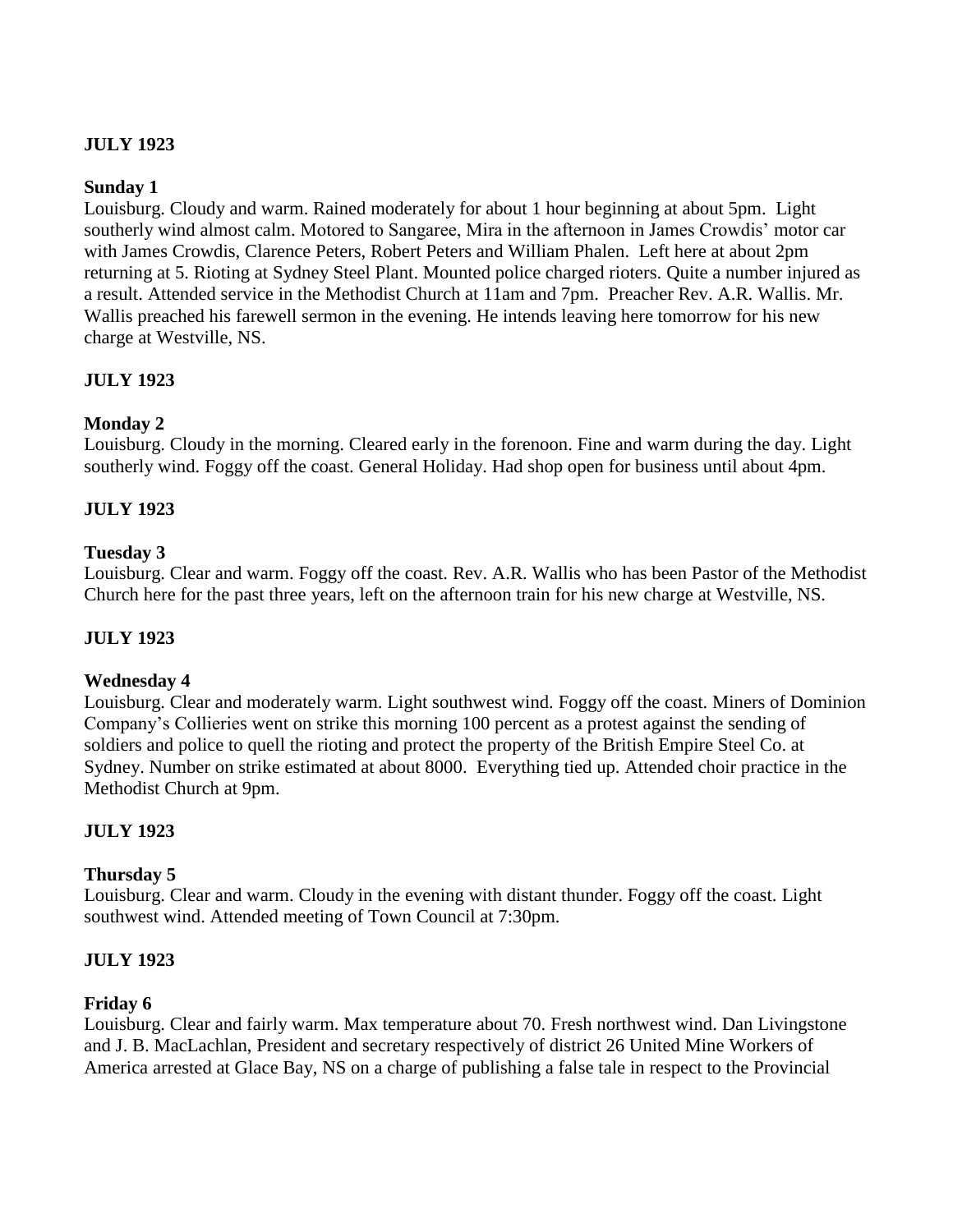Police who are on duty at Sydney owing to disorders in connection with the steel workers strike at Sydney which was declared on June 28/23.

# **JULY 1923**

# **Saturday 7**

Louisburg. Cloudy and cool. Wind easterly. Drizzily in the evening. Mr. Hardman, physical instructor of the Y.M.C.A., Sydney with 14 boys arrived here in the evening having walked from Sydney to spend the weekend. They brought their food and sleeping equipment with them but owing to the threatening conditions of the weather, did not think it advisable to camp in the open, so the Mayor gave them permission to use the band room at the Town Hall for shelter until Monday.

# **JULY 1923**

## **Sunday 8**

Louisburg. Rained heavily all day. Fresh northeast wind. Cool. Very disagreeable. Attended Anniversary service in the Presbyterian Church at 11am, 3 and 7pm. Preacher at each service Rev. Clarance MacKinnon, Principal of Pine Hill College, Halifax. Special music at the evening service by quartet from Glace Bay composed of Chas. Anderson, John Clase, Grover Hull and Dan McKeigan. No service in the Methodist Church today. Rev. R.M. Jost, the newly appointed Pastor is taking his vacation before entering on the work. In the meantime, Rev. D.A. McMillan will conduct services alternately in the Presbyterian and Methodist Churches. On the arrival of Mr. Jost, he will continue the services alternately while Mr. McMillan takes his holidays.

# **JULY 1923**

### **Monday 9**

Louisburg. Clear and moderately warm. Attended citizen's meeting in the Town Hall at 7:30pm called by the Mayor to make arrangements for the entertainment of the Governor General (Baron Byng) who intends visiting this town on July  $27<sup>th</sup>$ . Attendance at meeting very small and in consequence, adjourned until Thursday evening in the hope of a larger attendance.

# **JULY 1923**

# **Tuesday 10**

Louisburg. Cloudy and cool with showers during the afternoon and evening. Strong southwest wind. Attended meeting of school board at 7:30pm and band practice at 9pm.

# **JULY 1923**

### **Wednesday 11**

Louisburg. Foggy in the morning. Cleared early in the forenoon. Partly cloudy in the afternoon and evening. Moderately warm wind varying from southwest to northwest. Attended choir practice in the Methodist Church at 9pm.

# **JULY 1923**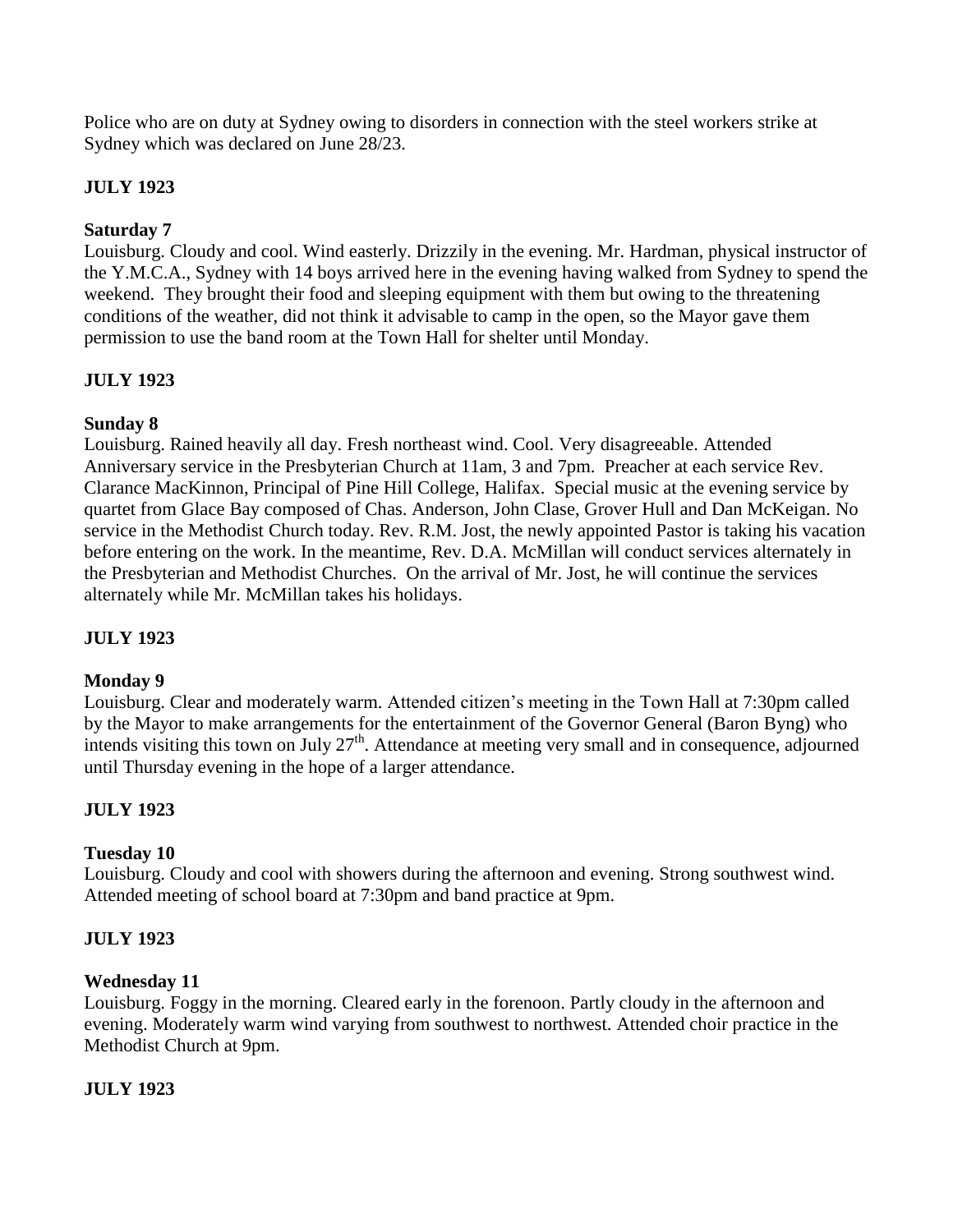## **Thursday 12**

Louisburg. Clear and moderately warm. Max temperature about 70. Light southwest wind changing to easterly. An ideal day. Attended citizens meeting in Town Hall at 7:30pm. Meeting called to make arrangements for the reception of the Governor General (Baron Byng) on July  $27<sup>th</sup>$ .

# **JULY 1923**

### **Friday 13**

Louisburg. Clear and moderately warm. Light southwest wind. An ideal day.

## **JULY 1923**

## **Saturday 14**

Louisburg. Clear and moderately warm. Max temperature about 70. Light southwest wind.

## **JULY 1923**

### **Sunday 15**

Louisburg. Cloudy and moderately warm. Partly foggy. Light easterly wind. Attended service in the Methodist Church at 11am and 7pm. Morning service conducted by Rev. Howard Townsend. Evening service by Rev. D. A. McMillan.

### **JULY 1923**

### **Monday 16**

Louisburg. Cloudy and moderately warm. Heavy showers in the evening. Light easterly wind changing to southwest.

### **JULY 1923**

### **Tuesday 17**

Louisburg. Cloudy in the morning. Cleared in the forenoon. Clear and warm in the afternoon. An ideal afternoon and evening. Max temperature about 75. Attended band practice at 9pm.

### **JULY 1923**

### **Wednesday 18**

Louisburg. Clear and warm. Wind westerly changing to northwest in the afternoon and increasing to a fresh breeze later changing to southwest. Max temperature about 80. Government steamer "Lady Laurier" arrived in the evening. Marriage of Alex. J. McLellan of Sydney to Miss Katie McDonald of Havenside this town. Ceremony performed by Rev. D. A. McMillan at the Manse. Attended choir practice in the Methodist Church at 9pm.

### **JULY 1923**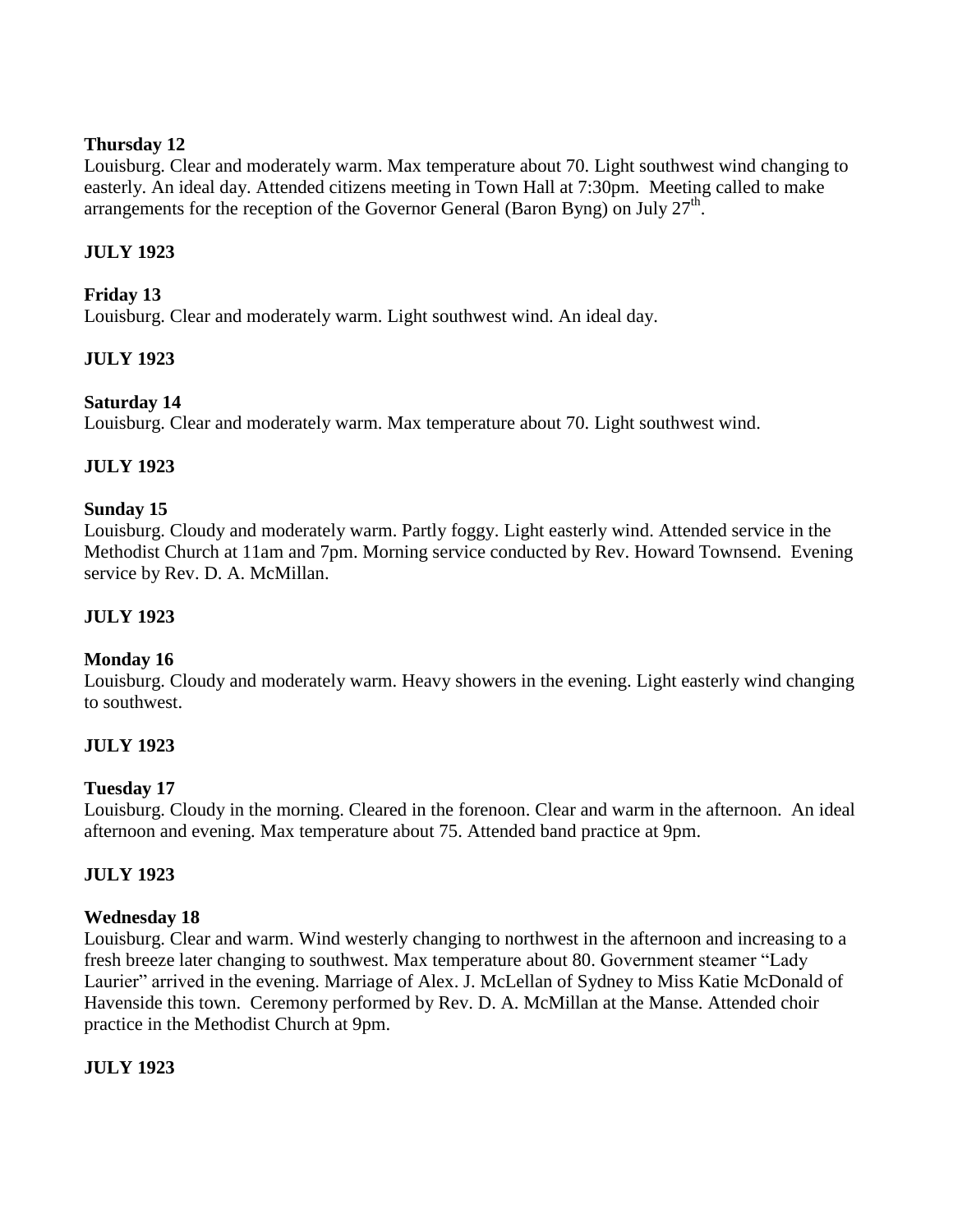## **Thursday 19**

Louisburg. Cloudy during the greater part of the day. Warm in the morning. Cool during the greater part of the day. Wind southwest. Attended meeting of Town Council at 7:30pm.

# **JULY 1923**

# **Friday 20**

Louisburg. Thunder and lightening at 8am with heavy showers of rain. Cloudy in the forenoon. Partly clear and moderately warm in the afternoon. Light southwest wind.

# **JULY 1923**

# **Saturday 21**

Louisburg. Thunder and lightening in the early morning. Partly clear in the forenoon. Clear and warm in the afternoon. Max temperature about 70. Mass meeting at Glace Bay of miners of British Empire Steel Corporation who have been out on strike since July 4th/23 decided to return to work on Tuesday next. Miners having failed to accomplish the purpose for which they came out decided it was useless to continue the struggle any longer. Attended special meeting of school board at 7:30pm.

# **JULY 1923**

## **Sunday 22**

Louisburg. Cloudy. Partly clear in the afternoon. Moderately warm. Max temperature about 70. Went for a drive to Catalone in the afternoon in ? Ranson's motor car with Mr. And Mrs. Ranson and Miss Nettie Ranson. Returning at about 5pm. Attended united service in the Presbyterian Church at 11am and 7pm. Preacher Rev. John McKinnon of Baddeck.

### **JULY 1923**

### **Monday 23**

Louisburg. Partly clear. Moderately warm. Wind northeast.

# **JULY 1923**

### **Tuesday 24**

Louisburg. Rained heavily all day. Wind northeast changing to north-northeast and late in the evening to northwest. Stopped raining at about 7pm. Very disagreeable. Attended band practice at 9pm.

### **JULY 1923**

### **Wednesday 25**

Louisburg. Clear and moderately warm. Cloudy in the late afternoon and evening. Wind southwest changing to southeast in the evening. Spent part of the afternoon assisting Mayor Martell decorate the Parish Hall for the luncheon to be served to Baron Byng (Governor General) and party who are expected to visit this town on Friday the  $27<sup>th</sup>$ . Attended choir practice in the Methodist Church at 9pm.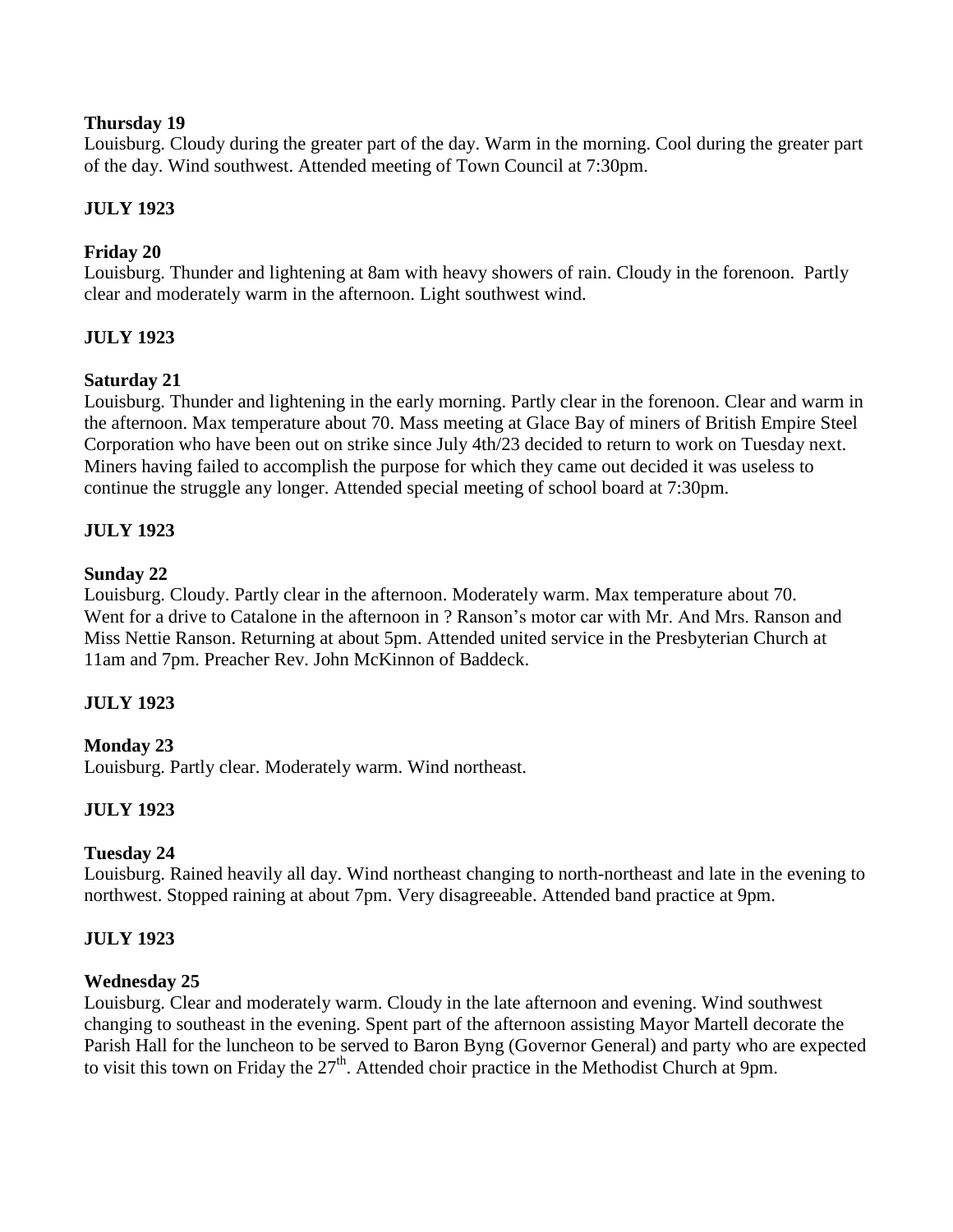# **JULY 1923**

### **Thursday 26**

Louisburg. Rained in the early morning. Misty in the forenoon. Cleared shortly before noon. Partly clear in the afternoon.

### **JULY 1923**

### **Friday 27**

Louisburg. Clear and moderately warm. Fresh breeze from northwest during greater part of the day. Governor General, Julian Byng, Lady Byng and staff visited Louisburg today. Arrived at 12 o'clock noon. They were met at the railway station by the Mayor, Town Council and a large delegation of citizens. After meeting and shaking hands with a number of returned soldiers and other citizens, the party motored to the Parish Hall where luncheon was served by the ladies of the town. After luncheon, the Marconi Station and the "Ruins" at Old Town were visited. Train departed with Governor General and party at 3:45pm. Louisburg Brass Band in attendance and played "God save the King" as the Governor General stepped off the train and a number of selections during the luncheon. Also "O Canada" as the train pulled out from the station.

### **JULY 1923**

#### **Saturday 28**

Louisburg. Partly clear in the forenoon. Cloudy and threatening during the afternoon. Rained moderately in the evening.

### **JULY 1923**

#### **Sunday 29**

Louisburg. Cloudy and misty in the forenoon. Rained moderately all the afternoon and evening. Wind easterly. Very cool. Had supper at W. Phalen's. Attended united service in the Methodist Church at 11am and 7pm. Service conducted by Rev. Mr. Hamilton of Sydney.

### **JULY 1923**

#### **Monday 30**

Louisburg. Cloudy and very cool in the forenoon. Cleared at about 2pm. Light easterly wind. Two water mains carrying water to the Steel works at Sydney blown up by explosives by persons unknown at about 1:30am and supply of water to Steel Plant cut off in consequence.

#### **JULY 1923**

#### **Tuesday 31**

Louisburg. Clear and cool. Cloudy in the evening. Frost reported in the morning. Wind southwest. Provincial election in Cape Breton North and Victoria to fill a vacancy in the local Parliament. Results as follows: H. L. Kelley, Liberal – 4905, R. H. Butts, Conservative – 4049,

D. D. McDonald, Labor – 1555, (above figures copied from Halifax Chronicle of Aug.  $1<sup>st</sup>$ , 23)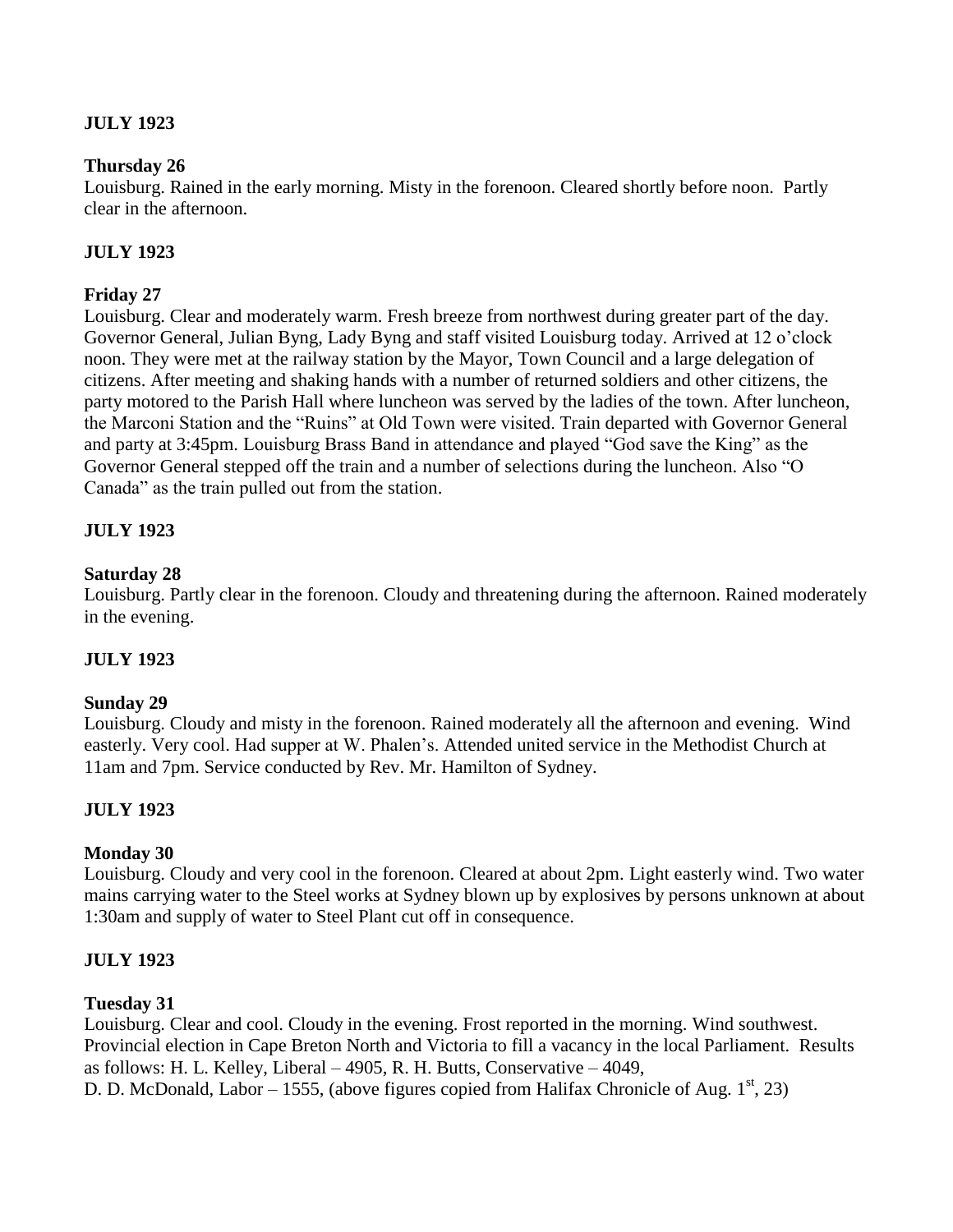Attended band practice at 9pm.

# **AUGUST 1923**

# **Wednesday 1**

Louisburg. At a meeting of the Steel Workers Union at Sydney tonight - it was decided to call off the strike unconditionally. This means that the strike which started on June 28th/23 has ended in complete failure as far as the demands of the union are concerned. Attended choir practice in the Methodist Church at 9pm.

# **AUGUST 1923**

# **Thursday 2**

Louisburg. Partly clear, cool. Foggy in the evening. Wind southwest. Death of Warren G. Harding, President of the United States at San Francisco, Cal. Calvin Coolidge, Vice President of the United States by virtue of his office, becomes President. Attended meeting of Town Council at 7:30pm.

# **AUGUST 1923**

# **Friday 3**

Louisburg. Clear and warm. Light southwest wind. Max temperature about 70. Death of Capt. P. J. Wilcox of this town at City Hospital, Sydney. Rev. Roland M. Jost, new pastor of the Methodist Church in this town arrived at about 10pm by automobile.

# **AUGUST 1923**

# **Saturday 4**

Louisburg. Clear and warm. Light southwest wind. Max temperature about 70. An ideal day. Remains of the late Capt. P.J. Wilcox arrived on the morning train from Sydney. The Misses Eleanor, Frances and Louise Huntington arrived on the morning train to spend the day in town. I engaged a taxi and motored to "Old Town" with them. After looking over the ruins of the Old City, we visited the Marconi Wireless Station. Also drove to Havenside. They returned to Mira on the 2:50pm train. First swordfish to arrive at this port this season was landed here today. It was caught near Forchu.

# **AUGUST 1923**

# **Sunday 5**

Louisburg. Cloudy and warm with occasional light showers. Light westerly wind. Clear at night. Attended funeral of the late Capt. P. J. Wilcox at 2pm. Funeral service conducted by Rev. L. H. Draper in English Church. Interment in English Church cemetery. Attended service in the Presbyterian Church at 11am and 7pm. Service conducted by Rev. R. M. Jost, new Methodist pastor who arrived here on last Friday night to take charge of the Methodist Church in this town.

# **AUGUST 1923**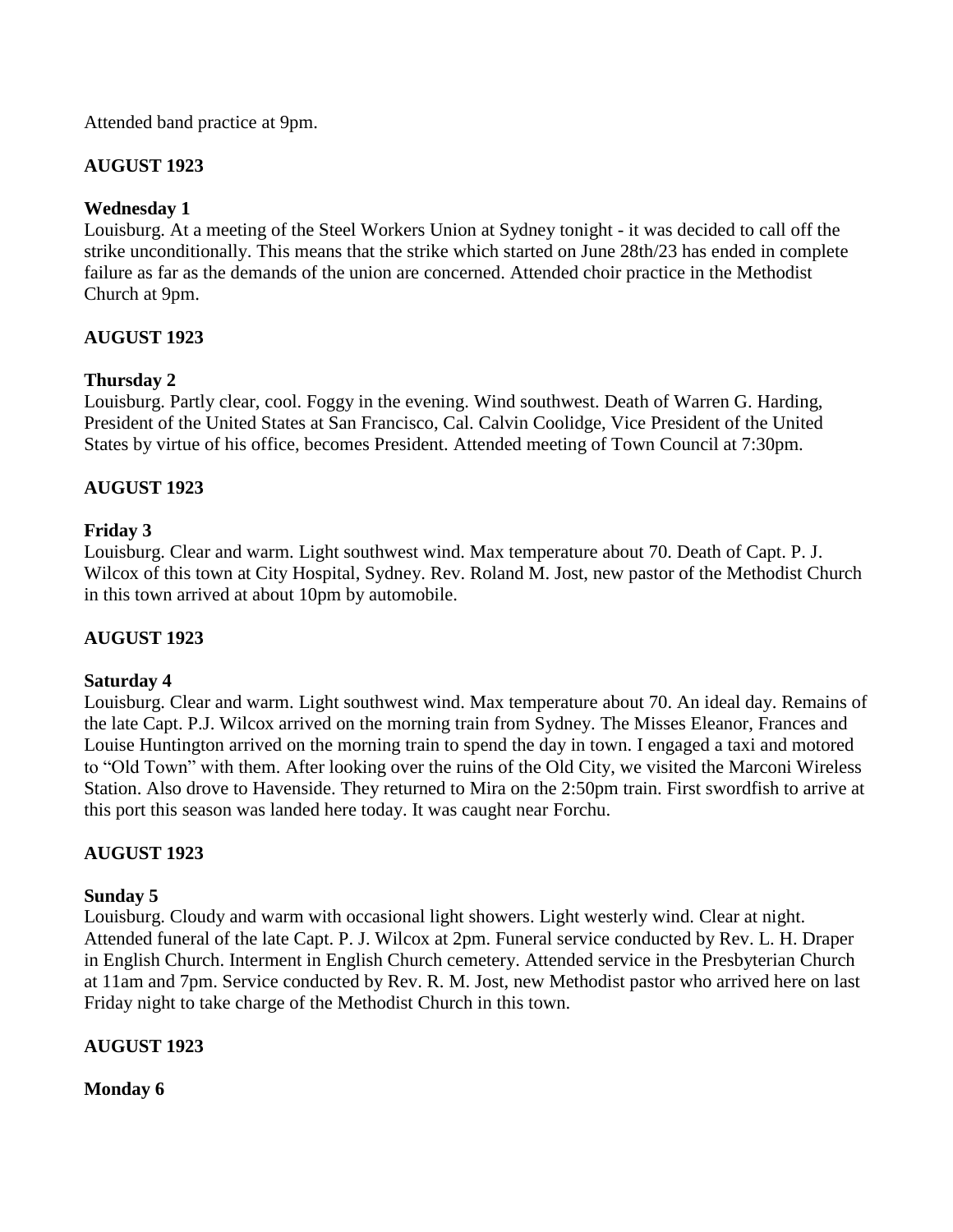Louisburg. Clear and warm. Max temperature about 70. Wind northwest. A perfect day.

# **AUGUST 1923**

# **Tuesday 7**

Louisburg. Cloudy and moderately warm. Light southwest wind. Declaration Day returns in the Cape Breton North local by election as follows: H. I. Kelly, Liberal 4846, R. H. Butts, Conservative 4229, D. D. McDonald, Labor 1546, (above figures copied from Sydney Record of Aug 8/23). Attended meeting of school board at 7:30pm.

## **AUGUST 1923**

## **Wednesday 8**

Louisburg. Rained heavily in the early morning. Cloudy during the forenoon. Clear and warm during the afternoon. Wind southwest changing to west early in the forenoon and to northwest in the afternoon.

## **AUGUST 1923**

## **Thursday 9**

Louisburg. Partly cloudy. Very cool. Strong northwest wind.

## **AUGUST 1923**

### **Friday 10**

Louisburg. Partly clear in the forenoon. Clear in the afternoon. Very cool. Fresh northwest wind. First sword fish to be caught off this port this season landed here today. Swordfish season appears to be about ten days later than usual.

### **AUGUST 1923**

### **Saturday 11**

Louisburg. Clear and moderately warm. A perfect morning. Became cloudy and threatening early in the forenoon. Shower of rain at about 10am. Cloudy and cool during the remainder of the day with heavy rain during the evening and night. About 40 swordfish caught off the port today. First catch of any importance this season.

### **AUGUST 1923**

#### **Sunday 12**

Louisburg. Cloudy and warm. Light variable wind. Max temperature about 70. Rain during the night. Had dinner at W. Phalen's. Attended service in the Methodist Church at 11am and 7pm. Preacher Rev. R. M. Jost.

### **AUGUST 1923**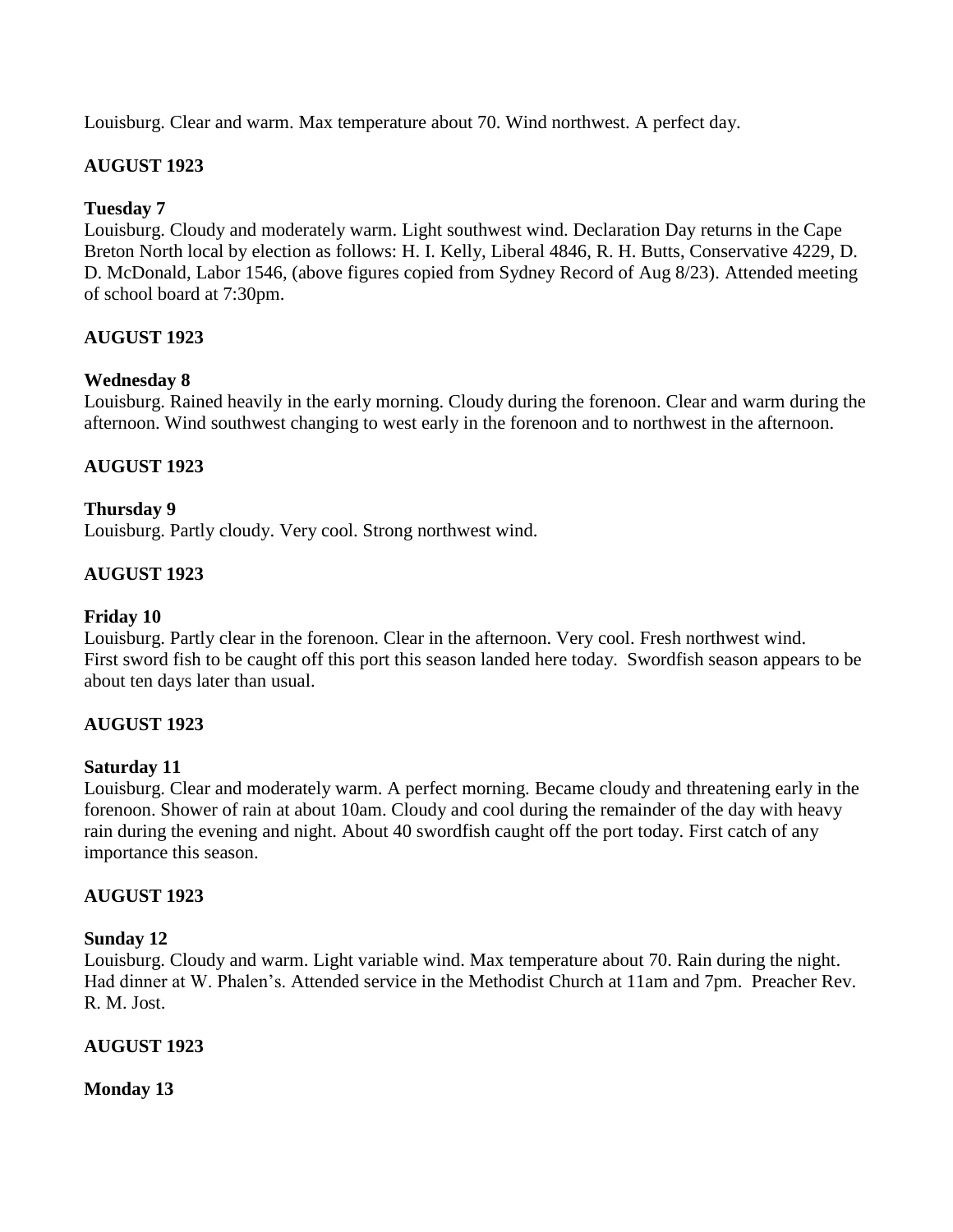Louisburg. Rained heavily from early morning until after noon. Moderate gale from south during the forenoon. Cleared off about the middle of the afternoon.

# **AUGUST 1923**

# **Tuesday 14**

Louisburg. Partly clear and very cool.

# **AUGUST 1923**

# **Wednesday 15**

Louisburg. Clear and moderately warm. Cloudy in the evening. Rain during the night.

# **AUGUST 1923**

## **Thursday 16**

Louisburg/Sydney. Partly cloudy and very cool. Wind northerly. Left here on the 7:30am train enroute for Sydney. Arrived in Sydney at about 11:30am. Remained in Sydney all day and over night. Roomed at "Paul's" Hotel. Had an appointment with Dr. Richmond, Dentist at 1:30pm. Met Heber in Sydney. Alex Barnes and family, five in all, who have been residents of this town for about 18 or 20 years, left on the 2:50pm train enroute for California. They left Sydney on the 8:20pm train.

# **AUGUST 1923**

# **Friday 17**

Sydney/Louisburg. Clear and cool. Wind westerly. Showers of rain at about 8:30pm. Left Sydney on the 1:40pm train car enroute for Louisburg. Reached Glace Bay at about 3pm. Left Glace Bay for Louisburg on 3:15 train arriving at about 5:40. Had two sessions with Dr. Richmond, Dentist. Had several teeth filled and one extracted.

# **AUGUST 1923**

# **Saturday 18**

Louisburg. Clear and warm. Light winds. Max temperature about 70.

# **AUGUST 1923**

### **Sunday 19**

Louisburg. Clear and cool. Fresh southwest wind. Frost reported in some districts. Had dinner at W. Phalen's. Attended choir practice in Presbyterian Church at 4pm. Attended service in the Presbyterian Church at 11am and 7pm. Preacher Rev. R. M. Jost.

# **AUGUST 1923**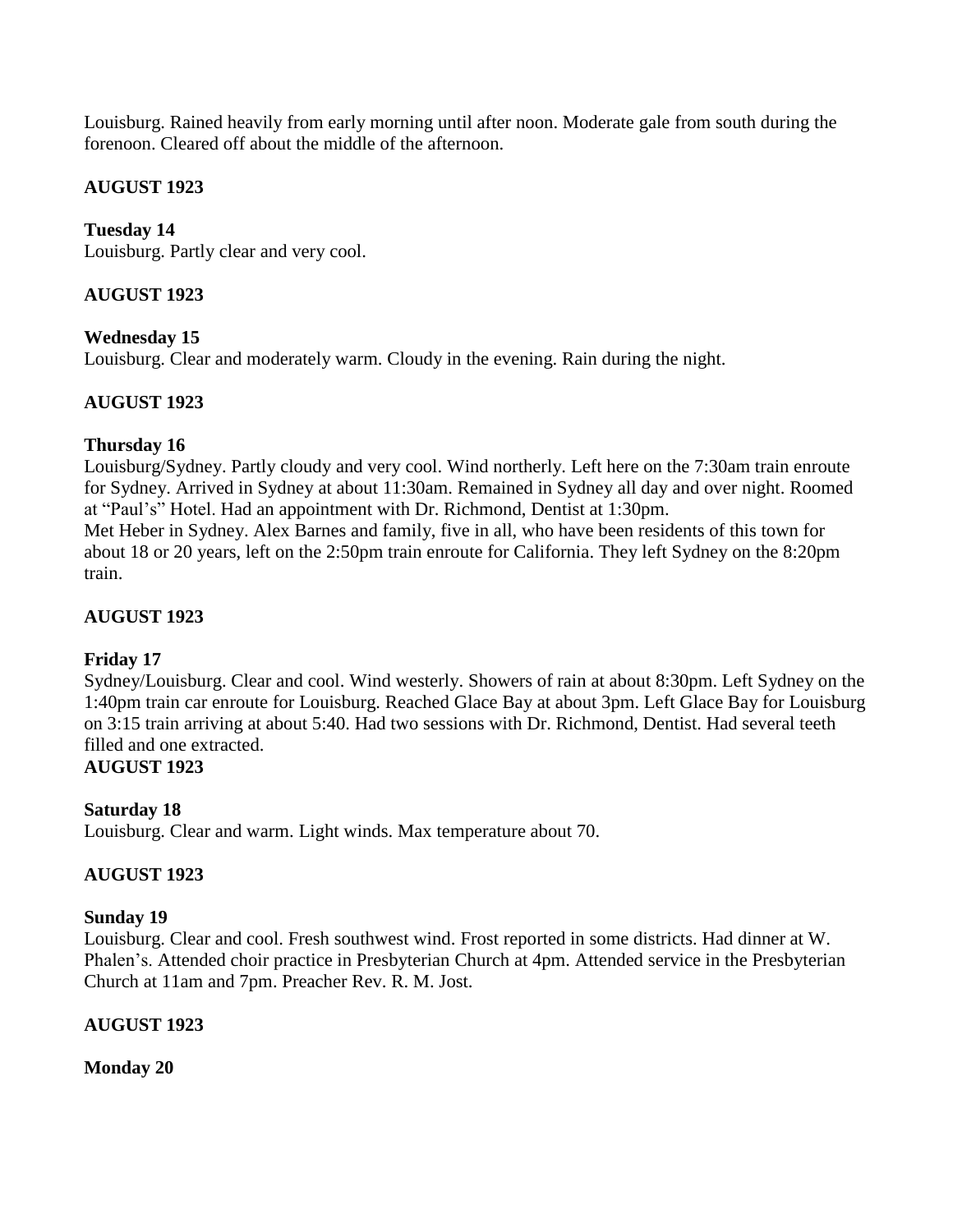Louisburg. Cloudy. Began to rain at about 10am and continued raining heavily until about 7:30pm. Cleared in the afternoon. Very cool at night. Wind southerly. Swordfishing fleet making Louisburg its base is much smaller than the last two summers. At present there are about 40 boats and small schooners fishing out of this port.

# **AUGUST 1923**

## **Tuesday 21**

Louisburg. Clear and cool. Moderate westerly gale which moderated at night. About 15 officers of the Salvation Army from Sydney and the surrounding district held a basket picnic here today. Also conducted a meeting in the Methodist Church at 7:30pm. Church crowded at the evening service.

# **AUGUST 1923**

## **Wednesday 22**

Louisburg. Rained heavily in the morning. Stopped raining at about noon. Cleared in the evening. Very cool at night. Moderate gale from southwest. Wind shifting to northwest in the evening. Attended choir practice in the Methodist Church at 9pm.

# **AUGUST 1923**

### **Thursday 23**

Louisburg. Clear and very cool. Moderate gale from northwest. Attended social at the Methodist parsonage in the evening.

# **AUGUST 1923**

**Friday 24** Louisburg. Clear and very cool. Light winds mostly easterly.

# **AUGUST 1923**

### **Saturday 25**

Louisburg. Cool and remarkably clear. Moderate southeast wind.

### **AUGUST 1923**

### **Sunday 26**

Louisburg. Partly clear. Moderately warm. Light southwest wind. Light shower of rain at about 11pm. Had dinner at W. Phalen's. Attended service in the Methodist Church at 11am and 7pm. Preacher, Rev. R. M. Jost. Last of the united services between the Methodist and Presbyterian congregations for this season.

### **AUGUST 1923**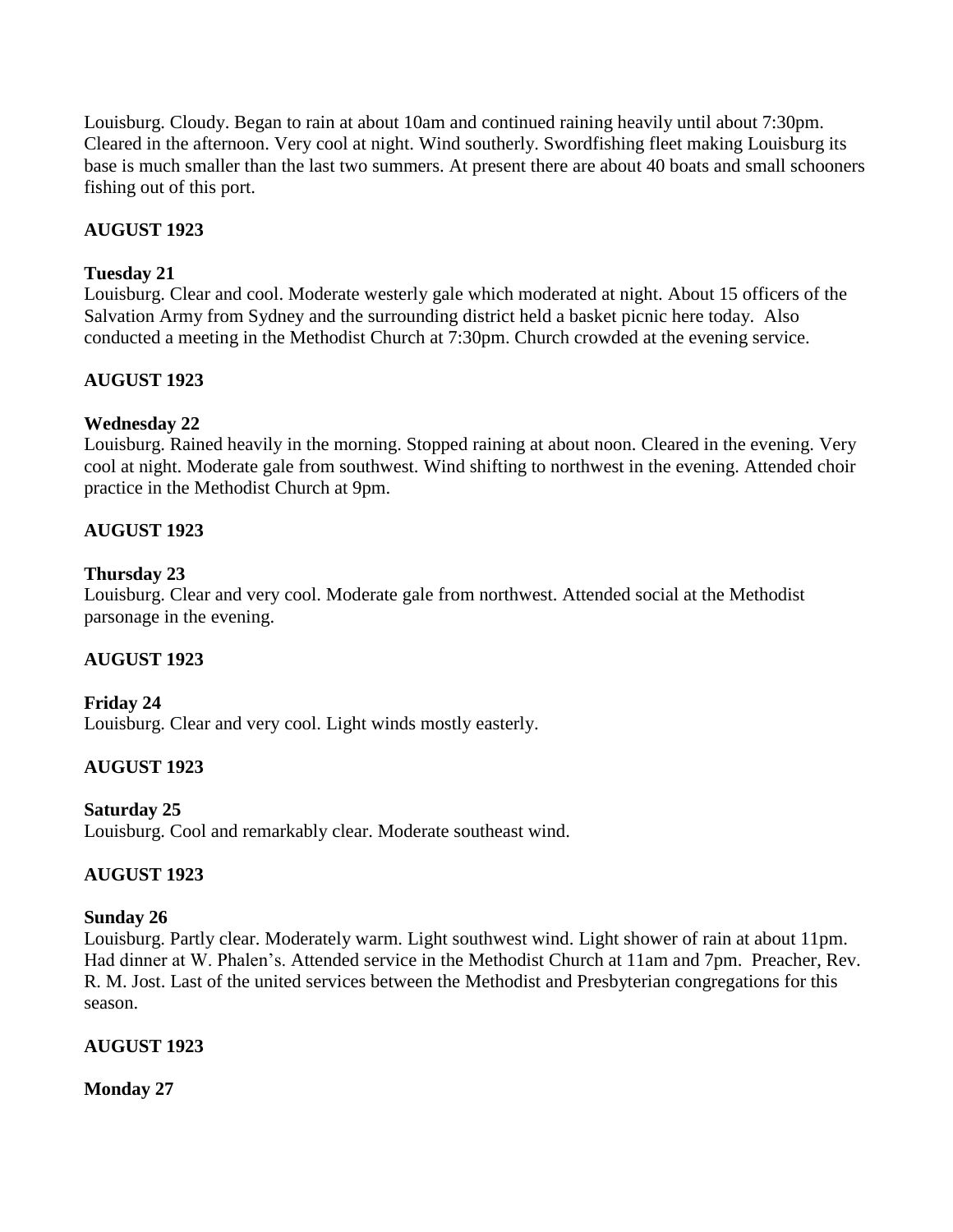Louisburg. Clear and moderately warm. Light southwest wind. Cloudy at night. Swordfishing fleet making Louisburg its base landed about 175 fish today. Public schools opened for the 1923-24 term today. Louisburg staff as follows: Wilbert Spencer, Principal, Miss Helen Holland, Vice Principal, Miss Jessie Beaton, Miss Christina McRury, Miss Rachael McLean, Miss Katie Tutty, Miss Julie Caffery.

## **AUGUST 1923**

### **Tuesday 28**

Louisburg. Clear and warm. Max temperature about 75. Light southerly wind. Big catch of sword fish, about 250 fish caught by boats operating out of this port. Attended band practice at 9pm.

### **AUGUST 1923**

### **Wednesday 29**

Louisburg. Partly clear. Moderately warm. Wind southwest. Rain during the night. Attended choir practice in the Methodist Church at 9pm.

### **AUGUST 1923**

#### **Thursday 30**

Louisburg. Began to rain in the early morning and continued until late in the afternoon. Rain fall about 2 3/4 inches.

### **AUGUST 1923**

#### **Friday 31**

Louisburg. Clear and warm. Very light southwest wind. Max temperature about 66. A perfect day. Big catch of sword fish. About 275 fish landed by boats making Louisburg their base.

#### **SEPTEMBER 1923**

#### **Saturday 1**

Louisburg. Clear and cool. Cloudy in the evening. Wind southeast. Great earthquake in Japan. Over 100,000 people killed and injured. Said to be the worst disaster in modern history.

#### **SEPTEMBER 1923**

#### **Sunday 2**

Louisburg. Clear and cool. Wind southeast. Had dinner and spent part of the afternoon at J. A. McDonald's. Attended service in the Methodist Church at 11am and 7pm. Preacher, Rev. R. M. Jost.

### **SEPTEMBER 1923**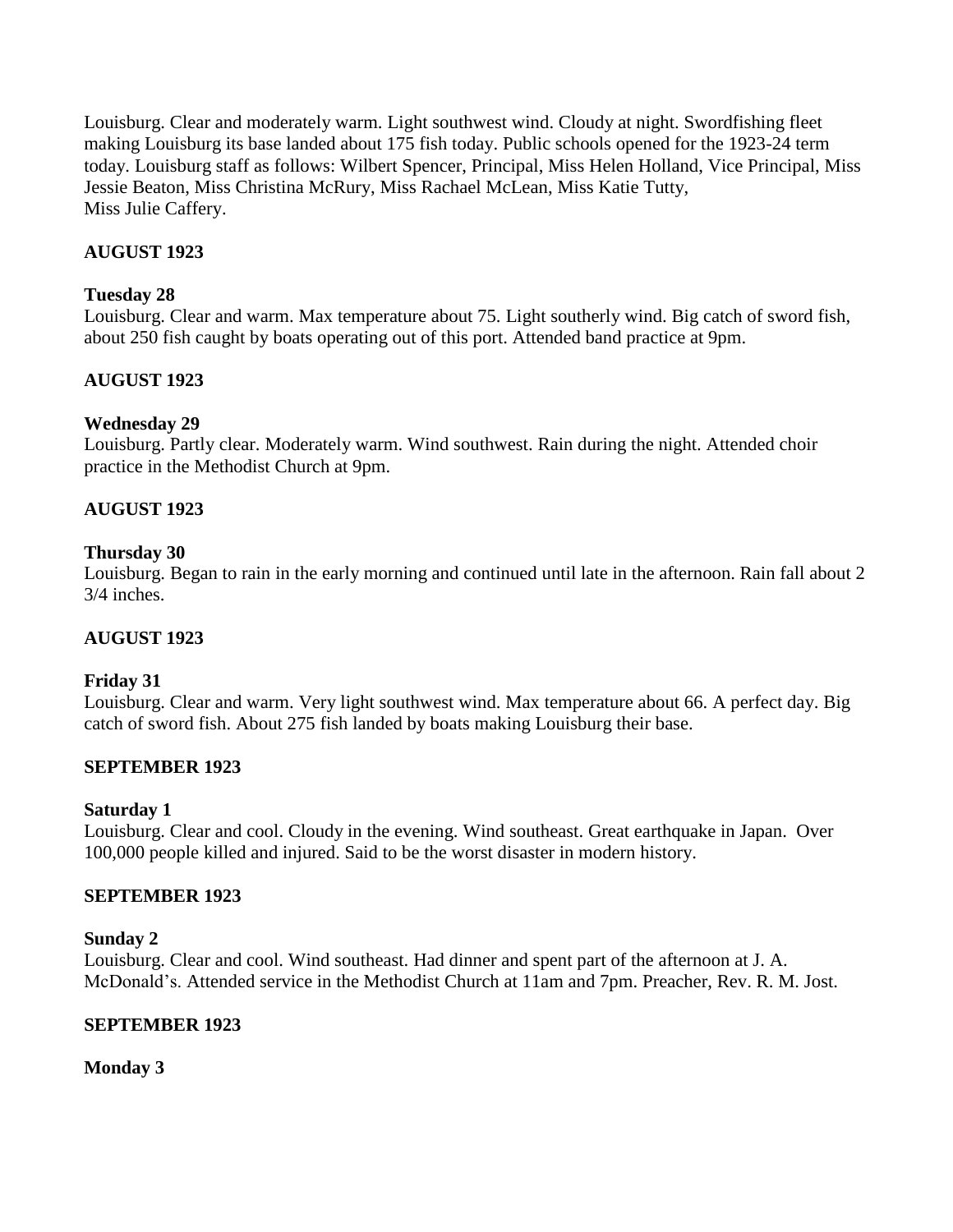Louisburg. Labor Day. Partly clear. Strong southwest wind. General Holiday. Had shop open for business from 8:30am until 5:30pm. Went to Sydney in the evening in J. A. McDonald's motor car with Mr. And Mrs. J. A. McDonald and Miss Emeline Townsend. Attended show at Strand Theatre. Returned to Louisburg during the night.

## **SEPTEMBER 1923**

### **Tuesday 4**

Louisburg. Cloudy and foggy in the morning. Rained for about two hours in the forenoon. Wind southwest changing to about north-northeast and increasing to a strong breeze. Very cool in the afternoon and evening. Attended meeting of School Board at 7:30pm. Attended band practice at 9pm.

## **SEPTEMBER 1923**

## **Wednesday 5**

Louisburg. Clear and cool. Wind easterly changing to south in the evening. Cloudy at night. Attended choir practice in the Methodist Church at 9pm.

## **SEPTEMBER 1923**

### **Thursday 6**

Louisburg. Clear and cool. Wind southwest. Government steamer "Lady Laurier" arrived in the evening. Attended meeting of Town Council at 7:30pm.

### **SEPTEMBER 1923**

**Friday 7** Louisburg. Cool and remarkably clear. Light northeast wind. Very cool at night.

### **SEPTEMBER 1923**

### **Saturday 8**

Louisburg. Cool and cloudy. Foggy during the night. Wind easterly.

### **SEPTEMBER 1923**

### **Sunday 9**

Louisburg. Cloudy and foggy. Misty in the afternoon and evening. Wind northeast. Attended service in the Methodist Church at 11am and 7pm. Service conducted by Rev. R. M. Jost.

### **SEPTEMBER 1923**

**Monday 10** Louisburg. Clear and moderately warm. Light westerly wind. An ideal day.

### **SEPTEMBER 1923**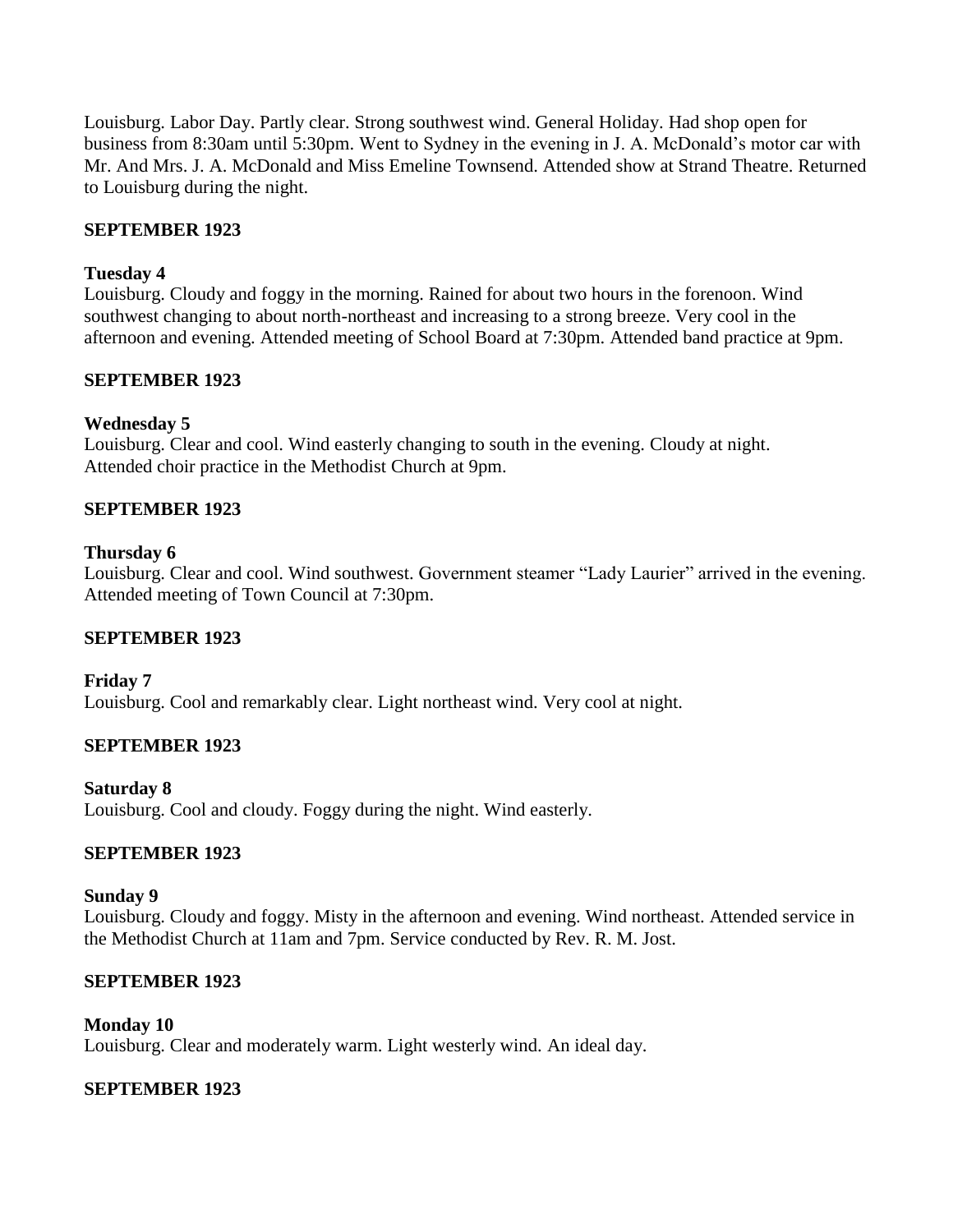## **Tuesday 11**

Louisburg. Clear and moderately warm. A perfect day. Light northwest wind. Left here at 1pm in James Crowdis' motor car for "Flowerholme" Big Ridge with James Crowdis, Mr. And Mrs. Clarence Peters and Rev. L.H. Draper. After spending an hour inspecting the flowers and plants at "Flowerholme" returned to Louisburg arriving at 5pm. Dance in Masonic Hall under the auspices of L.J.B.A. in the evening.

## **SEPTEMBER 1923**

## **Wednesday 12**

Louisburg. Partly clear in the forenoon. Cloudy and threatening in the afternoon. Heavy rain during the night. Attended coir practice in the Methodist Church at 9pm.

## **SEPTEMBER 1923**

## **Thursday 13**

Louisburg. Clear and moderately warm. In the evening, in company with A. A. Martell and Mr. and Mrs. W. Phalen, motored to the wireless station at "Old Town" and attended dance and card party in Marconi Hotel given as a send off to Mr. and Mrs. D. McDonald who leave shortly to take up their residency in Montreal.

## **SEPTEMBER 1923**

### **Friday 14**

Louisburg. Cloudy and moderately warm. Rained heavily during the afternoon. Wind southwest.

### **SEPTEMBER 1923**

### **Saturday 15**

Louisburg. Cloudy, cool and threatening in the morning. Cleared at about 10am. Clear and moderately warm in the afternoon. Went to Sydney in the morning in J. A. McDonald's motor car with Mr. and Mrs. J. A. McDonald and Leonard Murrant. Arrived at Sydney at 9am. Returned to Louisburg on evening train.

### **SEPTEMBER 1923**

### **Sunday 16**

Louisburg. Cloudy and cool. Wind northeast. Began to rain at about 4pm and continued throughout the night. Attended service in the Methodist Church at 11am and 7pm. Preacher Rev. R. M. Jost.

# **SEPTEMBER 1923**

### **Monday 17**

Louisburg. Rained heavily from early morning until late at night. Strong northeast wind. A very disagreeable day. Rain fall about 2 inches. Death of Mrs. M. Snow (Minnie Ferguson). Attended funeral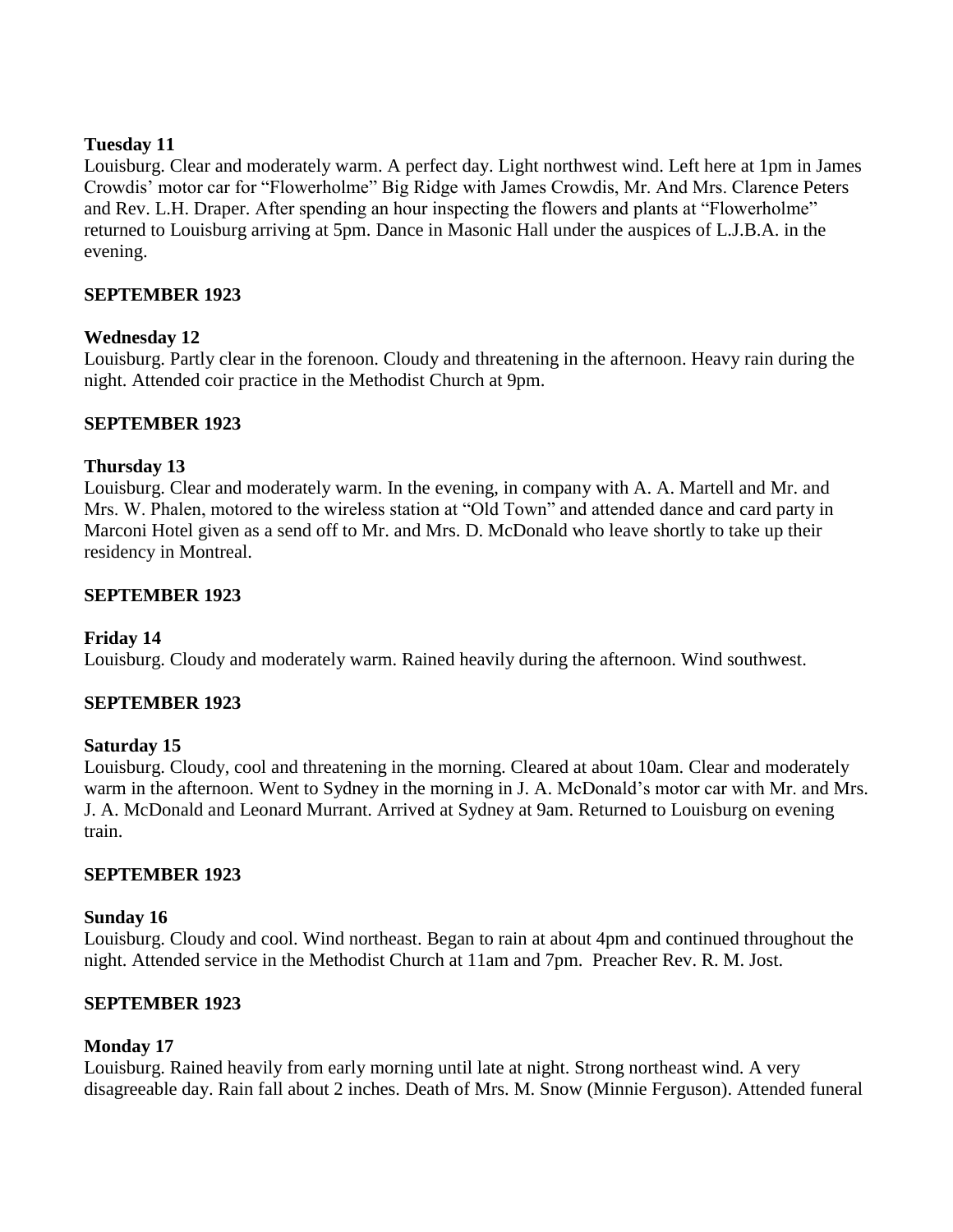of the late Mrs. Cook (mother of Mrs. G. A. Siteman) at 2pm. Service at Church and grave conducted by Rev. L. H. Draper. Interment in English Church cemetery.

## **SEPTEMBER 1923**

## **Tuesday 18**

Louisburg. Partly clear. Showery in the forenoon. Cool. Fresh northeast wind. Attended band practice at 9pm.

## **SEPTEMBER 1923**

### **Wednesday 19**

Louisburg/Sydney. Cloudy and cool. Showers of rain at 7am. Clear at night. Wind westerly. Motored to Sydney with James Crowdis arriving at about 9am. Returned to Louisburg in the afternoon by motor car with Capt. and Mrs. Ern. Dickson arriving at 2:30pm. Government Patrol steamer "Sagamore" arrived. Attended choir practice in the Methodist Church at 9pm.

## **SEPTEMBER 1923**

## **Thursday 20**

Louisburg. Clear and moderately warm with light winds. An ideal day. Attended funeral of the late Mrs. M. Snow at 1:30pm. Funeral service conducted by Rev. D. A. McMillan in the Presbyterian Church. Interment in the Presbyterian cemetery. Attended meeting of Town Council at 7:30pm.

### **SEPTEMBER 1923**

### **Friday 21**

Louisburg. Cloudy and foggy. Moderately warm. Light southerly wind. Almost perfectly calm.

# **SEPTEMBER 1923**

### **Saturday 22**

Louisburg. Rained in the early morning. Cloudy and warm throughout the day. Cool at night.

# **SEPTEMBER 1923**

### **Sunday 23**

Louisburg. Clear and moderately warm. Wind southwest. Government dredge no. 115 in tow of tug, "Margaret Huckett" arrived in the afternoon enroute from Sydney to Yarmouth. Had dinner at W. Phalen's. Attended rehearsal for "Rally Day" service in Methodist Church at 3pm. Attended service in the Methodist Church at 11am and 7pm. Preacher Rev. R. M. Jost.

# **SEPTEMBER 1923**

### **Monday 24**

Louisburg. Cloudy and cool. Partly clear in the afternoon. Wind north-northeast.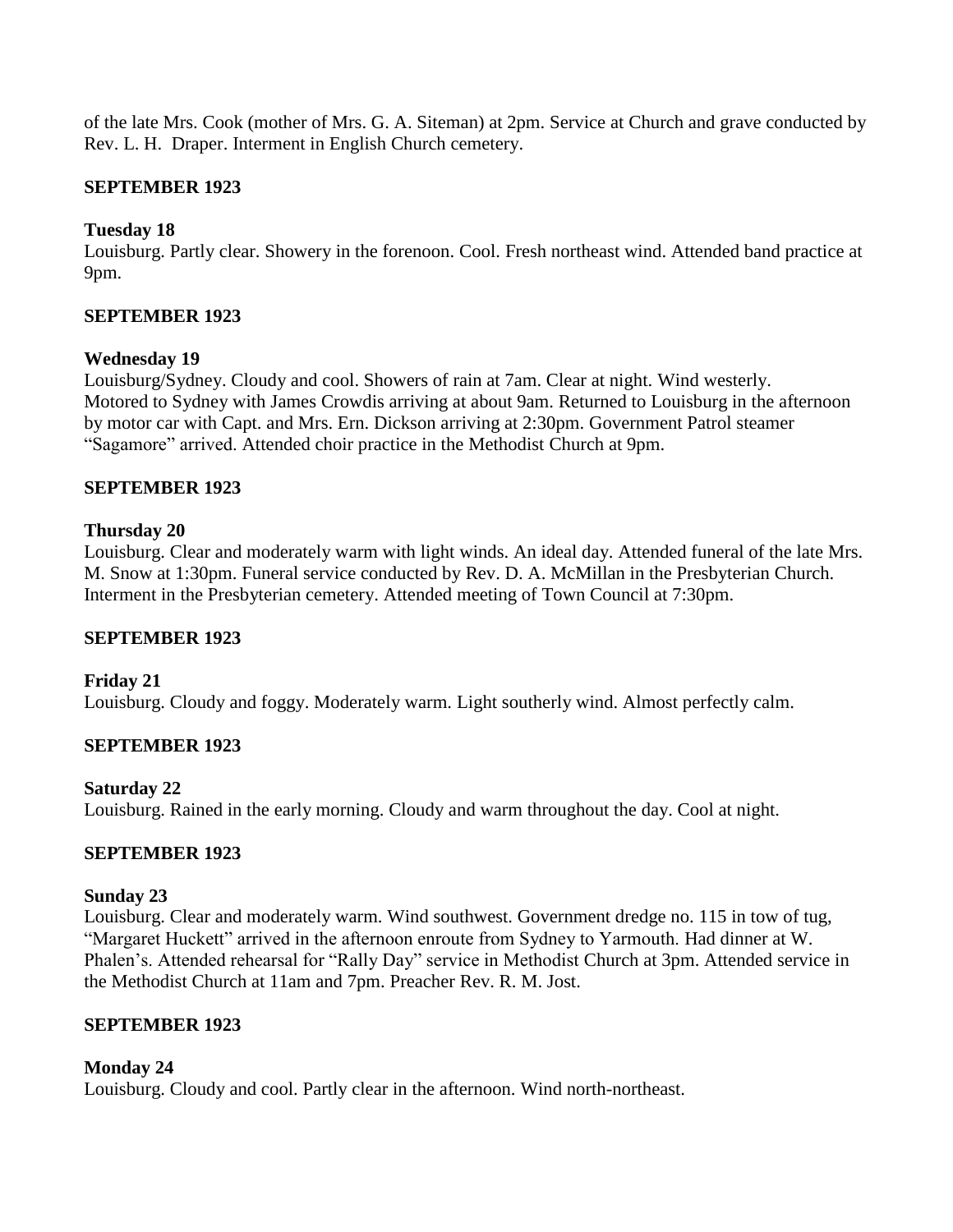### **SEPTEMBER 1923**

### **Tuesday 25**

Louisburg. Cloudy and cool in the morning. Cleared at about 10:30am and clear during the remainder of the day. Very cool at night. Light north-northeast wind. Spent part of the day painting outside of the shop. Attended band practice at 9pm.

## **SEPTEMBER 1923**

#### **Wednesday 26**

Louisburg. Clear and cool. Wind northerly. Frost during the night. First frost this month. Dredge "John March" in tow of steamer "Seabird" arrived. Attended choir practice in the Methodist Church at 9pm.

#### **SEPTEMBER 1923**

**Thursday 27** Louisburg. Clear and cool. Wind southwest.

#### **SEPTEMBER 1923**

#### **Friday 28**

Louisburg. Clear in the forenoon. Partly clear in the afternoon. Cloudy at night. Wind southwest. Government steamer "Lady Laurier" arrived in the afternoon.

#### **SEPTEMBER 1923**

#### **Saturday 29**

Louisburg. Cloudy, rainy, misty and foggy. Wind southwest. Thunder and lightening in the morning. Rainfall about 1/4 inch.

### **SEPTEMBER 1923**

#### **Sunday 30**

Louisburg. Cloudy, foggy and calm. Light showers in the afternoon. Heavy showers at about 9pm. Light southerly wind changing to east-northeast at about midnight. Attended rehearsal for "Rally Day" service in the Methodist Church at 3pm. At 4:15pm in company with James Crowdis, Bob Peters and William Phalen, motored to Havenside and visited excavations for new lighthouse and dwelling. Attended service in the Methodist Church at 11am and 7pm. Preacher, Rev. R. M. Jost. Sunday school "Rally Day" service in the evening.

### **OCTOBER 1923**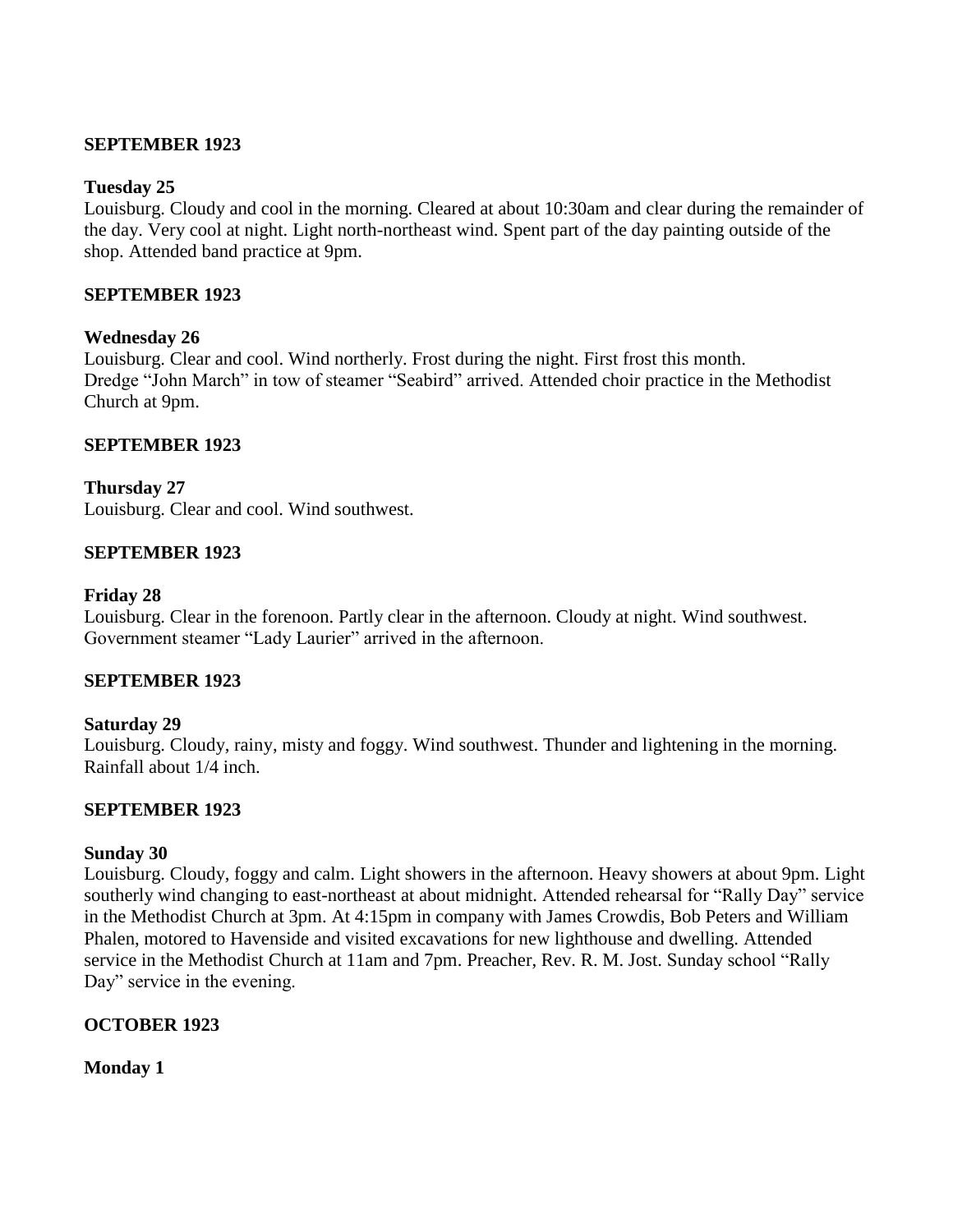Louisburg. Rained in torrents from early morning until late at night. Heaviest rainfall for years. Rain accompanied by moderate east-northeast gale. Streets and roads flooded. Bridges carried away and traffic held p on highways and railroads. Tremendous damage throughout the whole province. Worst rain storm in the memory of the eldest people. Rain fall as reported in the Sydney Post of Oct. 3/23, 4.56 inches for 24 hours.

# **OCTOBER 1923**

## **Tuesday 2**

Louisburg. Storm which raged with such fury yesterday continued during the early morning. Wind shifting to south west and north west and increasing in strength. Stopped raining at about 7 am. Cloudy and blustery with occasional showers during the forenoon. Partly clear in the afternoon. Rainfall as reported in the "Sydney Post" of Oct 3/23 1.24 for 24 hours. This makes a total of 5.80 inches since Sunday midnight. Traffic on S & L Railway interrupted. All regular trains cancelled as a result of yesterdays downpour. No mails arrived or departed today.

# **OCTOBER 1923**

# **Wednesday 3**

Louisburg. Clear and moderately in the forenoon. Cloudy in the late afternoon and evening. Wind northwest changing to southwest. Traffic on S & L. Railway which was seriously interrupted by Monday's storm has not yet returned to its regular schedule. First mails since Monday morning arrived at about 3:20pm. Cape Breton Island Exhibition opened at Sydney.

# **OCTOBER 1923**

### **Thursday 4**

Louisburg/Sydney. Partly clear in the forenoon. Cloudy in the afternoon. Heavy rain beginning at about 5:30pm and continuing until about 11pm. Wind southwest. Went to Sydney in the afternoon in James Crowdis' motor car with James Crowdis, Bob Peters and Edgar Morrison, arrived at Sydney at about 3:30pm. Visited Cape Breton Island Exhibition in the evening. Began the erection of a poultry house.

# **OCTOBER 1923**

# **Friday 5**

Sydney/Louisburg. Cloudy and moderately warm. Wind southwest. Left Sydney at 12:05am in motor car with W. E. McAlpine arrived at Louisburg at 1:45am

### **OCTOBER 1923**

### **Saturday 6**

Louisburg. Clear and moderately warm in the forenoon. Partly cloudy in the afternoon. Heavy showers of rain at about 7:30pm.

### **OCTOBER 1923**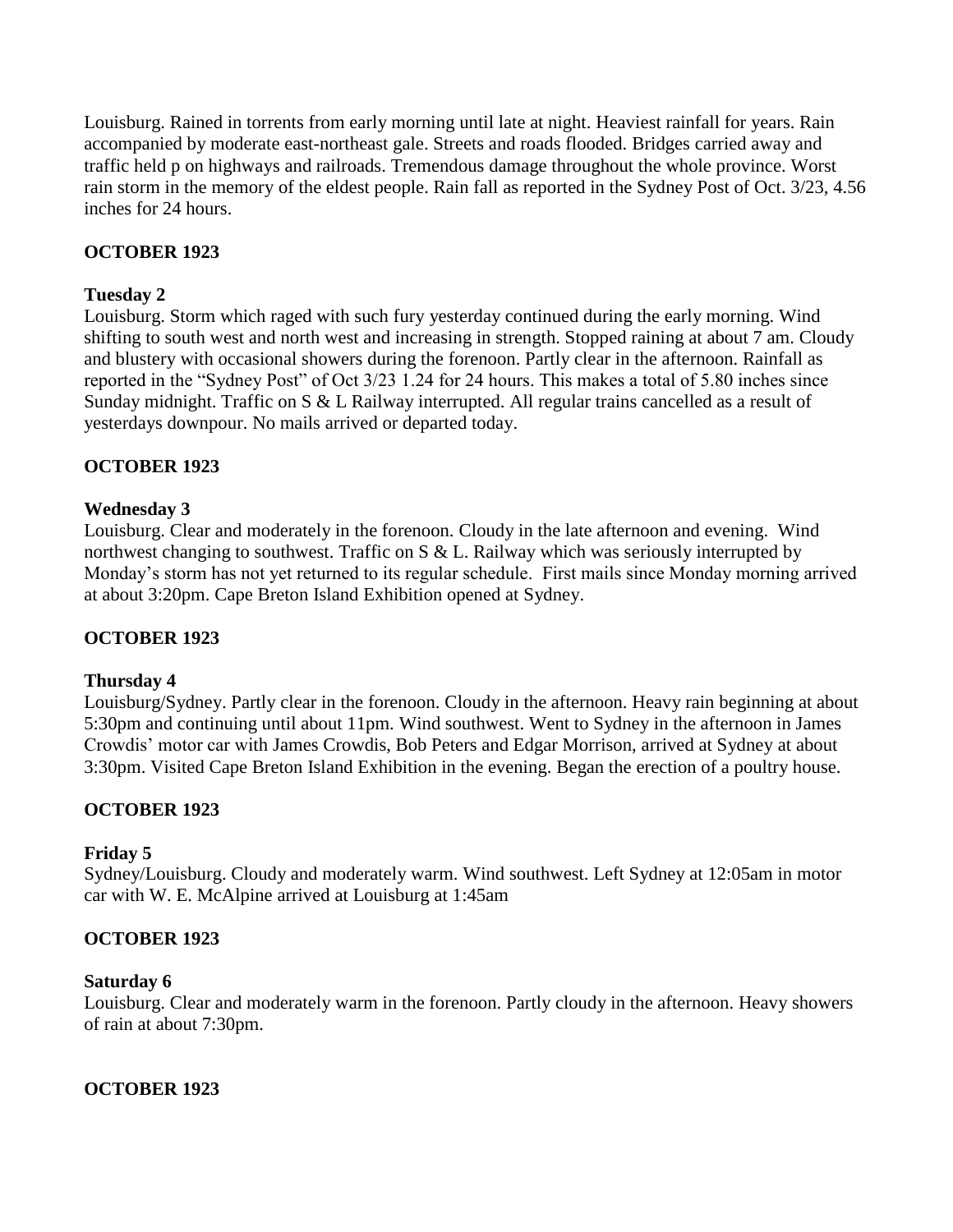#### **Sunday 7**

Louisburg. Very cool. Partly clear. Light shower of rain in the afternoon. Wind northwest. Frost during the night. Walked to the lighthouse in the afternoon with A.A. Martell and W. Dickson. Attended service in the Methodist Church at 11am and 7pm. Preacher Rev. R.M. Jost.

### **OCTOBER 1923**

### **Monday 8**

Louisburg. Cool. Partly clear. Wind northwest.

### **OCTOBER 1923**

#### **Tuesday 9**

Louisburg. Cloudy. Partly clear in the afternoon. Marriage of Edward Garner and Blanche Stevens took place in the Methodist Church at 2:30pm. Ceremony performed by Rev. R.M. Jost in the presence of the friends of the contracting parties who filled the Church to capacity. The Church was nicely decorated for the occasion with an arch of autumn leaves, cut flowers and potted plants. Wedding March was played by Miss Emeline Townsend. Choir was present and sang "The voice that breathed o'er Eden".

### **OCTOBER 1923**

### **Wednesday 10**

Louisburg. Clear and moderately warm. Light southwest wind. A perfect day. Attended choir practice in the Methodist Church at 9pm.

### **OCTOBER 1923**

### **Thursday 11**

Louisburg. Clear and moderately warm. Wind southwest. An ideal day.

### **OCTOBER 1923**

#### **Friday 12**

Louisburg. Moderately warm with a remarkably clear sky. Light northwest wind changing to northeast in the afternoon. A perfect day.

### **OCTOBER 1923**

#### **Saturday 13**

Louisburg. Clear, calm and warm. A perfect day.

### **OCTOBER 1923**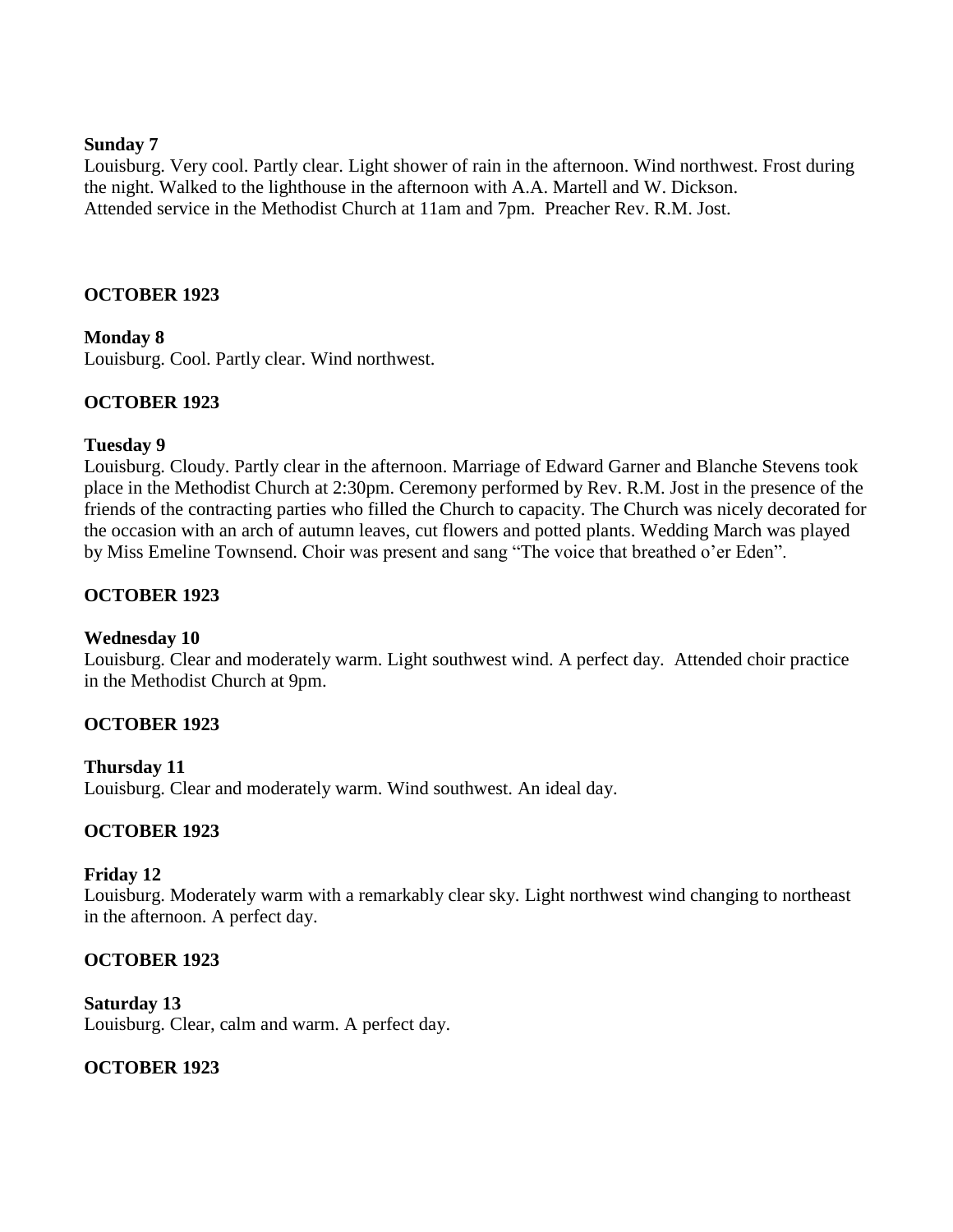### **Sunday 14**

Louisburg. Partly clear, moderately warm. Fresh west-southwest wind. In the afternoon in company with W. Phalen went for a walk through the woods in the direction of "Wolfe's Camp". Visited site of Grand Battery before returning. Attended service in the Methodist Church at 11am and 7pm. Preacher, Rev. R.M. Jost.

## **OCTOBER 1923**

### **Monday 15**

Louisburg Cloudy, foggy and moderately warm.

## **OCTOBER 1923**

## **Tuesday 16**

Louisburg/Salmon River. Clear and moderately warm. Light northerly wind. A perfect day. Left Louisburg for Mira on the 8:30am train enroute to Salmon River. Left Mira on S.S. "Avonlea" for Salmon River at about 10am. Landed at Clifford Huntington's at about 1:20pm. Had dinner at Clifford's after which I walked home arriving at about 3:30. Went over to Arthur Huntington's at about 4:30pm. Returned at about 6pm. Marriage of Mr. Percy Cross of Louisburg to Miss Lizzie Evans of Nfld. Ceremony performed by Rev. R.M. Jost.

# **OCTOBER 1923**

### **Wednesday 17**

Salmon River. Warm and remarkably clear. Light easterly wind. Almost calm. Max temperature about 58. A perfect day. Spent the greater part of the forenoon digging potatoes. In the afternoon, assisted Heber at haymaking on the meadow.

# **OCTOBER 1923**

### **Thursday 18**

Salmon River. Cloudy and moderately warm. Misty and showery in the evening. Light northeast wind. Assisted Heber to stock some hay on the meadow.

### **OCTOBER 1923**

### **Friday 19**

Salmon River/Sydney. Cloudy and rainy in the morning. Stopped raining at about 10am. Partly clear in the afternoon. Warm. Light northeast wind. Drove to Sydney with Heber by team. Arrived at Sydney at about 2:45pm. Missed the train car that connects with Louisburg train at Glace Bay and remained at Sydney overnight. Stopped at Paul's Hotel.

### **OCTOBER 1923**

**Saturday 20**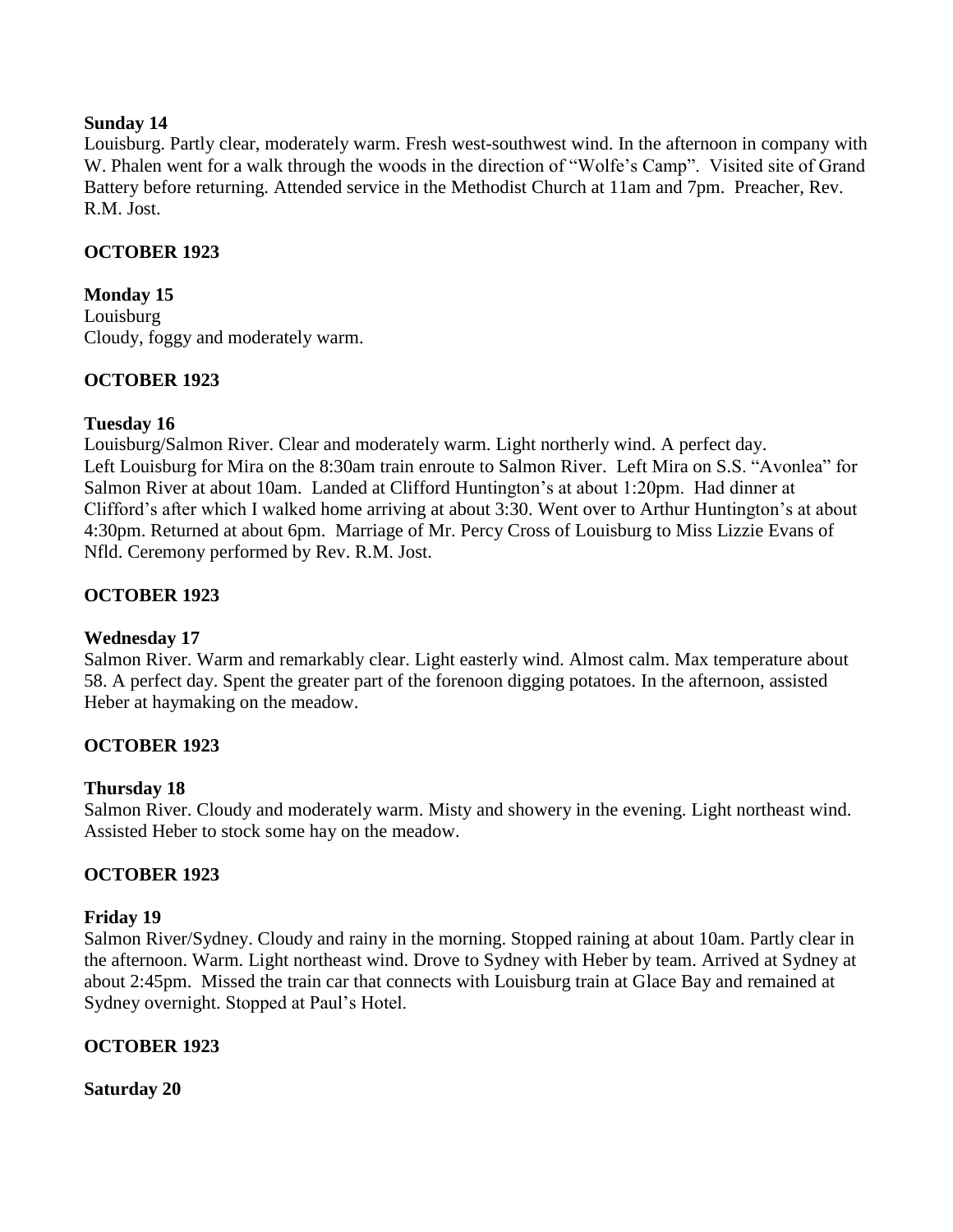Sydney/Louisburg. Cloudy and warm. Showery in the evening.

# **OCTOBER 1923**

## **Sunday 21**

Louisburg. Partly cloudy in the evening. Cleared in the forenoon. Remarkably clear and warm in the afternoon. Cloudy in the evening. Very light northerly wind. A perfect day. In the afternoon in company with W. Phalen, walked to the light house at the mouth of the harbour and followed the shore to Big Lorraine. Returning by the Big Lorraine road, arrived home at about 5pm. Attended service in the Methodist Church at 11am and 7pm. Preacher Rev. R.M. Jost.

## **OCTOBER 1923**

## **Monday 22**

Louisburg. Cloudy and showery all day. Moderately warm. Marriage of A.R. Hall of this town to Miss Theresa Matthews of Nfld. Ceremony performed by Rev. L.H. Draper of Louisburg in St. Alban's Church, Sydney.

## **OCTOBER 1923**

### **Tuesday 23**

Louisburg. Partly cloudy, cool. Meeting in Masonic Hall at 7:30pm addressed by Mr. Chisley Allen and J.H. Down of Halifax, NS in the interest of the school for the blind. Meeting also addressed by A.A. Martell (chairman) and Rev. R.M. Jost and Rev. D.A. McMillan, local speakers. Brass band in attendance. Was present.

### **OCTOBER 1923**

### **Wednesday 24**

Louisburg. Cloudy and mild. Light southerly wind. Attended choir practice in the Methodist Church at 9pm.

### **OCTOBER 1923**

### **Thursday 25**

Louisburg. Cloudy, foggy and warm. Showery. Light southerly wind.

### **OCTOBER 1923**

#### **Friday 26**

Louisburg. Heavy rain in the early morning which continued until about 9am. Partly clear in the afternoon. Wind changing from southwest to northwest. Cool at night.

### **OCTOBER 1923**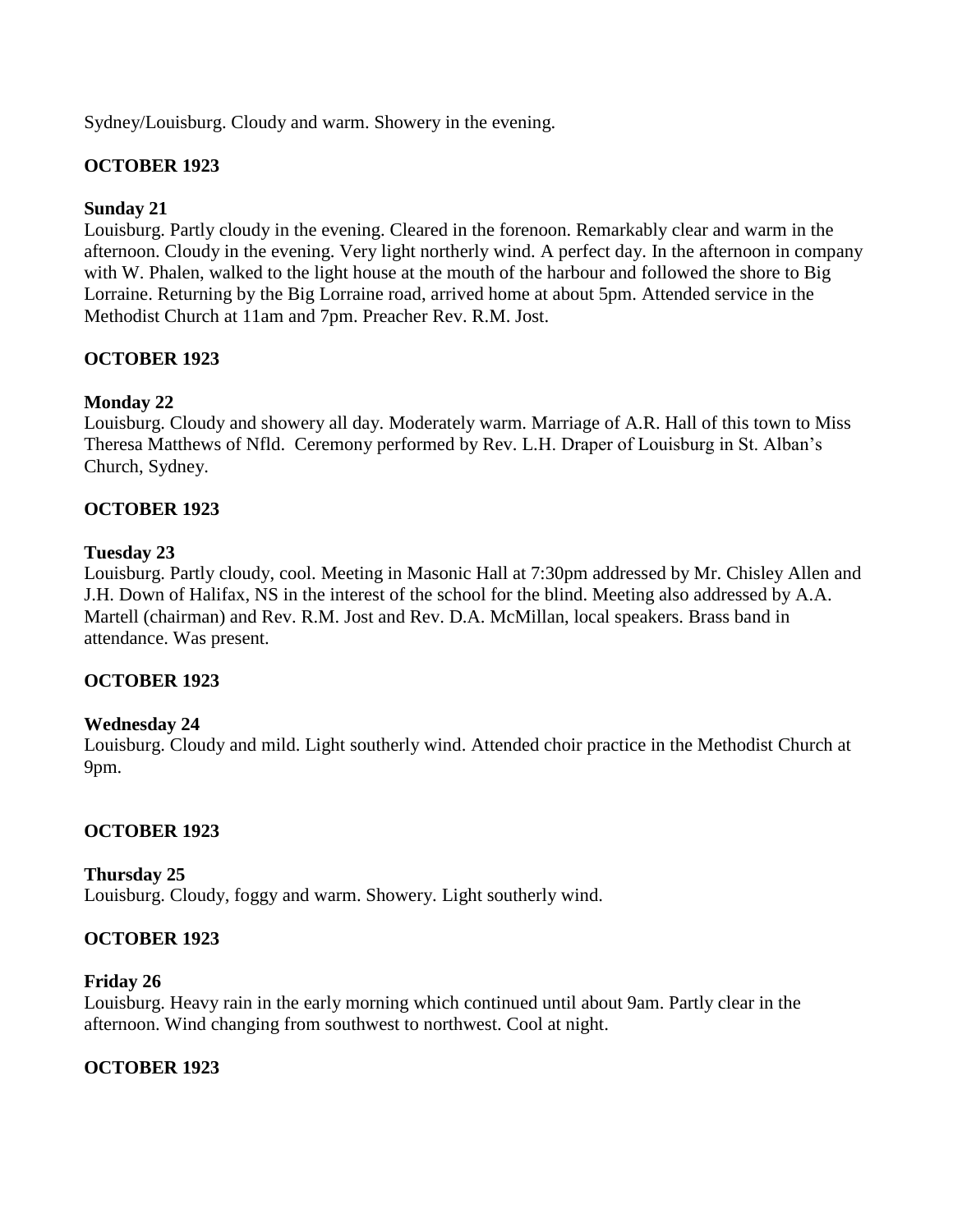### **Saturday 27**

Louisburg. Clear and cool in the morning. Clear and cloudy alternately during the day. Snow squalls at intervals throughout the day. First snow of the season. Fresh northerly wind. Min temperature about 30. Heavy frost during the night.

# **OCTOBER 1923**

### **Sunday 28**

Louisburg. Clear and cool. An ideal day. In the afternoon in company with A.A. Martell and W. Phalen, visited "Southern Redoubt" off Lorraine road. Returned to town at about 4:30pm. Frost of last night killed the dahlias in the garden and seriously injured the other plants. First frost to do any damage to my garden this season. Attended service in the Methodist Church at 11am and 7pm. Preacher, Rev. R.M. Jost.

# **OCTOBER 1923**

## **Monday 29**

Louisburg. Partly clear in the morning. Cloudy and threatening during the greater part of the day. Partly clear in the evening. Fresh west-southwest wind. Motored to "Old Town" at about 10:30am and spent about 3 hours taking photos of the old ruins. Walked back to town arriving at about 2:45pm. International schooner race sailed off Halifax, NS. Canadian schooner, "Bluenose", Capt. Angus Walters, defeated United States schooner, "Columbia", Capt. Ben Pine, in the first race of the series over a 40 mile course.

# **OCTOBER 1923**

### **Tuesday 30**

Louisburg. Clear and warm. Very light southwest wind. A perfect day. Cloudy and threatening at night. Wind increasing to a fresh breeze. With the assistance of Uncle Nathan, put up staging on my house, corner Main and Spencer streets, preparatory to shingling the roof and effecting other repairs. Second of the series of International schooner races which was staged for today was called off owing to light winds.

### **OCTOBER 1923**

### **Wednesday 31**

Louisburg. Rained moderately nearly all day and during the early part of the night. International schooner race at Halifax today resulted in "no race" being declared owing to contestants not being able to finish within the time limit. Attended Halloween party at the Methodist parsonage in the evening.

### **NOVEMBER 1923**

### **Thursday 1**

Louisburg. Cloudy, chilly and raw. Fresh northeast wind. International schooner race off Halifax, NS today resulted in a victory of the Canadian schooner, "Bluenose" over the United States schooner "Columbia". "Bluenose" crossed the finish line 2 minutes and 45 seconds ahead of the "Columbia" but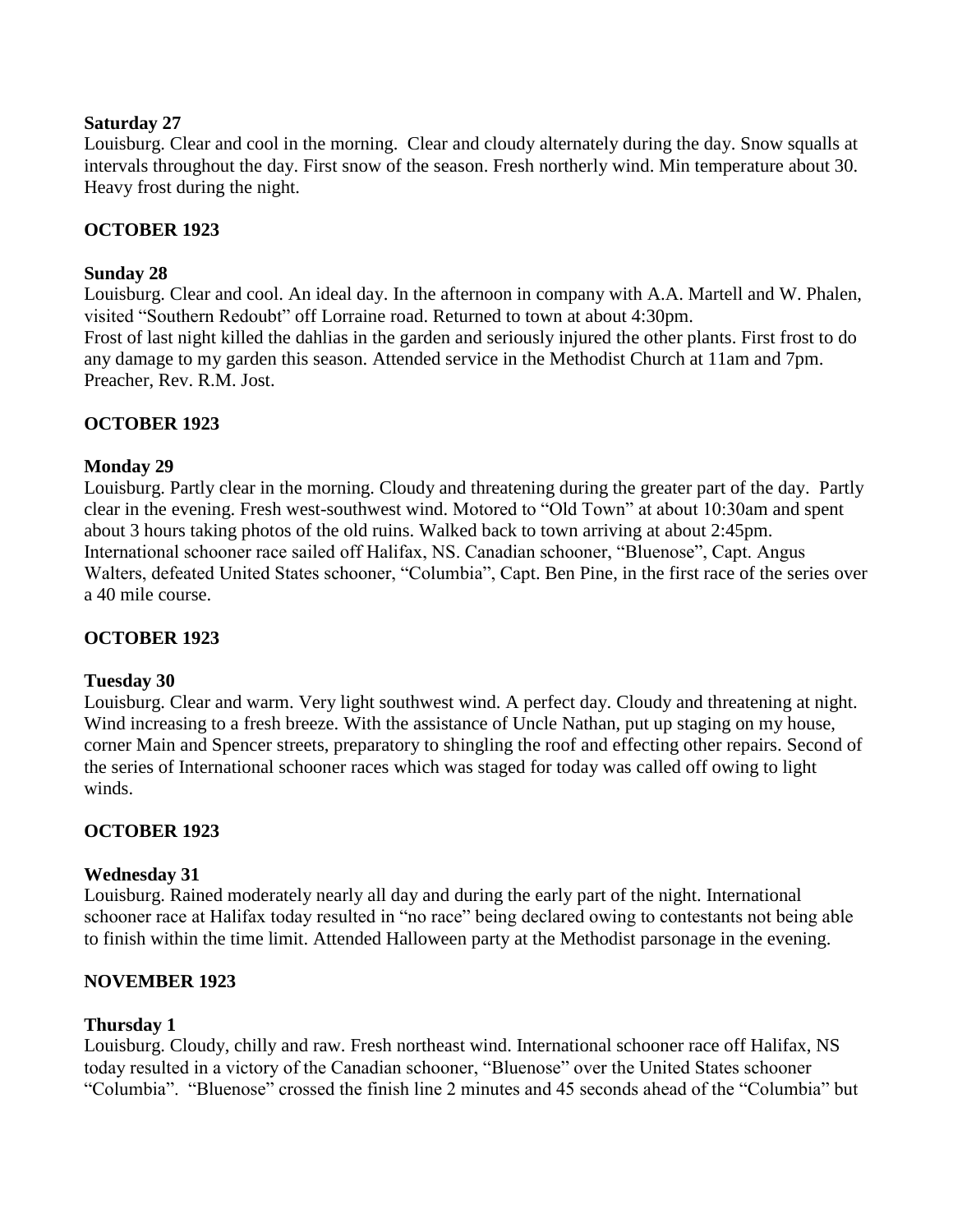he race was given to the "Columbia" on account of the "Bluenose" passing a certain buoy on the wrong side. Sailing committee decide that the score so far is "Bluenose" 1, "Columbia" 1 and that another race has to be sailed in order to decide the championship. Attended meeting of Town Council at 7:30pm.

**NOVEMBER 1923**

#### **Friday 2**

Louisburg. Cloudy in the morning. Cleared at about 10am. Very pleasant during the remainder of the day. A perfect afternoon. Light southerly wind the greater part of the day. With Uncle Nathan, I began the work of shingling the roof of my house, (corner of Main and Spencer streets). Attended choir practice in the Methodist Church at 8pm.

### **NOVEMBER 1923**

#### **Saturday 3**

Louisburg. Partly clear. Moderately warm. Light variable winds. Storm threatening. Began to rain at about 11pm.

#### **NOVEMBER 1923**

#### **Sunday 4**

Louisburg. Cloudy, misty and foggy. Wind easterly. Rain in the early morning. Attended service in the Methodist Church at 11am and 7pm. Preacher, Rev. R. M. Jost.

#### **NOVEMBER 1923**

**Monday 5** Louisburg. Cloudy, foggy with occasional showers. Warm. Light easterly wind.

#### **NOVEMBER 1923**

#### **Tuesday 6**

Louisburg. Cloudy, misty and very foggy. Warm. Very light southerly wind. Almost perfectly calm.

#### **NOVEMBER 1923**

#### **Wednesday 7**

Louisburg. Cloudy, misty, foggy and warm. Light southerly wind increasing to a fresh breeze in the afternoon and evening. Attended choir practice in the Methodist Church at 9pm.

#### **NOVEMBER 1923**

#### **Thursday 8**

Louisburg. Clear and warm. Heavy rain in the early morning. Strong southwest wind. Finished shingling roof of my house, corner Main and Spencer streets.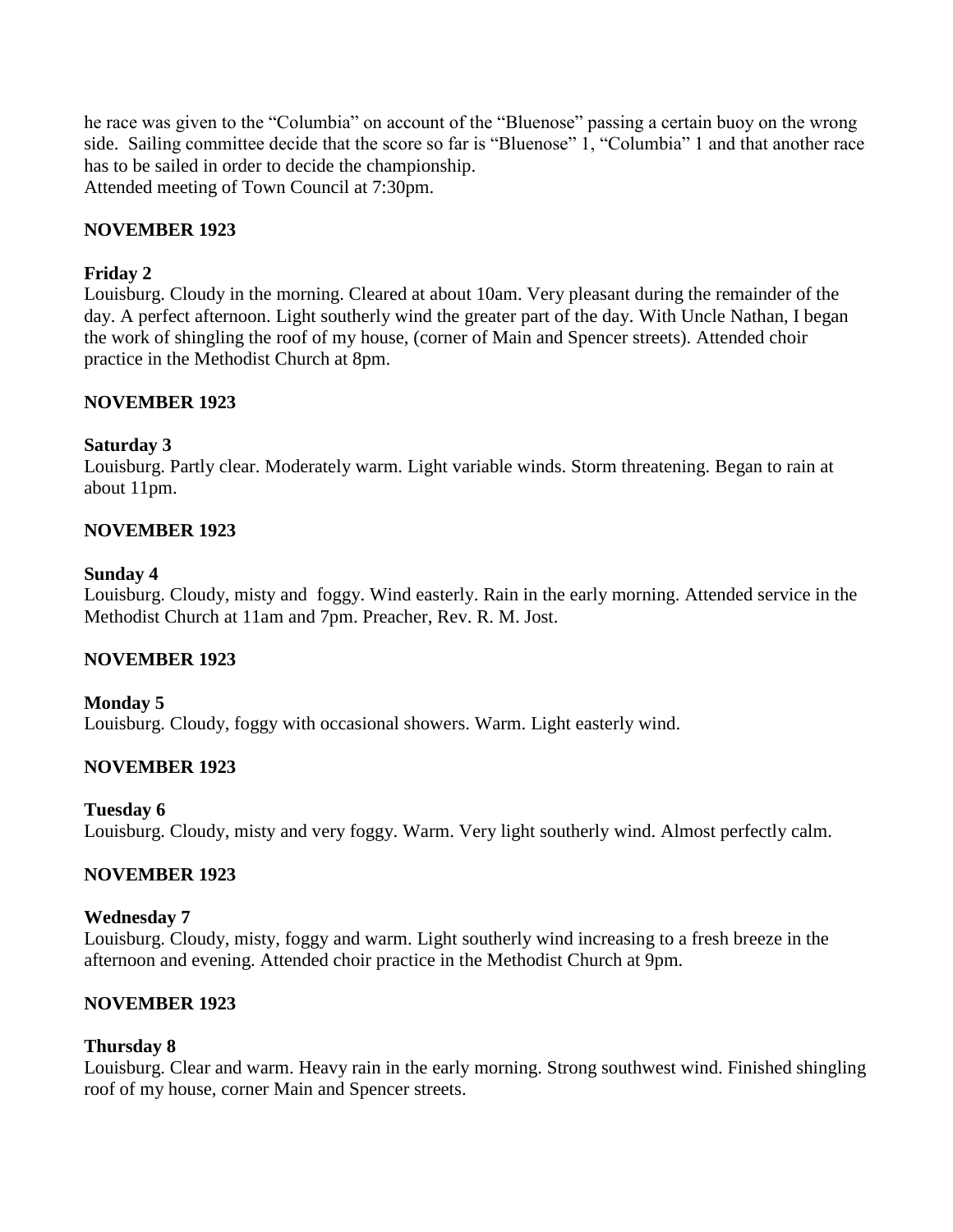### **NOVEMBER 1923**

### **Friday 9**

Louisburg. Clear in the morning. Cloudy during the greater part of the day. Very mild. Wind southwest. Harvested my dahlia bulbs.

### **NOVEMBER 1923**

**Saturday 10** Louisburg. Partly cloudy and cool. Wind northerly.

### **NOVEMBER 1923**

### **Sunday 11**

Louisburg. Cloudy and cool. Attended service in the Methodist Church at 11am and 7pm. Preacher Rev. R. M. Jost.

### **NOVEMBER 1923**

#### **Monday 12**

Louisburg. Thanksgiving Day. Clear and cool. Wind northerly. General holiday nearly all places of business closed during the greater part of the day. Had shop open for business until 6pm. Attended and took part in Woman's Missionary Society's meeting and entertainment in I. O. G. L. Hall at 7:30pm.

### **NOVEMBER 1923**

#### **Tuesday 13**

Louisburg. Partly clear in the forenoon. Cloudy and threatening in the afternoon and evening. Wind northeast. In company with other members of Brass Band, visited the home of Mr. and Mrs. A. R. Hare who were recently married and presented Mr. Hare who is a member of the band with 3 gold sovereigns as a token of esteem in which he's held by his fellow bandmen.

### **NOVEMBER 1923**

**Wednesday 14** Louisburg. Cloudy, chilly and raw. Fresh easterly wind.

#### **NOVEMBER 1923**

**Thursday 15** Louisburg. Clear and moderate. Cool at night. An ideal autumn day. Light easterly wind.

### **NOVEMBER 1923**

**Friday 16**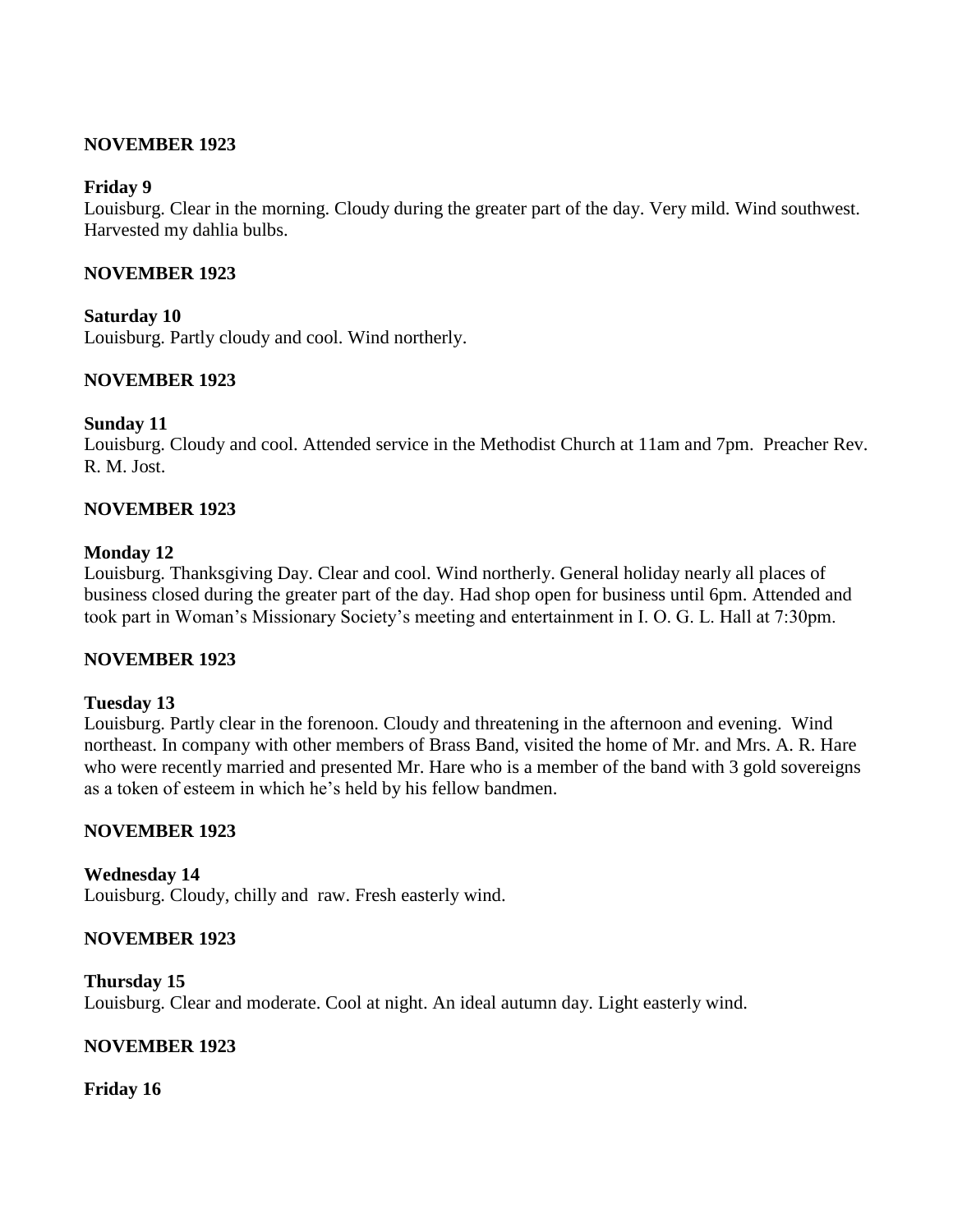Louisburg. Cloudy and chilly. Wind easterly. Misty at night.

# **NOVEMBER 1923**

## **Saturday 17**

Louisburg. Rained in the early morning. Cloudy during the forenoon. Began to rain at about noon and continued raining the afternoon and night. Wind northeast.

## **NOVEMBER 1923**

### **Sunday 18**

Louisburg. Cloudy and mild. Partly clear for a short time in the forenoon. Had dinner at J. A. McDonald's. In the afternoon, with W. Phalen, walked to the lighthouse and back. Attended service in the Methodist Church at 11am and 7pm. Preacher, Rev. R. M. Jost.

### **NOVEMBER 1923**

### **Monday 19**

Louisburg. Mostly clear and cool. Wind northerly. Snow squalls in the early part of the evening. Attended special meeting of Town Council at 8pm.

### **NOVEMBER 1923**

### **Tuesday 20**

Louisburg. Cloudy and moderately cold. Wind northwest. Light snow flurries in the forenoon. About 8 degrees of frost in the morning and during the night.

### **NOVEMBER 1923**

### **Wednesday 21**

Louisburg. Clear and moderately cold. Milder at night. About 8 degrees of frost in the morning. Attended choir practice in the Methodist Church at 9pm.

### **NOVEMBER 1923**

#### **Thursday 22**

Louisburg. Cloudy and mild. Wind southwest. Had work of placing new sill under front of my house, corner Main and Spencer streets, began today. Uncle Nathan Spencer in charge of job.

### **NOVEMBER 1923**

#### **Friday 23**

Louisburg. Cloudy and mild. Light northeast wind. To work in the afternoon with Uncle Nathan Spencer placing new sill under my house, corner Main and Spencer Streets.

### **NOVEMBER 1923**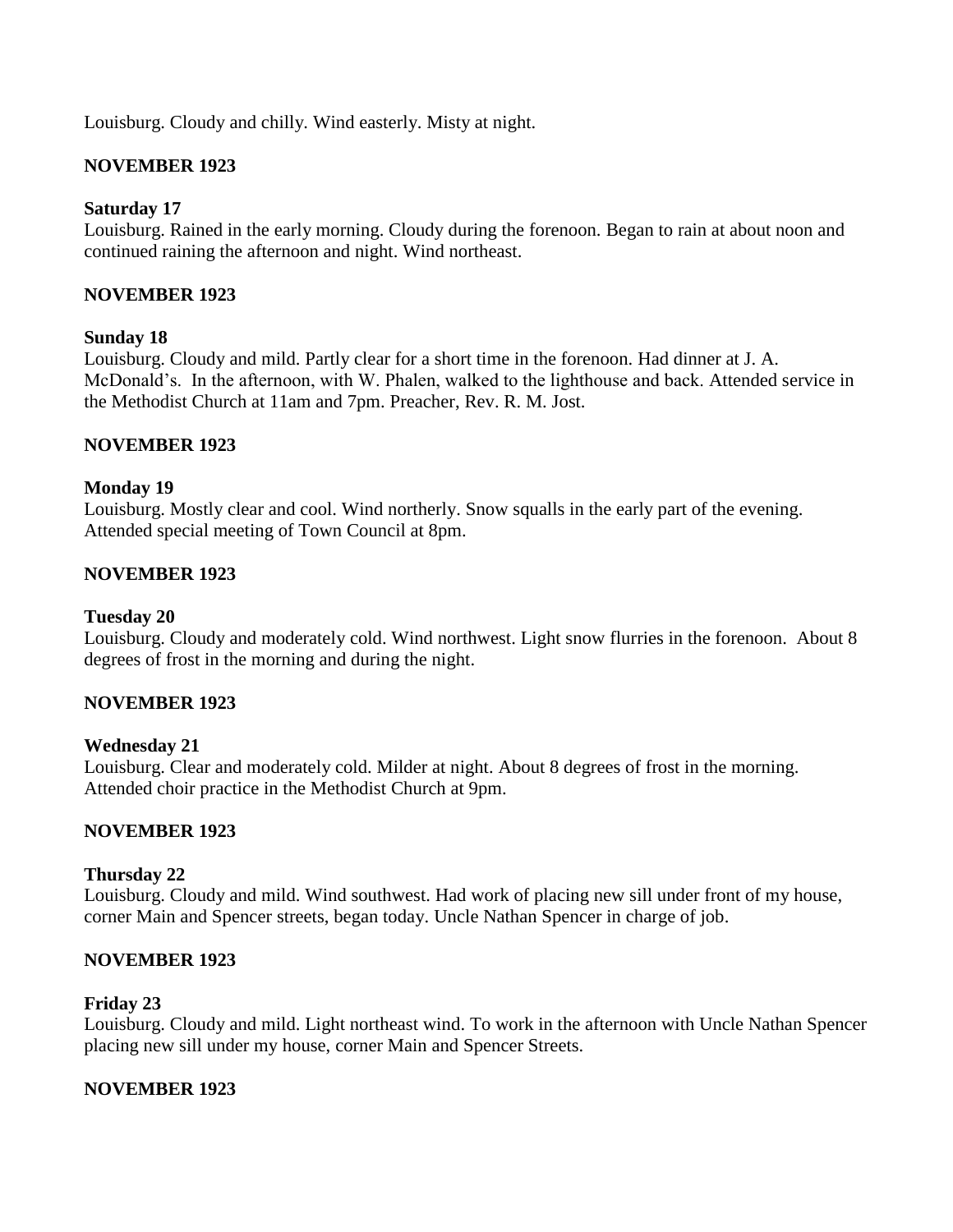## **Saturday 24**

Louisburg. Cloudy and mild. Light southeast wind during the early part of the day which changed to southwest at night and increased to a moderate gale. Rain in the early morning. Misty and drizzily during the night.

## **NOVEMBER 1923**

### **Sunday 25**

Louisburg. Cloudy, misty and showery. Moderate gale from southeast. In the afternoon in company with James Crowdis, A. A. Martell and W. Phalen, motored to lighthouse point. Attended service in the Methodist Church at 11am and 7pm. Preacher Rev. R. M. Jost.

# **NOVEMBER 1923**

## **Monday 26**

Louisburg. Cloudy. Rained heavily in the morning. Foggy. Light easterly wind. Cleared at night. Attended special meeting of school board at 7:30pm.

## **NOVEMBER 1923**

### **Tuesday 27**

Louisburg. Cloudy and mild. Wind southwest. Attended band practice at 9pm. Attended meeting composed of the Mayor and Town Council, Clergymen and several other citizens of the town at 7:30pm. This meeting was called by the Mayor to discuss ways and means of providing a reading and recreation room where the young men of the town could meet and engage in various pastimes. A committee of five was appointed to see about procuring a suitable building.

### **NOVEMBER 1923**

### **Wednesday 28**

Louisburg. Clear and mild. Light winds. Attended choir practice in the Methodist Church at 9pm.

### **NOVEMBER 1923**

### **Thursday 29**

Louisburg. Clear and mild. Cloudy in the afternoon. Light northerly wind. Motored to "Old Town" at 10am and took photographs of places of interest about the old ruins. Walked up the shore as far as "White Point". Came from White Point in a direct line through the woods to the Gabarus Road. Came out to the road a short distance southwest of the Marconi Wireless Station. Walked into town arriving at about 4pm.

### **NOVEMBER 1923**

### **Friday 30**

Louisburg. Clear and mild. Light winds. A perfect day.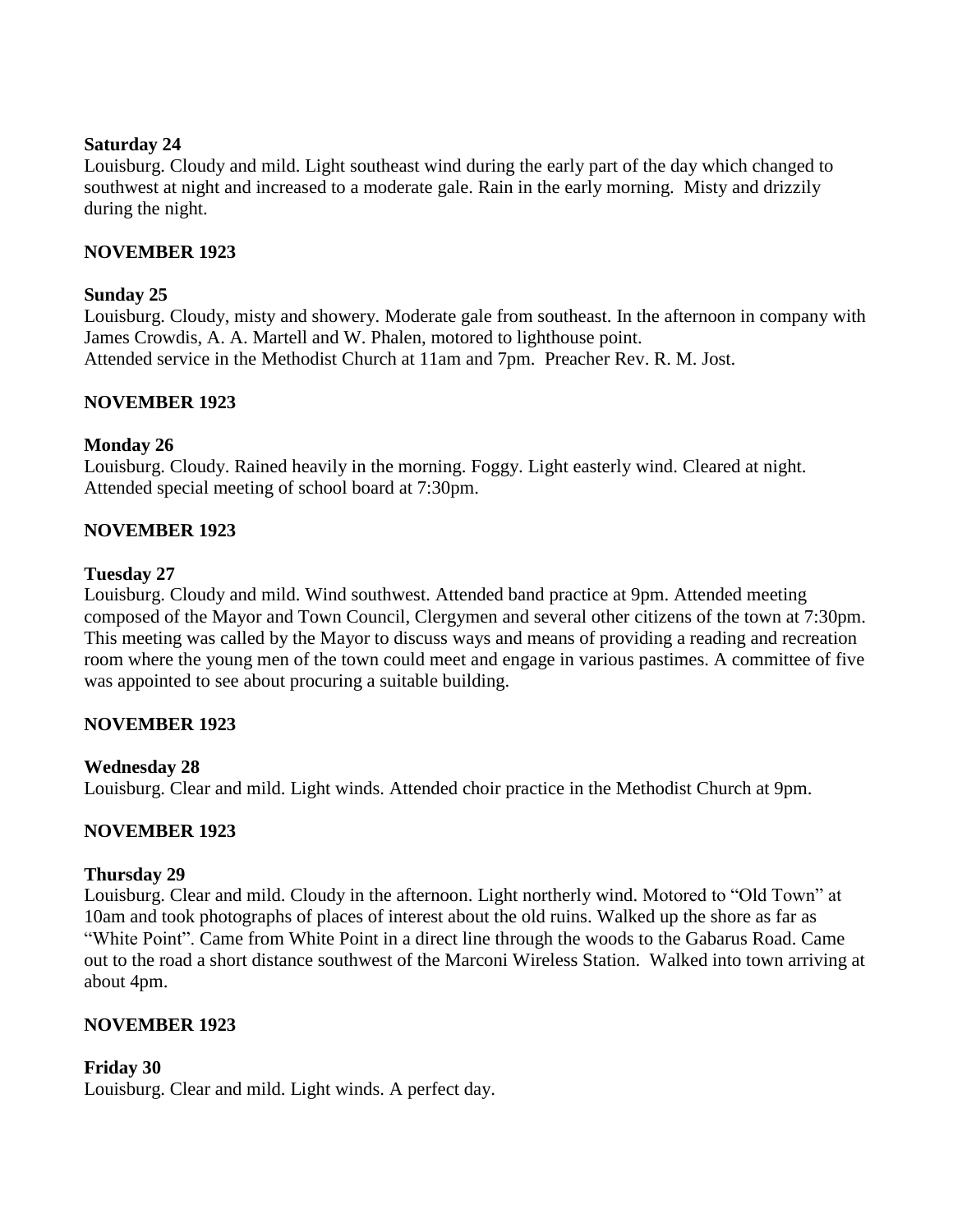#### **Saturday 1**

Louisburg. Cloudy and mild. Strong southerly wind. Rained heavily during the early part of the night. Death of Mrs. Annie Tutty, widow of the late George Tutty.

### **DECEMBER 1923**

### **Sunday 2**

Louisburg. Clear and mild. Light northeast wind. Had dinner at William Phalen's. At 2pm in company with William Phalen, walked to Old Town. Returned by motor car with Billy Lewis. Attended service in the Methodist Church at 11am and 7pm. Preacher, Rev. R. M. Jost.

### **DECEMBER 3**

#### **Monday 3**

Louisburg. Mild and cloudy. Light southeast wind. Attended funeral of the late Mrs. Annie Tutty at 1:30pm. Funeral service held in the English Church and conducted by Rev. L. H. Draper. Interment in old cemetery near the Church. Funeral of infant child of Mr. and Mrs. John Thomas in the afternoon.

### **DECEMBER 1923**

#### **Tuesday 4**

Louisburg. Rained heavily all day. Light east and northeast wind. Attended meeting of school board at 7:30pm. Attended band practice at 9pm.

### **DECEMBER 1923**

**Wednesday 5** Louisburg. Cloudy and mild. Attended choir practice in the Methodist Church at 9pm.

### **DECEMBER 1923**

#### **Thursday 6**

Louisburg. Cloudy and mild. Light southeast wind. Attended meeting of Town Council at 7:30pm.

#### **DECEMBER 1923**

#### **Friday 7**

Louisburg. Heavy rain in the early morning. Cloudy and mild druing the forenoon. Cleared in the afternoon. Wind southeast changing to southwest.

### **DECEMBER 1923**

#### **Saturday 8**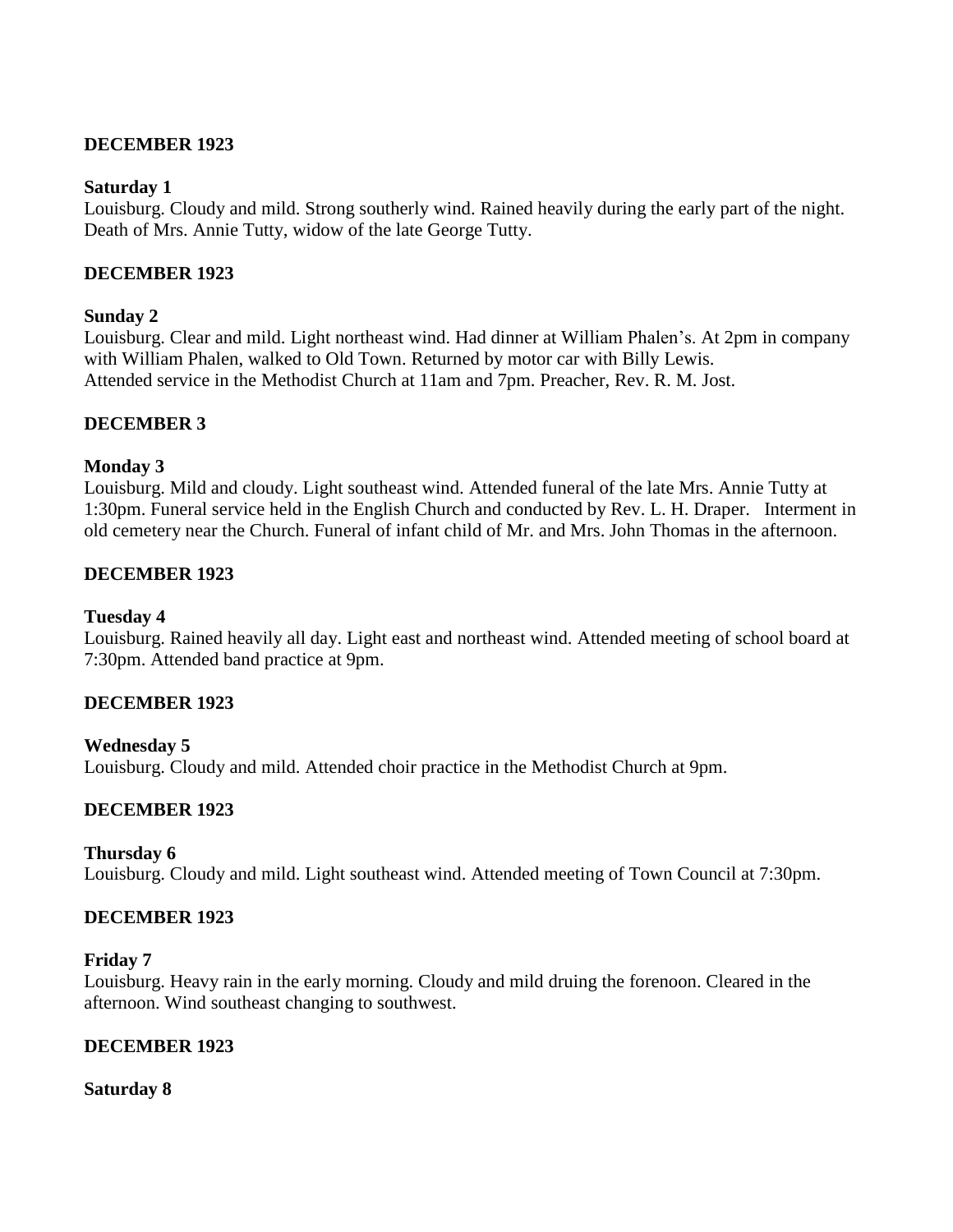Louisburg. Clear and mild. Light southwest wind increasing at night. Light frost in the morning.

# **DECEMBER 1923**

### **Sunday 9**

Louisburg. Clear and mild. An ideal day. Light northwest wind increasing in the afternoon. Light frost during the night. Attended service in the Methodist Church at 11am and 7pm. Preacher, Rev. R. M. Jost. Attended choir practice for Christmas music at close of the evening service.

## **DECEMBER 1923**

### **Monday 10**

Louisburg. Clear and cool. Light northwest wind.

# **DECEMBER 1923**

### **Tuesday 11**

Louisburg. Cloudy and mild. Began to snow at about 10:30am and continued snowing moderately until night. Very light northeast wind almost perfectly calm. Snow fall about 3 inches. First snow this season with the exception of a slight flurry on Oct. 27. Attended band practice at 9pm.

# **DECEMBER 1923**

### **Wednesday 12**

Louisburg. Mild, partly clear. Light northerly wind. Attended choir practice in the Methodist Church at 9pm.

### **DECEMBER 1923**

### **Thursday 13**

Louisburg. Mild with fresh southwest wind. Thawed all day. All the snow which fell on the  $11<sup>th</sup>$  has entirely disappeared.

### **DECEMBER 1923**

### **Friday 14**

Louisburg. Rained heavily nearly all day. Turned to snow at about 7pm and before midnight about 2 inches of snow had fallen. Wind southwest changing to northeast in the evening.

### **DECEMBER 1923**

### **Saturday 15**

Louisburg. Snowed about 2 inches in the early morning. Partly clear during the day. Wind northerly. Ground covered with about 4 inches of snow. Sleighs in use on the streets. Min temperature about 22 above zero.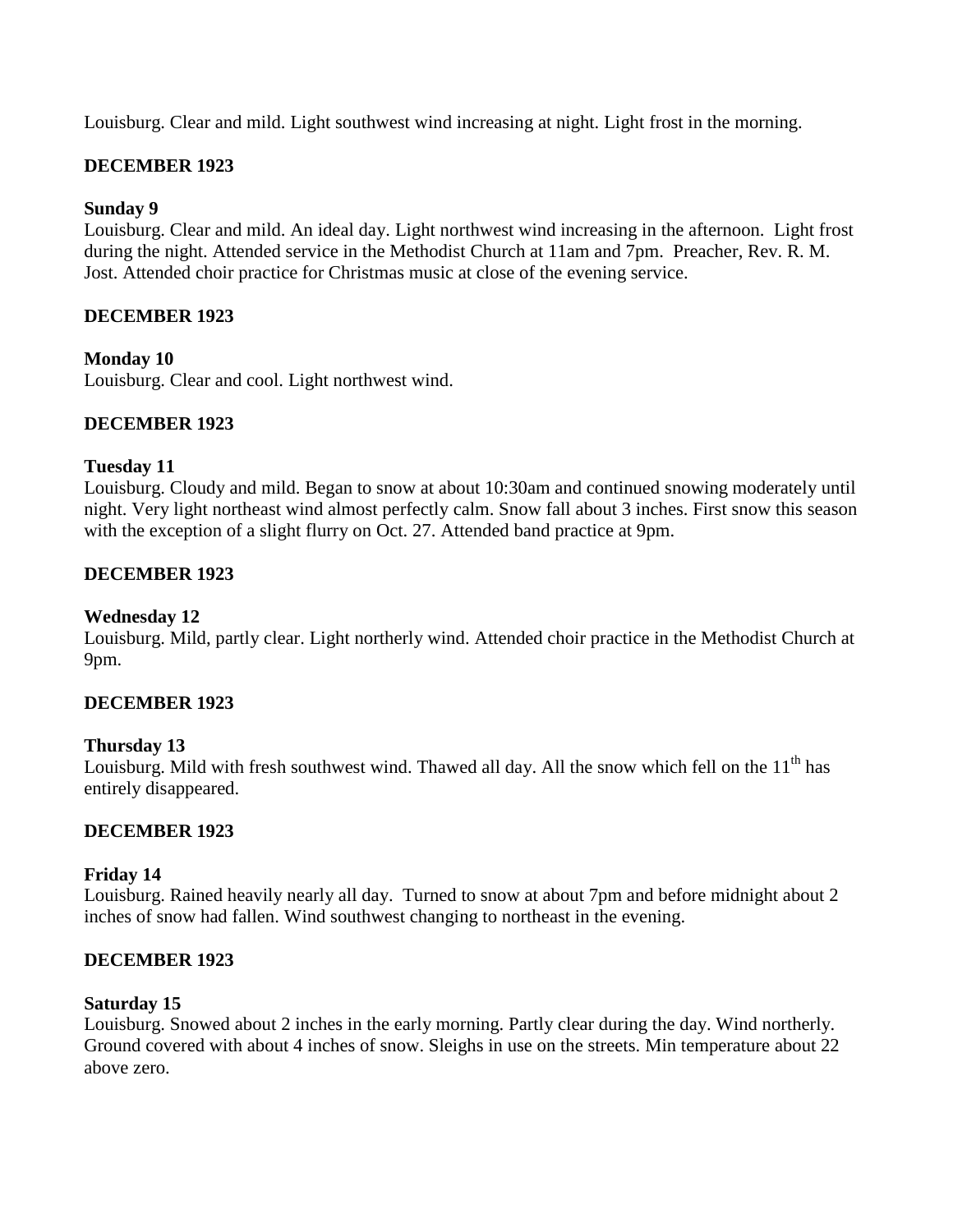### **Sunday 16**

Louisburg. Clear in the forenoon. Cloudy and chilly in the afternoon. Light northwest wind changing to southerly during the night. Attended practice at 3pm at J. A. McDonald's and in Presbyterian Church at 4pm for sacred concert to be held in Presbyterian Church on next Sunday evening. Attended service in the Methodist Church at 11am and 7pm. Preacher, Rev. R. M. Jost. Attended choir practice for Christmas music at close of evening service.

### **DECEMBER 1923**

### **Monday 17**

Louisburg. Rained heavily in the morning. Stopped raining at about 10:30am. Clear in the afternoon. Wind southerly changing to westerly in the afternoon. Snow nearly all gone.

### **DECEMBER 1923**

### **Tuesday 18**

Louisburg/Sydney. Cloudy and cool. Went to Sydney on 3:50pm train. Stopped at Paul's Hotel. Death of Thomas Kennedy Sr.

### **DECEMBER 1923**

#### **Wednesday 19**

Sydney/Louisburg. Partly clear and moderately cold. Wind northerly. Left Sydney on 1:40pm car for Glace Bay. Connected with train for Louisburg. Arrived at Louisburg at about 6:40pm. Attended choir practice in the Methodist Church at 9pm.

### **DECEMBER 1923**

### **Thursday 20**

Louisburg. Cloudy and moderately cold. Light northerly wind. Min temperature about 24 above zero. Funeral of the late Thomas Kennedy at 8:45am. Attended meeting of Town Council at 7:30pm.

### **DECEMBER 1923**

#### **Friday 21**

Louisburg. Clear and moderate. Light northeast wind. An ideal day. Min temperature about 24 above zero.

#### **DECEMBER 1923**

### **Saturday 22**

Louisburg. Clear and mild. Light northerly wind. An ideal day. Min temperature about 32, max temperature about 45.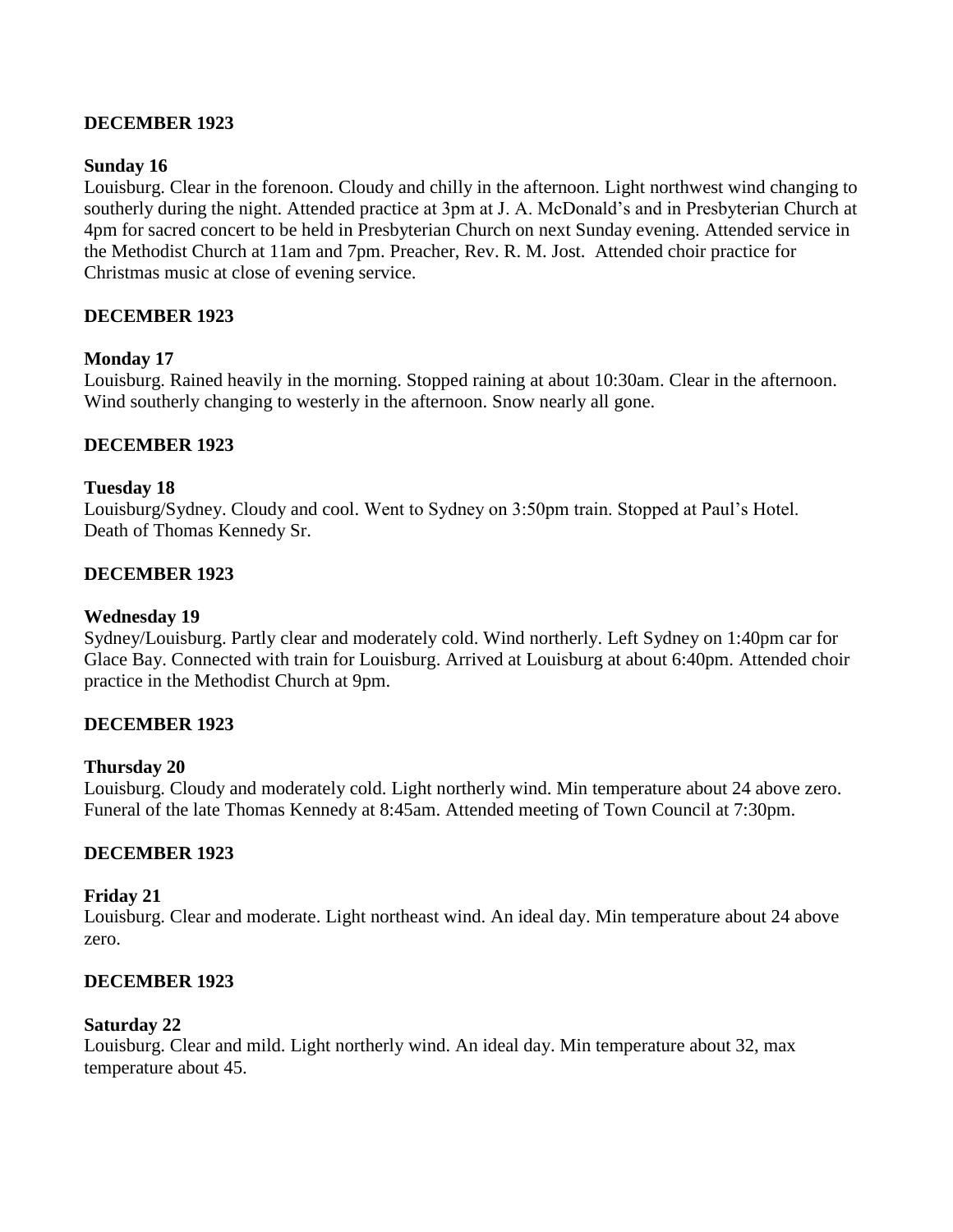### **Sunday 23**

Louisburg. Cloudy and mild. Began to snow at about 7pm. Turned to rain at about 8:30 and thawed off all the snow. Light south and southeast wind. Had dinner at J. A. McDonald's.

Attended practice for sacred concert at J. A. McDonald's at 3pm and in Presbyterian Church at 4pm. Attended and took part in sacred concert in Presbyterian Church at 8:30pm. Sang solo entitled, "My God and Father, when I stray". Attended service in the Methodist Church at 11am and 7pm. Preacher, Rev. R. M. Jost. Christmas music at both services.

### **DECEMBER 1923**

### **Monday 24**

Louisburg. Cloudy and very mild. Marriage of Norman McInnis of Sydney to Miss Gladys Tutty of this town at 4pm. Ceremony performed by Rev. R. M. Jost at the home of the bride.

## **DECEMBER 1923**

### **Tuesday 25**

Louisburg. Remarkably clear and mild. Light northwest wind. A perfect day. Max temperature about 45, min temperature about 30 above zero. Had dinner and tea at Fletcher Townsend's.

Christmas entertainment in Presbyterian Church at 7:30pm. United Christmas service held in Methodist Church at 11am. Sermon by Rev. D. A. McMillan (Presbyterian). Attended Christmas tree entertainment given by Methodist Sunday School in Peter's Hall at 7:30pm.

### **DECEMBER 1923**

### **Wednesday 26**

Louisburg. Cloudy and very mild. Attended choir practice in the Methodist Church at 9pm.

### **DECEMBER 1923**

### **Thursday 27**

Louisburg. Clear and mild with light northwest wind. An ideal day. Marriage of James Billard and Edna Thomas. Ceremony performed by Rev. L. H. Draper in English Church at 7am. Christmas tree entertainment held in English Church Parish hall in the evening by members of the English Church Sunday school.

### **DECEMBER 1923**

### **Friday 28**

Louisburg. Light snow squalls in the early morning mostly clear and mild during the day. Cloudy in the evening. Light north wind changing to northeast and southeast and increasing to a strong breeze during he night. Snow fall about 1 inch in the morning. Began to snow at about 10:45pm and continued during the night. Marriage of Mr. Pearl Collins of St. John, NB to Miss Jane McVicar of Louisburg. Ceremony took place at Sydney.